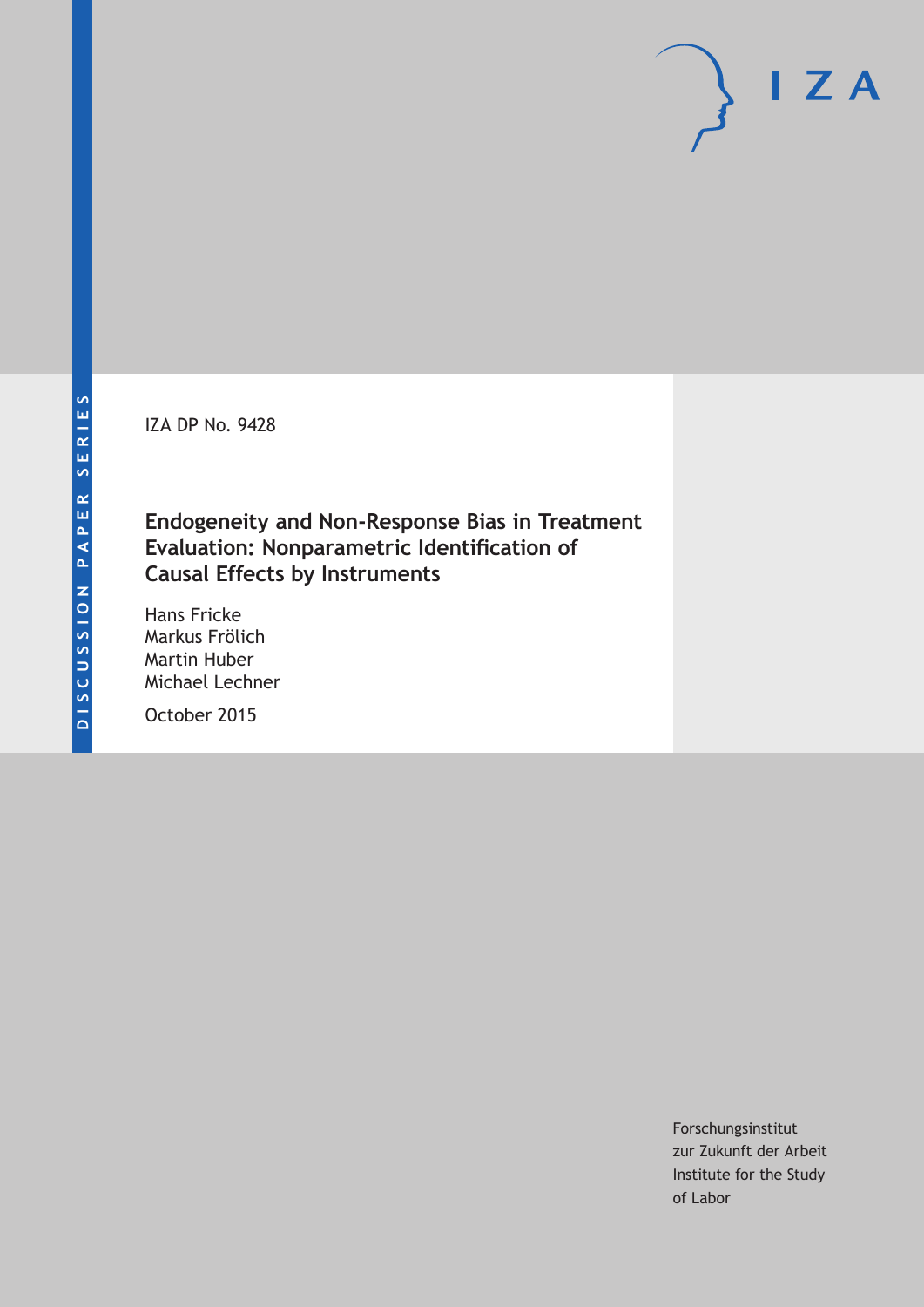# **Endogeneity and Non-Response Bias in Treatment Evaluation: Nonparametric Identification of Causal Effects by Instruments**

# **Hans Fricke**

*University of St. Gallen* 

# **Markus Frölich**

*University of Mannheim and IZA* 

# **Martin Huber**

*University of Fribourg*

# **Michael Lechner**

*University of St. Gallen, CEPR, PSI, CESifo, IAB and IZA* 

# Discussion Paper No. 9428 October 2015

IZA

P.O. Box 7240 53072 Bonn Germany

Phone: +49-228-3894-0 Fax: +49-228-3894-180 E-mail: iza@iza.org

Any opinions expressed here are those of the author(s) and not those of IZA. Research published in this series may include views on policy, but the institute itself takes no institutional policy positions. The IZA research network is committed to the IZA Guiding Principles of Research Integrity.

The Institute for the Study of Labor (IZA) in Bonn is a local and virtual international research center and a place of communication between science, politics and business. IZA is an independent nonprofit organization supported by Deutsche Post Foundation. The center is associated with the University of Bonn and offers a stimulating research environment through its international network, workshops and conferences, data service, project support, research visits and doctoral program. IZA engages in (i) original and internationally competitive research in all fields of labor economics, (ii) development of policy concepts, and (iii) dissemination of research results and concepts to the interested public.

IZA Discussion Papers often represent preliminary work and are circulated to encourage discussion. Citation of such a paper should account for its provisional character. A revised version may be available directly from the author.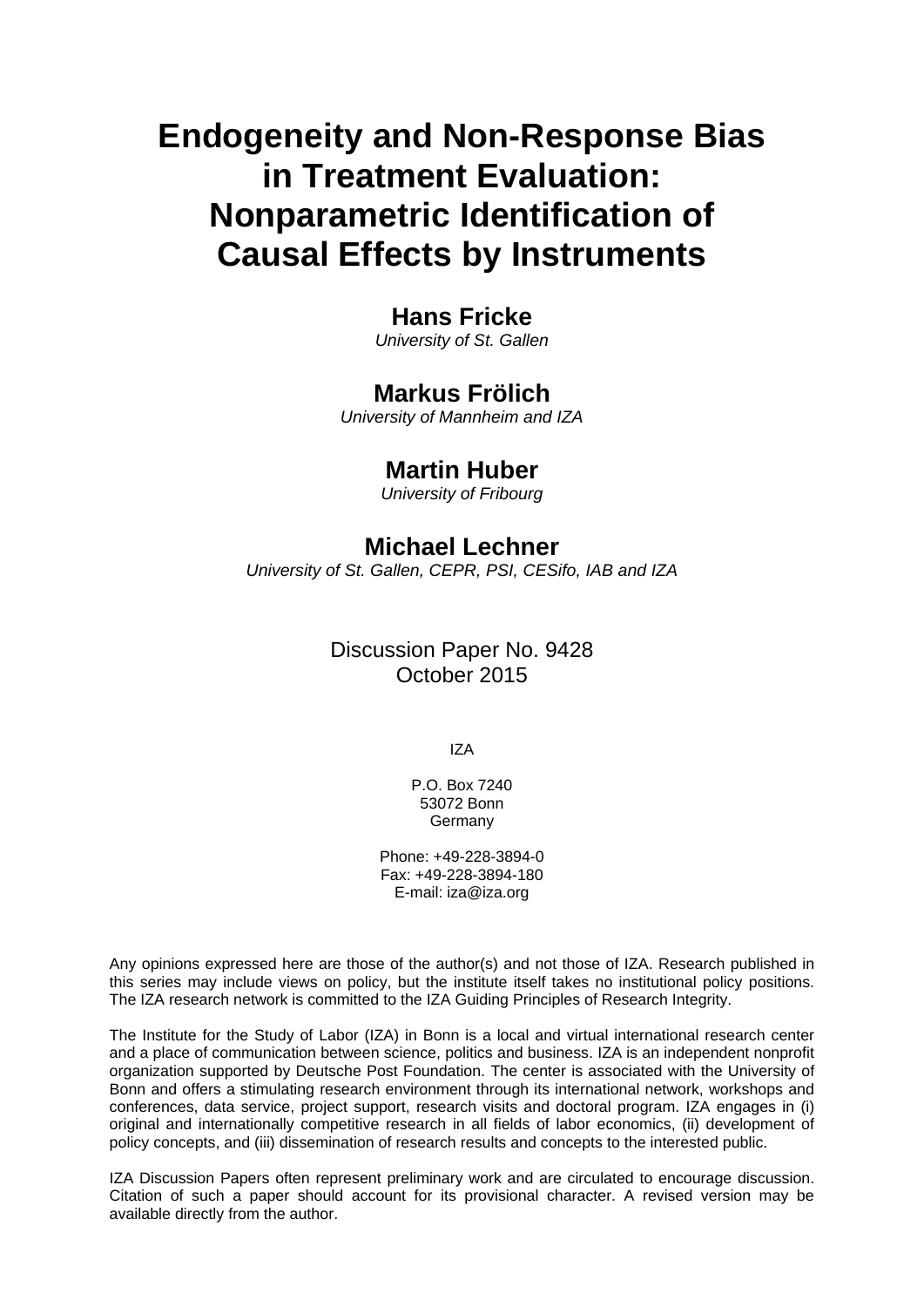IZA Discussion Paper No. 9428 October 2015

# **ABSTRACT**

# **Endogeneity and Non-Response Bias in Treatment Evaluation: Nonparametric Identification of Causal Effects by Instruments\***

This paper proposes a nonparametric method for evaluating treatment effects in the presence of both treatment endogeneity and attrition/non-response bias, using two instrumental variables. Making use of a discrete instrument for the treatment and a continuous instrument for non-response/attrition, we identify the average treatment effect on compliers as well as the total population and suggest non- and semiparametric estimators. We apply the latter to a randomized experiment at a Swiss University in order to estimate the effect of gym training on students' self-assessed health. The treatment (gym training) and attrition are instrumented by randomized cash incentives paid out conditional on gym visits and by a cash lottery for participating in the follow-up survey, respectively.

JEL Classification: C14, C21, C23, C24, C26

Keywords: local average treatment effect, attrition, endogeneity, weighting, instrument, experiment

Corresponding author:

 $\overline{\phantom{a}}$ 

Markus Frölich University of Mannheim L7, 3-5 68131 Mannheim Germany E-mail: froelich@uni-mannheim.de

<sup>\*</sup> We acknowledge support by the German Science Foundation SFB 884 project B5.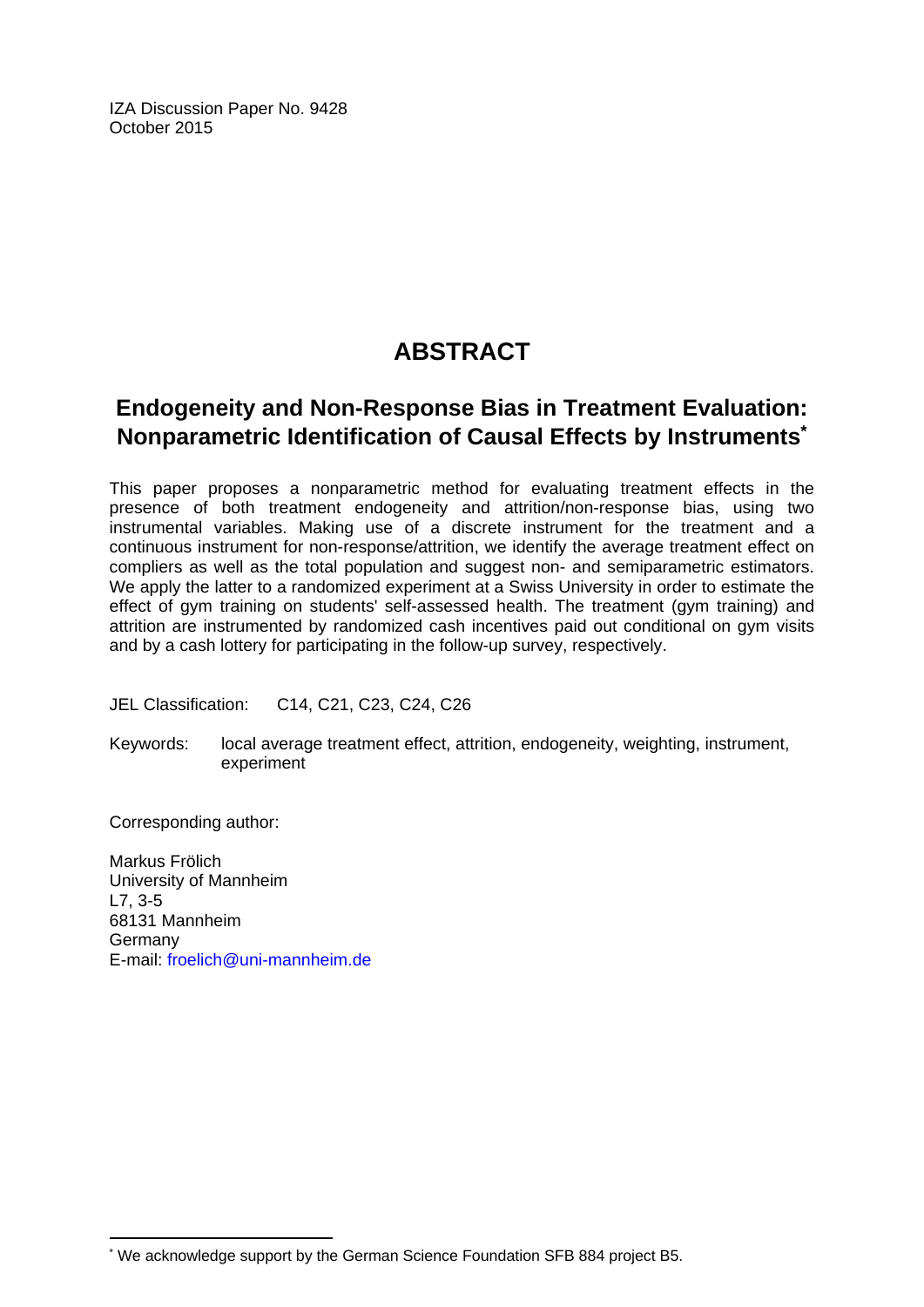### 1 Introduction

The evaluation of the causal effect of some treatment, e.g. a health or labor market intervention, on an outcome variable, e.g. individual health or labor market performance, is frequently complicated by two identification problems: (i) endogeneity due to non-random selection into treatment and (ii) non-response/attrition, e.g. selective non-response with respect to the follow-up survey in which the outcome is measured. The methodological contribution of this paper is to suggest a nonparametric approach that tackles either problem based on two distinct instruments in order to identify average treatment effects. To the best of our knowledge, this is the first paper to develop fully nonparametric identification results to solve the endogeneity and attrition issues via instrumental variables.

The main identification result focuses on the case of a binary treatment and a binary instrument for the treatment, which fits the framework of social experiments with non-compliance, where randomization of the treatment serves as instrument and actual take-up as treatment. However, in analogy to the discussion in Frölich  $(2007)$  (who considers the case of treatment endogeneity without attrition), the findings can be generalized to multi-valued instruments. Concerning endogenous outcome non-response, we assume the respective instrument to be continuous. Financial incentives for responding to a follow-up survey, see e.g. Castiglioni, Pforr, and Krieger (2008), and/or the number of phone calls when contacting potential survey participants, see Behaghel, Crépon, Gurgand, and Le Barbanchon (2012), may for instance serve as instruments, if their support is sufficiently rich and the IV assumptions appear plausible in the empirical context. We show that our assumptions allow identifying the local average treatment effect (LATE) among compliers as well as the average treatment effect (ATE) and suggest nonparametric estimation approaches based on regression and weighting. We also provide a simulation study that suggests that non- and semiparametric versions of the regression-based estimators perform well in samples with several 1000 observations, which is quite common in recent social experiments.

We apply our methods to a social experiment conducted at the University of St. Gallen in Switzerland to assess the effect of students' physical (gym) training on health. The application is rather unique in the sense that it contains two separately randomized (and thus, highly credible) instruments for both the treatment and non-response. Firstly, the treatment of interest, training in the university's gym facilities, is instrumented by a randomized cash incentive (100 CHF)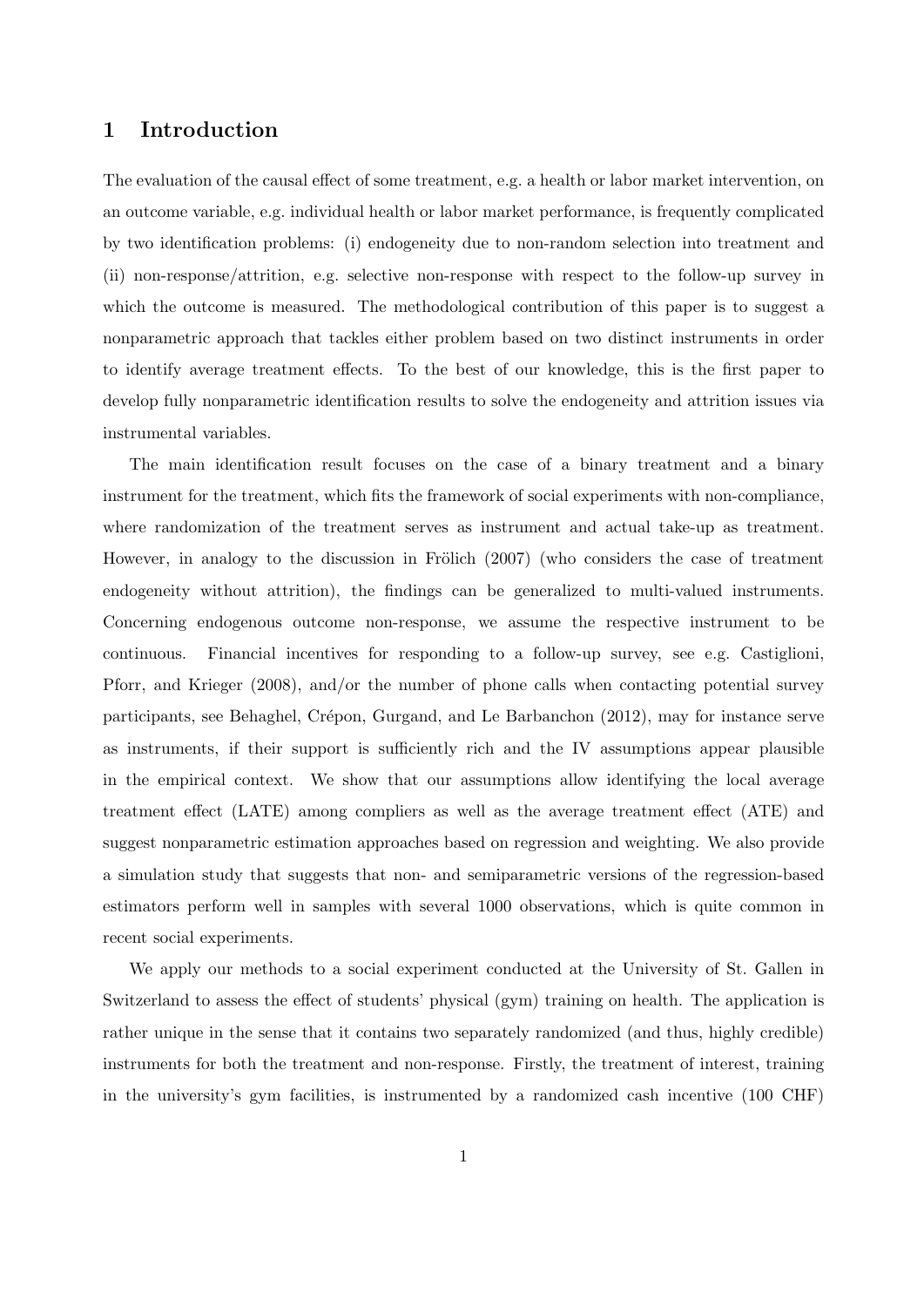paid out conditional on actual gym visits measured by a scanner system. Secondly, attrition is instrumented by a cash lottery for participating in the follow-up survey in which the outcome is measured. Cash was only paid out conditional on answering the survey. Importantly, the amount offered for participating in the survey was randomly varied between 0 and 200 CHF, so that the instrument is (quasi-)continuous. We observe that this cash incentive and its amount had a strong effect on response behavior. On the other hand, for the treatment of interest, physical training, we do not find any significant short run effects on self-assessed health.

This paper adds to the treatment evaluation literature by considering both treatment endogeneity and outcome attrition, as a brief review of previous studies demonstrates. The seminal papers of Imbens and Angrist (1994) and Angrist, Imbens, and Rubin (1996) discuss LATE identification under an unconditionally valid instrument for the treatment, while Abadie  $(2003)$ , Frölich  $(2007)$ , and Tan  $(2006)$  propose semi- and nonparametric approaches when the IV assumptions only hold conditional on observed characteristics. However, none of these studies consider the problem of outcome non-response or attrition. The latter is frequently modelled by a so-called missing at random (MAR) restriction, which imposes the conditional exogeneity (or independence with respect to potential outcomes) of attrition given observed characteristics, see for instance Rubin (1976), Little and Rubin (1987), Robins, Rotnitzky, and Zhao (1994), Fitzgerald, Gottschalk, and Moffitt (1998), and Abowd, Crepon, and Kramarz (2001), among many others. As an alternative to MAR which is suitable for the LATE framework, Frangakis and Rubin (1999) propose their so-called latent ignorability (LI) assumption. The latter requires that attrition is exogenous conditional on the treatment compliance behavior, which characterizes how an individual's treatment status reacts on its instrument, and possibly further observed covariates. See also Mealli, Imbens, Ferro, and Biggeri (2004) for related LI assumptions and Frölich and Huber (2014) for LATE estimation under MAR and LI in dynamic attrition models with multiple outcome periods.

A shortcoming of LI (and MAR) is that attrition must not be related in a very general way to unobservables affecting the outcome, whereas our approach allows for such non-ignorable non-response, attrition, or sample selection through the availability of a distinct instrument for non-response/attrition. The early work on non-ignorable non-response models imposed rather strong parametric assumptions, see for instance Heckman (1976, 1979) and Hausman and Wise (1979), which entail identification through their tight functional form restrictions.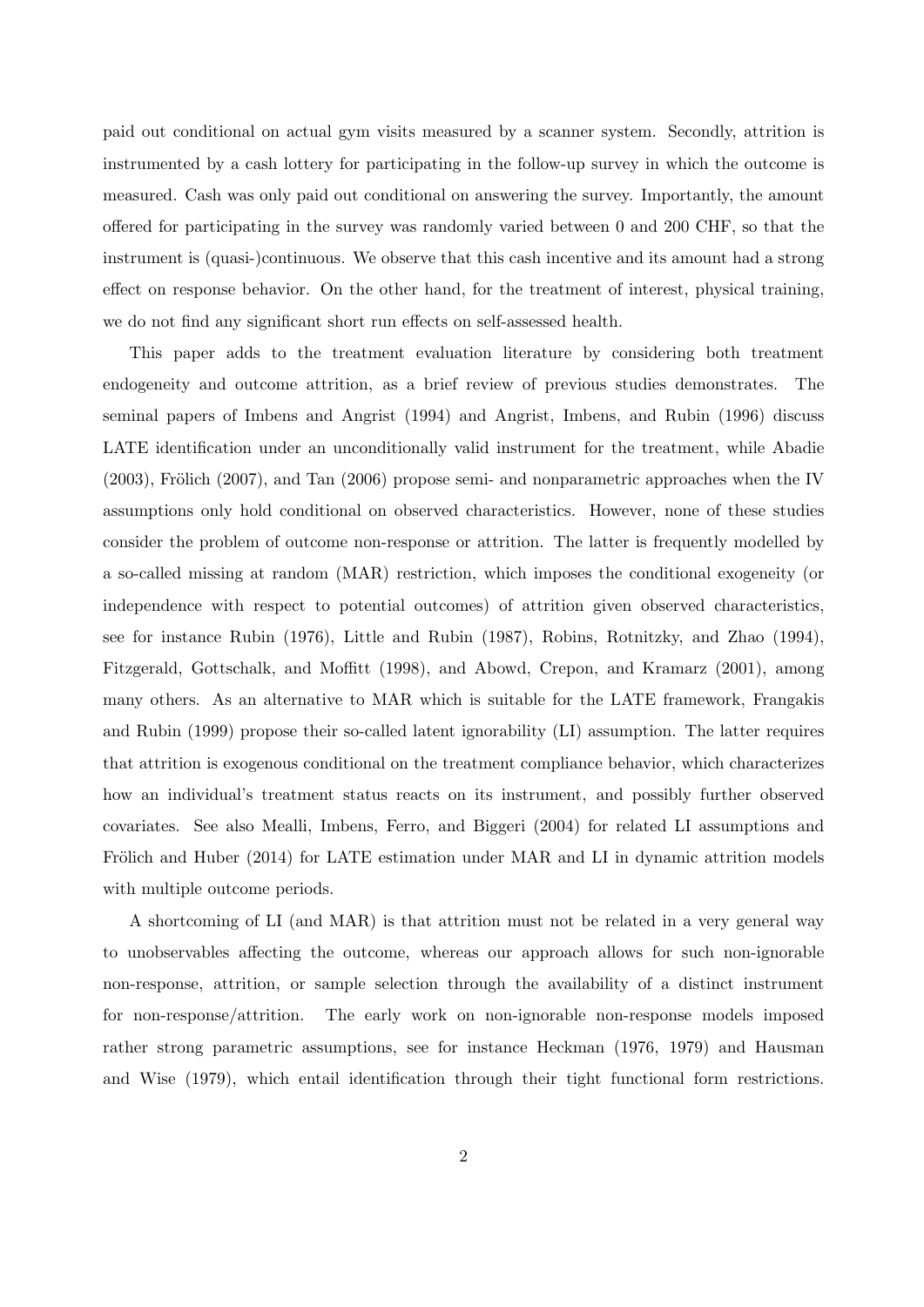Instruments for attrition may, however, serve as additional source of identification and help preventing multicollinearity problems. Instruments for attrition are imperative in nonparametric models with non-ignorable non-response, see for instance Huber (2012, 2014), who focusses on attrition problems in treatment evaluation with an exogenous treatment, at least conditional on observables. Zhang, Rubin, and Mealli (2009) and Frumento, Mealli, Pacini, and Rubin (2012) evaluate treatment effects under both endogeneity and non-ignorable non-response, but assume that there only exists a valid instrument for the treatment. Identification therefore relies on tight parametric assumptions, which need not be imposed here.<sup>[1](#page-5-0)</sup>

In the application, we exploit a unique dataset where both treatment eligibility and response incentives were randomized. While many studies assess the LATE in social experiments by using treatment randomization as instrument for actual treatment take-up, instruments for non-ignorable attrition are rarely considered. One exception is DiNardo, McCrary, and Sanbonmatsu (2006), who apply the parametric estimator suggested by Heckman (1976, 1979) and use the effort to interview study subjects as instrument for attrition in a randomized trial of the 'Moving to Opportunity' program. Furthermore, Behaghel, Crépon, Gurgand, and Le Barbanchon (2012) use phone calls as (quasi-)instrument for non-response to derive bounds on the treatment effect in a French job search experiment. However, neither of these studies consider the problem of treatment noncompliance. Furthermore, both studies assume a discrete (rather than continuous) instrument for attrition, so that point identification is only obtained under strong parametric restrictions (see DiNardo, McCrary, and Sanbonmatsu (2006)), while more flexible (nonparametric) modelling only allows for a partial identification of the treatment effect (see Behaghel, Crépon, Gurgand, and Le Barbanchon (2012)). We are not aware of any other empirical study that is based on two different randomized instruments for tackling both treatment endogeneity and outcome attrition in a nonparametric model. Using the proposed methods will permit designing future experimental and nonexperimental studies that retain their validity despite issues of selective non-response and non-compliance.

The remainder of this paper is organized as follows. Section [2](#page-6-0) introduces a nonparametric treatment effect model with endogeneity and outcome attrition. Section [3](#page-8-0) introduces the IV assumptions and develops the nonparametric identification approaches, and Section [4](#page-16-0) discusses estimation. Section [5](#page-19-0) presents simulation evidence on the finite sample properties of the estimation

<span id="page-5-0"></span><sup>&</sup>lt;sup>1</sup>See also Semykina and Wooldridge (2010) and Schwiebert (2012) for further semiparametric models with endogeneity and selection bias.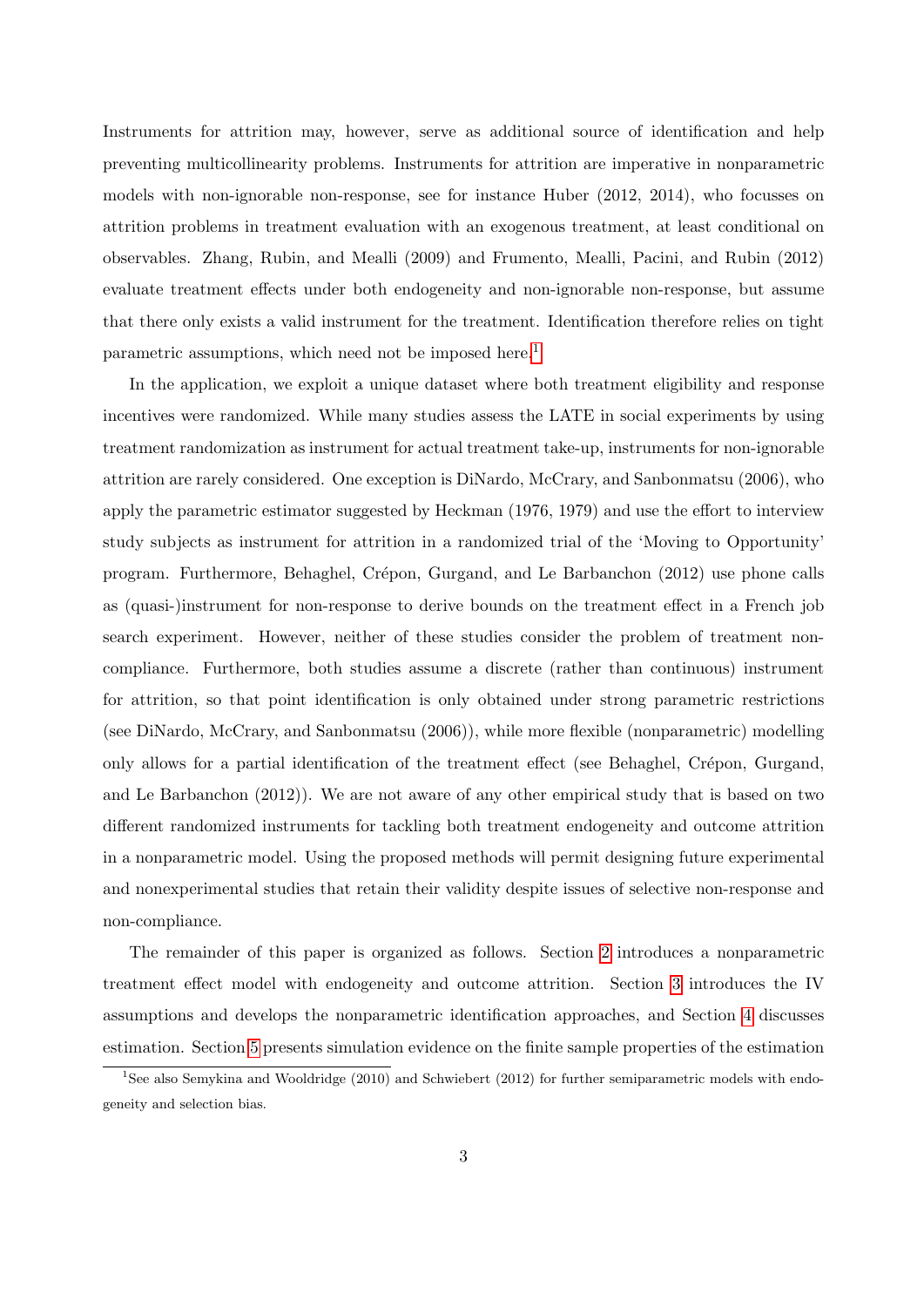approach. Section [6](#page-21-0) discusses the application to the sports experiment at the University of St. Gallen. Section [7](#page-26-0) concludes.

# <span id="page-6-0"></span>2 Model

Assume that we would like to evaluate the effect of a binary treatment D on an outcome variable Y. The latter is, however, only partially observed conditional on response, measured by the binary indicator  $R$ . Furthermore, we observe a vector of baseline covariates, denoted by  $X$ . Identification will be based on two instruments  $Z_1$  and  $Z_2$  for the endogenous treatment and the non-ignorable non-response. To this end, we postulate the following structural model consisting of a nonparametric system of equations characterizing the outcome, response, and the treatment:

<span id="page-6-1"></span>
$$
Y = \varphi(D, X) + U \tag{1}
$$

$$
R = 1\left(\zeta(D, Z_2, X) \ge V\right) \tag{2}
$$

$$
D = 1\left(\chi(Z_1, X) \ge W\right). \tag{3}
$$

#### Y is observed only when  $R = 1$

 $\varphi, \zeta, \chi$  denote unknown functions so that our model is fully nonparametric.  $1(\cdot)$  is the indicator function which is equal to one if its argument is true and zero otherwise.  $U, V, W$  are unobservables and may be arbitrarily associated, so that the treatment is in general endogenous and non-response is non-ignorable. That is, both the treatment and non-response are related to unobservables that affect the outcome. The elements of  $X$  are not required to be exogenous either, but may be related to the unobservables, as long as the identifying assumptions discussed further below hold.  $Z_1$  denotes the instrument for treatment D, henceforth referred to as first instrument.  $Z_1$  is assumed to be binary for the ease of exposition, even though the discussion could be extended to multi-valued instruments with bounded support, see also Frölich  $(2007)$ .  $Z_2$  is the instrument for response R, henceforth referred to as second instrument, which is assumed to be continuous. In our model, we permit the two instruments to be possibly correlated and the compliance type to be correlated with  $Z_2$ .

Our model imposes additive separability in the outcome equation [\(1\)](#page-6-1). This structure implicitly invokes a conditional constant-treatment effect, i.e. that the treatment effect is identical for all individuals with same  $X$ , see also Angrist and Fernández-Val (2010). On the other hand, it permits for arbitrary heterogeneity across X since the function  $\varphi$  is completely unrestricted. Hence,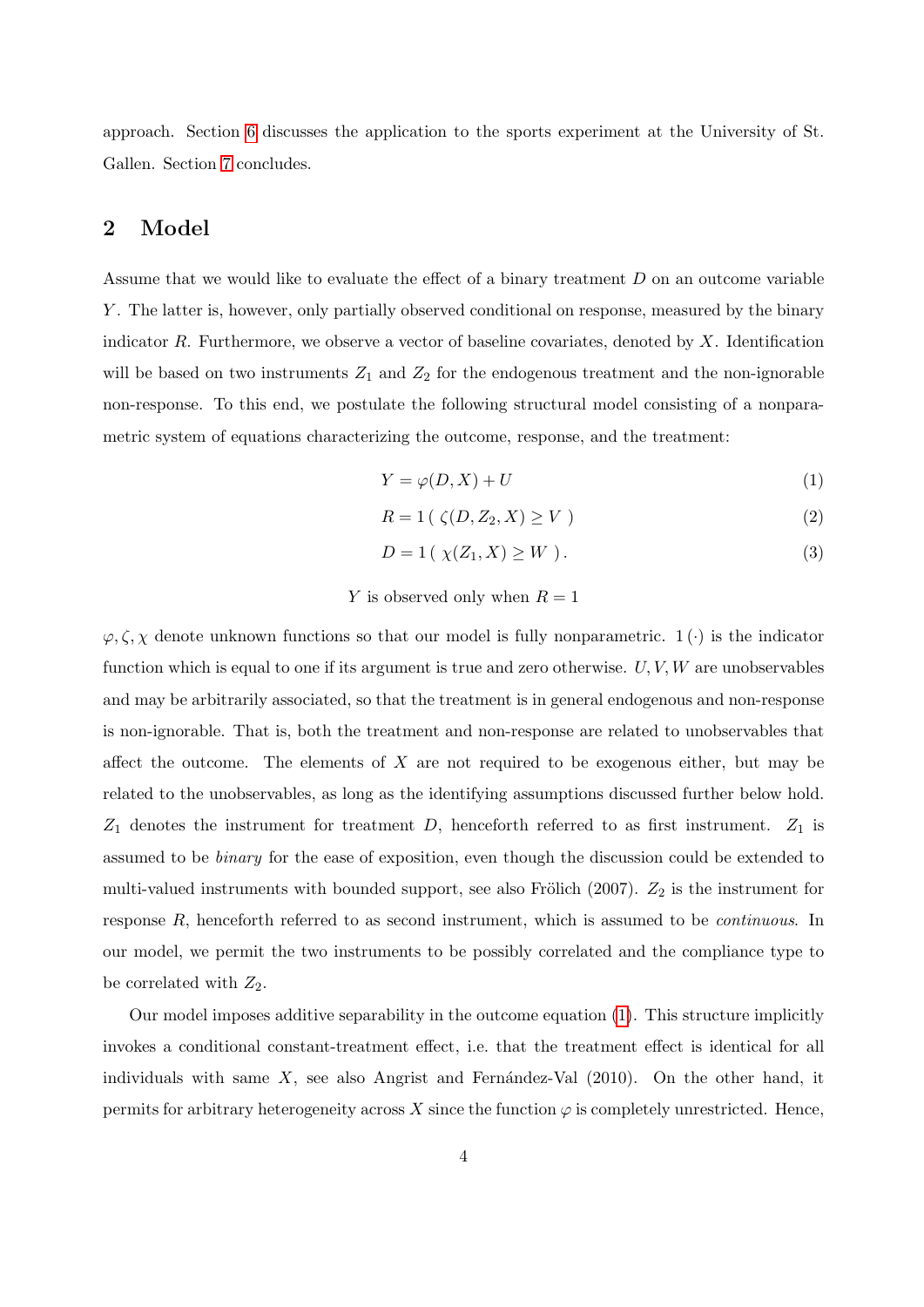by including more covariates in  $X$  we can enrich the amount of heterogeneity permitted. The advantage of the additive separability in the outcome equation [\(1\)](#page-6-1) is that we can weaken the support requirements on the instrument  $Z_2$ . The conventional approach to tackle non-response in (nonseparable) nonparametric models is to assume that the instrument  $Z_2$  is so strong that, for every value of V, it can make people respond, such that for every  $V = v$  (and for every X and  $Z_1$ ) the response probability is positive.<sup>[2](#page-7-0)</sup> However, in many applications, including ours, the instrument  $Z_2$  is not strong enough to believe that it makes everyone respond. This applies to all empirical problems where non-response does not vanish completely for some value of  $z_2$ . Therefore, we want to permit that the outcome is never observed for a range of values of  $V$ , due to  $Z_2$  not being sufficiently strong to affect the response behavior.

Our model can be easily translated into the potential outcome notation, see for instance Rubin (1974). Let  $Y^d$ ,  $R^d$  denote the potential outcome and the potential response state under treatment  $d \in \{0,1\}$ , i.e. when exogenously setting the treatment to either state. For an individual i in the population, these parameters are defined as follows under our model:

$$
R_i^d = 1(\zeta(d, Z_{2i}, X_i) \ge V_i),
$$
  
\n
$$
Y_i^d = \varphi(d, X_i) + U_i.
$$

Hence, we permit that the treatment  $D$  not only affects the outcomes but also the response behavior. Estimation of the treatment effects is thus complicated through two channels: First, V and U might be correlated with each other as well as with W. Second, through  $\zeta(d, Z_2, X)$ the treatment  $D$  itself has an impact on whose outcomes are observed. Similarly, we define the potential treatment states as a function of the first instrument, i.e. for  $z_1 \in \{0, 1\}$ ,

$$
D_i(z_1) = 1 \, (\ \chi(z_1, X_i) \geq W_i \ \text{)}.
$$

As discussed in Angrist, Imbens, and Rubin (1996), the population can be categorized into four compliance types (denoted by  $T$ ), according to the treatment behavior as a function of the first instrument: The always takers  $(T_i = a)$  take treatment irrespective of  $Z_1$ , i.e.  $D_i(0) = D_i(1) = 1$ . The never takers  $(T_i = n)$  do not take the treatment irrespective of  $Z_1$ , i.e.  $D_i(0) = D_i(1) = 0$ . The compliers  $(T_i = c)$  take the treatment only if  $Z_1$  is one, i.e.  $D_i(0) = 0, D_i(1) = 1$ . Finally, the defiers  $(T_i = d)$  take the treatment only if  $Z_1$  is zero, i.e.  $D_i(0) = 1, D_i(1) = 0$ .

<span id="page-7-0"></span> $2$ This has often been referred to as 'identification at infinity' in the parametric literature on attrition, non-response and selection models.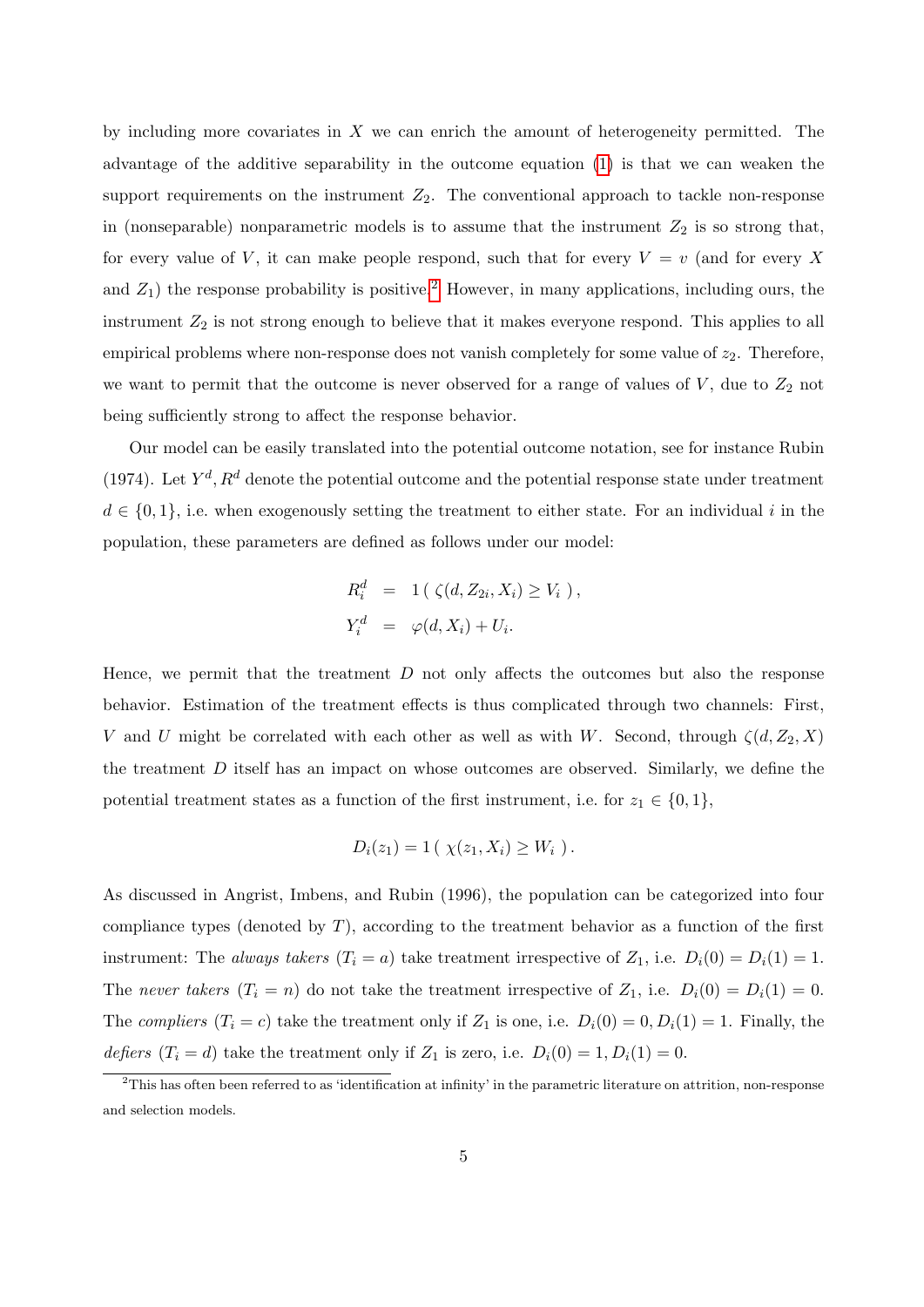In the absence of non-response, Imbens and Angrist (1994) showed the identification of the local average treatment effect (LATE) on the compliers, i.e.  $E[Y^1 - Y^0 | \mathcal{T} = c]$  under the assumptions that  $Z_1$  is independent of the potential outcomes and treatment states and defiers do not exist (i.e. weak monotonicity of D in  $Z_1$ ). Abadie (2003), Frölich (2007), Tan (2006) relax the IV assumptions to only hold conditional on  $X$ . In this paper, we in addition permit for attrition and non-response, which generally entails selection bias through associations of  $V$  with  $U$  and/or  $W$ and therefore motivates the use of the second instrument  $Z_2$ .

# <span id="page-8-0"></span>3 Identification

### 3.1 Assumptions and main identification results

This section discusses our IV assumptions and shows the identification of the LATE and the ATE. The first assumption requires the instruments to be independent of the unobservables  $U, V, W$ conditional on  $X$ , which may itself be endogenous (i.e. confounded by the unobservables). While Abadie (2003), Frölich (2007), and Tan (2006) invoke a similar assumption for  $Z_1$  only, conditional independence needs to hold for both instruments  $Z_1$  and  $Z_2$  in our model with endogeneity and attrition. For the ease of exposition, Assumption 1 is slightly stronger than needed for the various results to follow. We express the independence condition with respect to type  $T$  and not with respect to the unobservable  $W$ , as we later only require independence within the types and not for each value of W.

#### Assumption 1: IV independence

$$
Z_1 \perp \!\!\! \perp T | X, Z_2
$$

$$
(Z_1, Z_2) \perp \!\!\! \perp (U, V) | X, T
$$

where the symbol ⊥⊥ denotes statistical independence. It is worth noting that Assumption 1 would be implied e.g. by the following stronger assumption:

<span id="page-8-1"></span>
$$
(Z_1, Z_2) \perp (U, V, W)|X.
$$
\n<sup>(4)</sup>

The main difference is that Assumption 1 permits  $Z_2$  and W to be dependent, whereas [\(4\)](#page-8-1) does not. As  $W$  determines the type, i.e. whether someone is a complier, always taker, or never taker, permitting dependence between  $Z_2$  and W could be relevant in applications where  $Z_2$  is not fully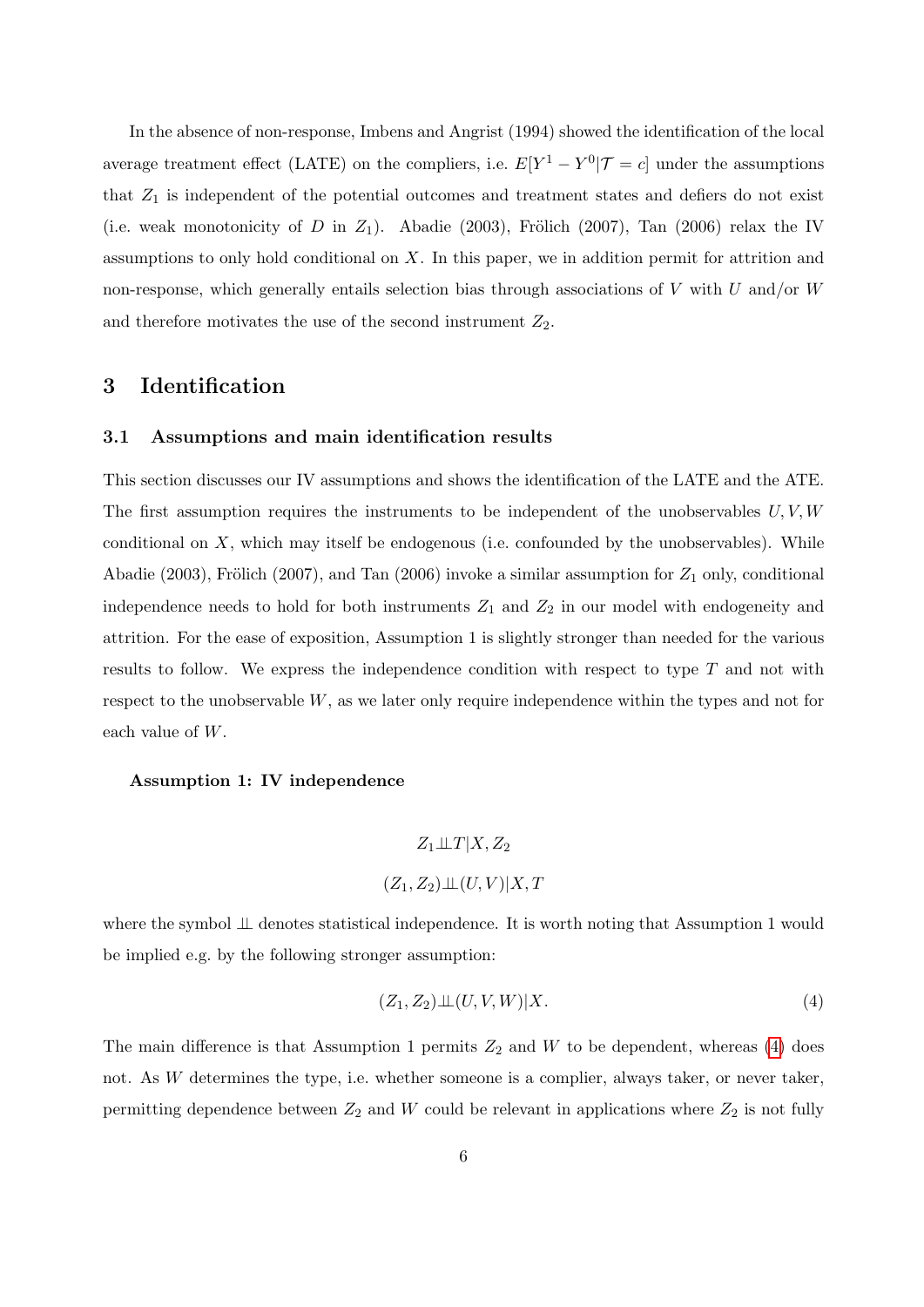randomly assigned but possibly dependent on treatment choice. Assumption 1 also allows for an association between  $Z_1$  and  $W$ , as long as the dependence vanishes when conditioning on  $Z_2$ .

The stronger assumption [\(4\)](#page-8-1) is not required for the identification results. If it is nevertheless imposed, for instance because both instruments are randomized independently of each other as in our application, it implies that the probability of being a complier does not depend on  $Z_2$ . This condition is testable because  $Pr(T = c | Z_2, X)$ , i.e. the proportion of compliers given  $Z_2$ and X, is identified further below. It would further imply  $Z_2 \perp\!\!\!\perp D|X, Z_1$ . Hence, in applications where both assumptions appear equally plausible, this may be used to construct partial tests for identification. One could strengthen assumption  $(4)$  even further by assuming that the X variables are also exogenous, i.e. independent of the unobservables. This could help to increase the identification region particularly if the common support assumption discussed further below is not satisfied in an application.

Assumption 1 implies that the first instrument is conditionally independent of the potential treatment states  $D(1), D(0)$  and does not have a direct effect on response behavior or the outcome through  $V$  or  $U$ .  $Z_1$  may for instance be the assignment indicator in a randomized experiment. The potential treatment states are independent of  $Z_1$  under a successful randomization and the independence of  $Z_1$  and  $(U, V)$  is satisfied if the random assignment itself does not affect R and Y other than through D. In observational studies, on the other hand, (but also in experiments where randomization is within strata defined on  $X$ ), Assumption 1 is often only plausible after conditioning on covariates X.

In addition to the independence assumptions, identification requires a monotonicity condition. Assumption 2 imposes weak monotonicity of the treatment in its instrument, which rules out the existence of defiers, and further invokes the existence of compliers.<sup>[3](#page-9-0)</sup>

#### Assumption 2: Weak monotonicity of treatment choice

$$
Pr(T = c) > 0
$$
  

$$
Pr(T = d) = 0.
$$

<span id="page-9-0"></span><sup>3</sup>Alternatively, one could also impose weakly negative monotonicity (allowing for defiers, but ruling out compliers). As both cases are symmetric, we only consider weakly positive monotonicity in the remainder of the paper. Note further that part (i) of the assumption is directly testable. In contrast, part (ii) is mostly untestable (although see Huber and Mellace (2015) and Kitagawa (2015) for recent methods jointly testing monotonicity and IV independence).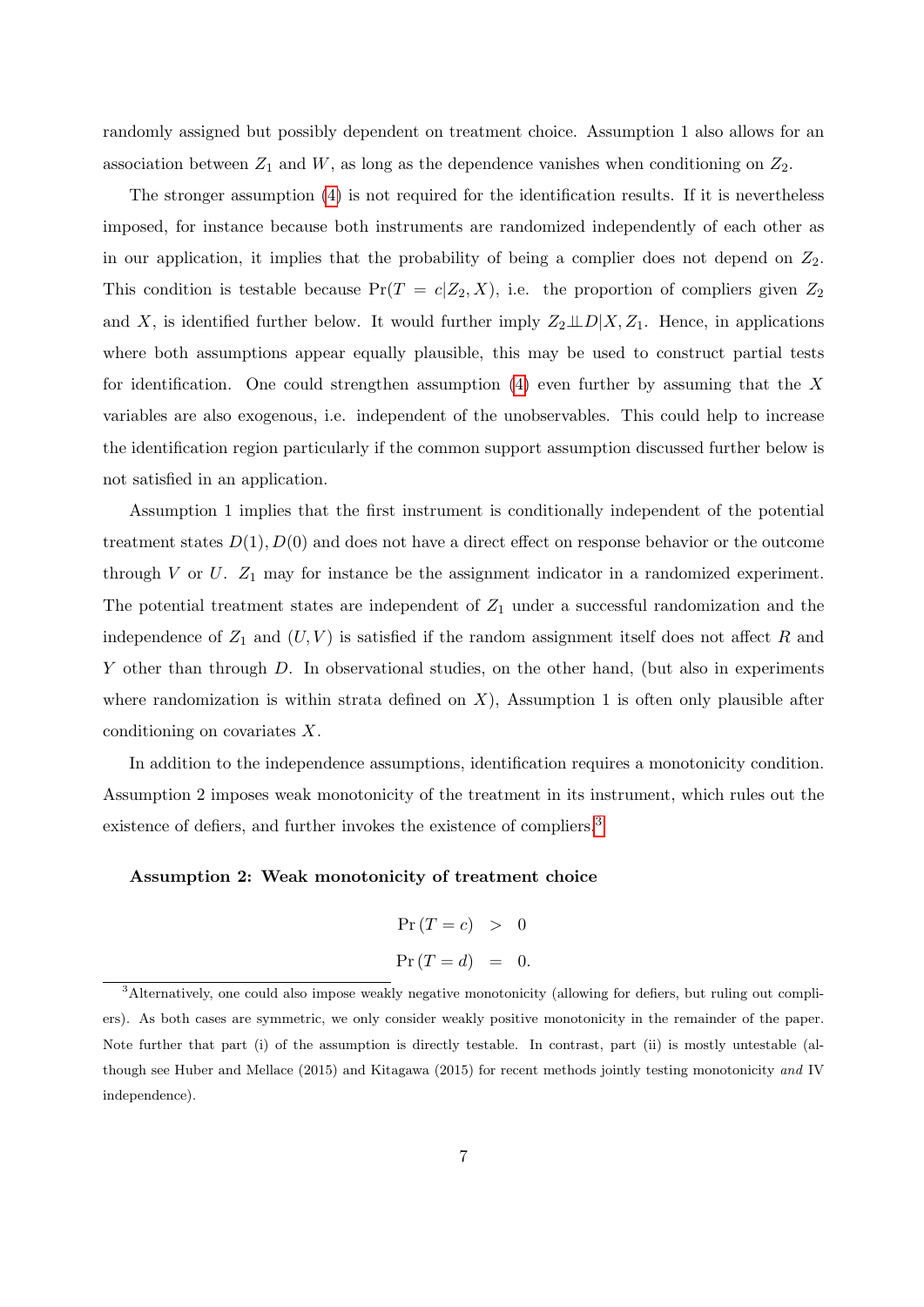Next, we define  $\pi(x) = \Pr(Z_1 = 1 | X = x)$  and  $p(z_2, x) = \Pr(Z_1 = 1 | X = x, Z_2 = z_2)$  and the corresponding random variables, i.e. for random  $X$  and  $Z_2$ , as

$$
\Pi = \pi(X) = \Pr(Z_1 = 1|X),
$$
  
\n
$$
P = p(Z_2, X) = \Pr(Z_1 = 1|Z_2, X).
$$

Our third assumption states that the two probabilities  $P$  and  $\Pi$  need to be different from 0 and 1. This common support restriction implies that for every value of  $z_2$  and x, observations with both  $Z_1 = 0$  and  $Z_1 = 1$  exist.

#### Assumption 3: Variation of the instruments

<span id="page-10-1"></span>
$$
0 < \Pi < 1, \quad 0 < P < 1.
$$

It follows from Assumptions 1 and 3 that the fraction of compliers is identified as

<span id="page-10-0"></span>
$$
\Pr(T = c) = E\left[\frac{D}{P}\frac{Z_1 - P}{1 - P}\right].\tag{5}
$$

As a further definition, let

$$
\psi_d(z_2, x) \equiv \frac{E\left[R\left(Z_1 - p\left(z_2, x\right)\right)|D = d, X = x, Z_2 = z_2\right]}{E\left[Z_1 - p\left(z_2, x\right)|D = d, X = x, Z_2 = z_2\right]},\tag{6}
$$

for  $d \in \{0,1\}$ , and define the corresponding random variable for random  $Z_2$  and X as

$$
\Psi_d = \psi_d(Z_2, X).
$$

Under our previous assumptions we can derive the following lemma:

Lemma 1: Under Assumptions 1 to 3 the conditional distribution functions of V are identified as:

$$
\psi_1(z_2, x) = F_{V|X=x, T=c}(\zeta(1, z_2, x)),
$$
  

$$
\psi_0(z_2, x) = F_{V|X=x, T=c}(\zeta(0, z_2, x)).
$$

Since the left hand side is identified, see definition  $(6)$ , the distribution function of V at different values of  $\zeta$  is identified, too.

Our identification strategy also requires the unobservable  $V$  to be continuously distributed, which appears rather natural in most applications and motivates Assumption 4: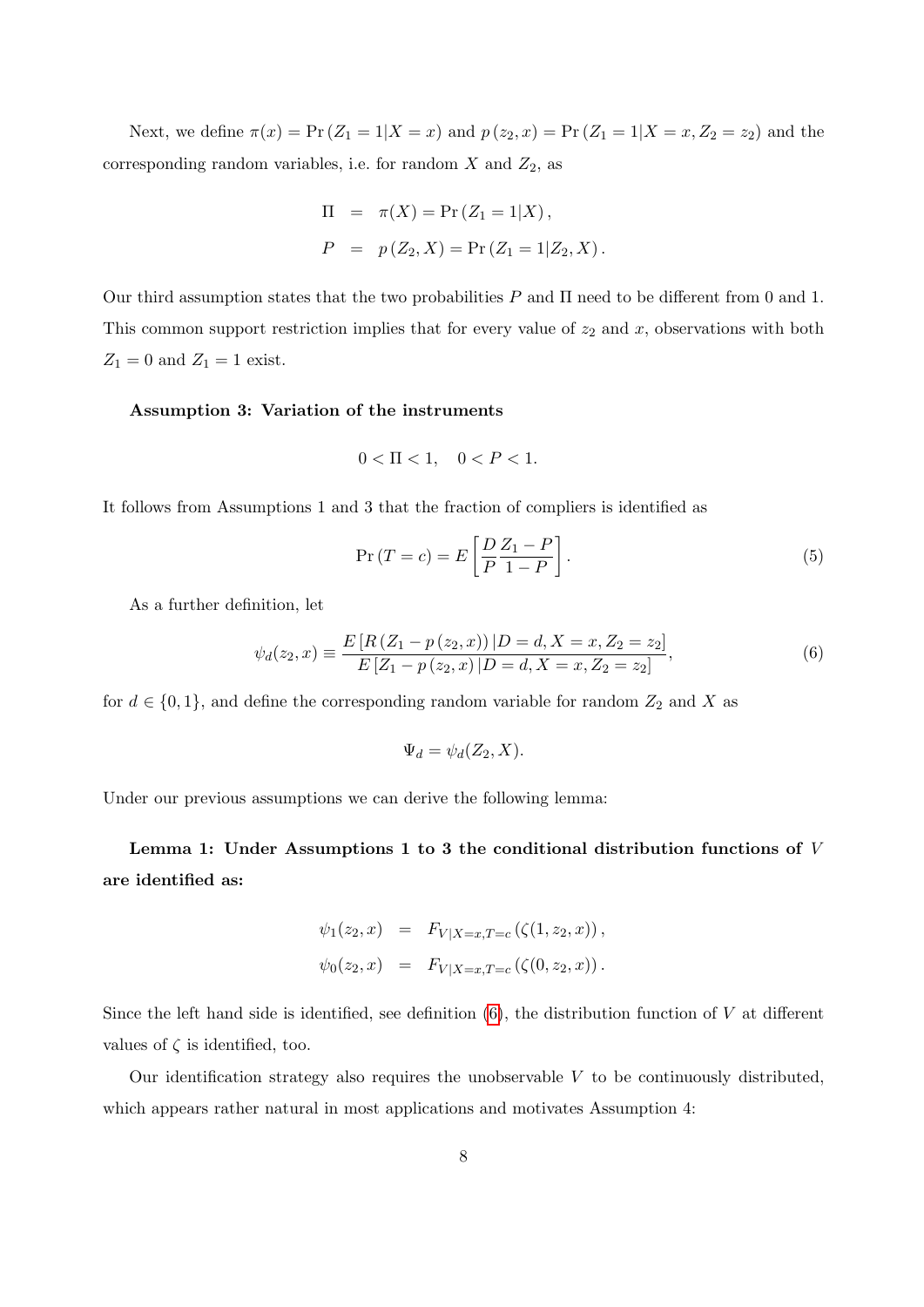**Assumption 4:** The distribution function  $F_{V|X,T=c}(v)$  is strictly increasing in v.

By combining Lemma 1 with Assumption 4 we obtain that if some values  $x, z'_2, z''_2$  satisfy  $\psi_1(z_2',x) = \psi_0(z_2'',x)$ , then we also have that  $\zeta(1,z_2',x) = \zeta(0,z_2'',x)$ . This result will be crucial for identification, which is based on the following intuition. Note that the sample selection/non-response problem occurs because we observe outcomes only for observations with  $V \le \zeta(D, Z_2, X)$ . The sets of values V which satisfy this condition differ for  $D = 0$  and  $D = 1$ . At the same time, D and V are correlated. If we can find values of the instrument such that  $\zeta(1, z_2', x) = \zeta(0, z_2'', x) = a$ , then the set of observations with outcome data is given by  $V \le a$  in the treated and non-treated population.

For a more formal illustration, consider the following expression for some value x and  $z_2$ .

<span id="page-11-0"></span>
$$
E[YRD|X=x, Z_2=z'_2, Z_1=1] - E[YRD|X=x, Z_2=z'_2, Z_1=0].
$$
\n(7)

Via partitioning each expression by the three types  $(a, c, n)$  one can show that [\(7\)](#page-11-0) equals

$$
= E \left[ \{ \varphi(1, x) + U \} \cdot 1 \{ \zeta(1, z_2', x) \ge V \} | X = x, T = c \right] \Pr(T = c | X = x, Z_2 = z_2'),
$$

where we used  $(U, V) \perp \!\!\! \perp (Z_1, Z_2) | X, T$ . Similarly, for some value x and  $z_2''$ 

$$
E\left[YR(1-D)|X=x,Z_2=z_2'',Z_1=1\right]-E\left[YR(1-D)|X=x,Z_2=z_2'',Z_1=0\right]
$$
  
= 
$$
-E\left[\{\varphi(0,x)+U\}\cdot 1\{\zeta(0,z_2'',x)\geq V\}\,|X=x,T=c\right]\Pr\left(T=c|X=x,Z_2=z_2''\right).
$$

Using the results in the appendix, the previous expressions may (after some tedious calculations) be reformulated as follows:

$$
\frac{E\left[YR(Z_1 - p(z_2', x))|D = 1, X = x, Z_2 = z_2'\right]}{E\left[Z_1 - p(z_2', x)|D = 1, X = x, Z_2 = z_2'\right]} - \frac{E\left[YR(Z_1 - p(z_2'', x))|D = 0, X = x, Z_2 = z_2''\right]}{E\left[Z_1 - p(z_2'', x)|D = 0, X = x, Z_2 = z_2''\right]} \tag{8}
$$
\n
$$
= E\left[\{\varphi(1, x) + U\} \cdot 1\left\{\zeta(1, z_2', x) \ge V\right\} - \{\varphi(0, x) + U\} \cdot 1\left\{\zeta(0, z_2'', x) \ge V\right\} | X = x, T = c\right]
$$

Now suppose the values  $z_2'$  and  $z_2''$  are chosen such that  $\psi_1(z_2', x) = \psi_0(z_2'', x)$ . Assumption 4 implies that  $F_{V|X,T=c}$  is invertible or, in other words, that if  $\psi_1(z_2', x) = \psi_0(z_2'', x)$  it also holds that  $\zeta(1, z'_2, x) = \zeta(0, z''_2, x)$  by Lemma 1. Hence,

<span id="page-11-1"></span>= 
$$
E\left[\{\varphi(1,x) + U - \varphi(0,x) - U\} \cdot 1 \{ \zeta(1, z'_2, x) \ge V \} | X = x, T = c \right]
$$
  
\n=  $\{\varphi(1,x) - \varphi(0,x)\} \cdot E\left[1 \{ \zeta(1, z'_2, x) \ge V \} | X = x, T = c \right]$   
\n=  $\{\varphi(1,x) - \varphi(0,x)\} \cdot \psi_1(z'_2, x).$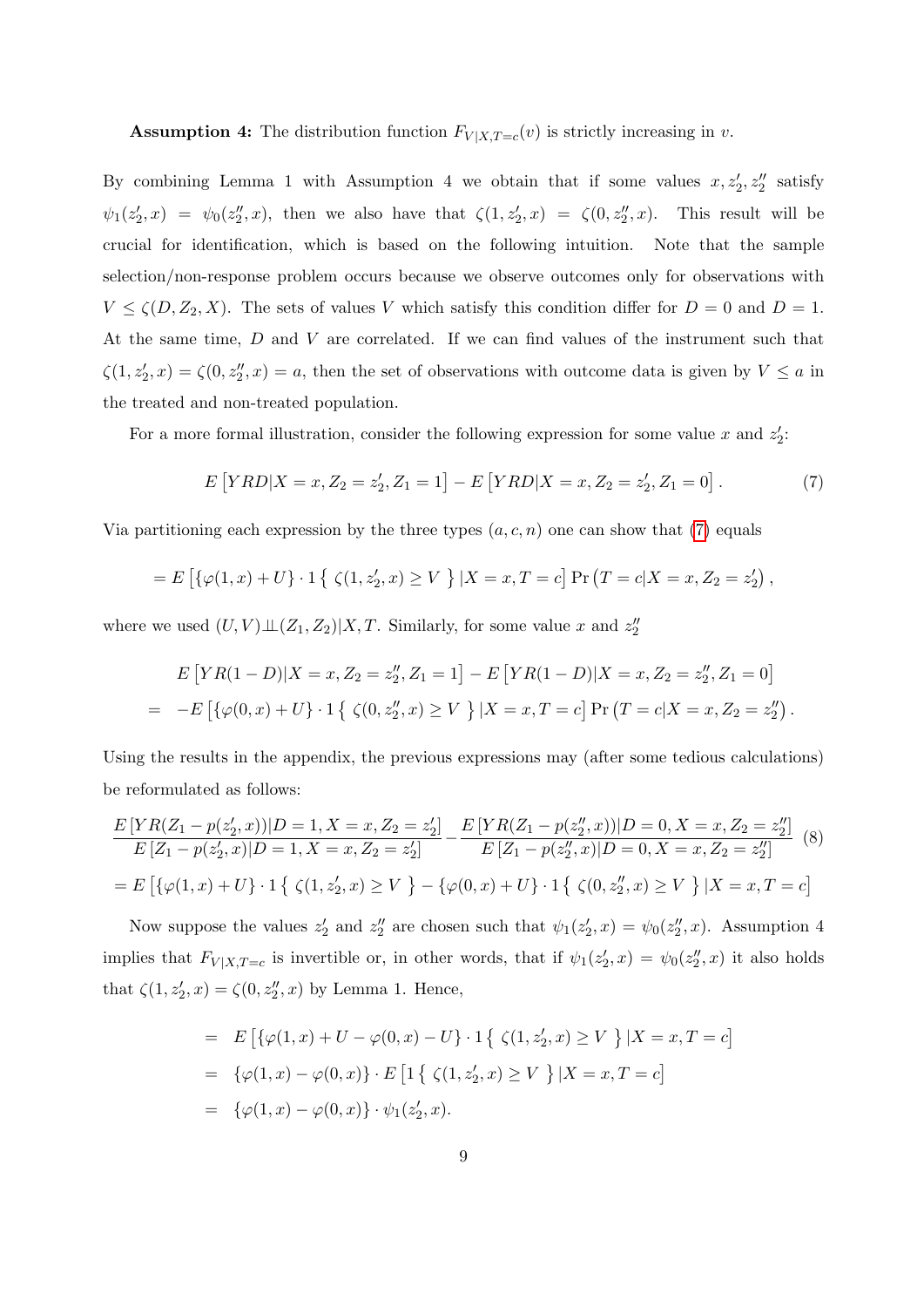Therefore, the following expression identifies the treatment effect *conditional* on  $X$ :

$$
E[Y^1 - Y^0 | X = x, T = c] =
$$
  
\n
$$
\frac{1}{\psi_1(z'_2, x)} \left[ \frac{E [YR(Z_1 - p(z'_2, x)) | D = 1, X = x, Z_2 = z'_2]}{E [Z_1 - p(z'_2, x)] | D = 0, X = x, Z_2 = z''_2]} \right].
$$
  
\n
$$
E[Z_1 - p(z'_2, x)] | D = 1, X = x, Z_2 = z'_2] - E[Z_1 - p(z''_2, x)] | D = 0, X = x, Z_2 = z''_2] - E[Z_1 - p(z''_2, x)] | D = 0, X = x, Z_2 = z''_2] \tag{9}
$$

For obtaining the LATE we need to identify  $E[Y^1 - Y^0 | X, T = c]$  at almost every x in the complier population. This requires that for every x some values  $z'_2$  and  $z''_2$  exist that satisfy  $\psi_1(z'_2, x) = \psi_0(z''_2, x)$ . Let  $Supp(\Psi_1 | X = x)$  denote the support of  $\Psi_1$  in the  $X = x$  subpopulation and analogously for  $\Psi_0$ . Furthermore, denote the common support conditional on x as

$$
\mathcal{X}_x \equiv \operatorname{Supp} \left( \Psi_1 | X = x \right) \cap \operatorname{Supp} \left( \Psi_0 | X = x \right). \tag{10}
$$

If, for some value x, the common support  $\mathcal{X}_x$  is non-empty, there is at least one pair of values  $z_2', z_2''$  that satisfies  $\psi_1(z_2', x) = \psi_0(z_2'', x)$ . We impose the following common support restriction.

**Assumption 5:** For almost every x (in the complier population), the common support  $\mathcal{X}_x$  is non-empty.

Assumption 5 guarantees that LATE is identified since the conditional treatment effect is identified almost everywhere.

For every x, it is in principle sufficient if we just pick one point of  $\mathcal{X}_x$  and apply [\(9\)](#page-11-1). However, for the sake of sufficient precision in estimation, we would rather prefer to make use of all values contained in  $\mathcal{X}_x$ . As shown in the appendix, we can also identify [\(9\)](#page-11-1) via conditioning on  $\Psi_d$  instead of  $Z_2$ . Let  $\eta \in \mathcal{X}_x$  be some value from the common support. One can show that

$$
E[Y^{1} - Y^{0}|X = x, T = c] = \frac{1}{\eta} (\Xi_{1}(x, \eta) - \Xi_{0}(x, \eta))
$$

where

$$
\Xi_d(x,\eta) = \frac{E\left[\frac{YR}{E[Z_1|Z_2,X=x,\Psi_d=\eta]} \frac{Z_1 - E[Z_1|Z_2,X=x,\Psi_d=\eta]}{1 - E[Z_1|Z_2,X=x,\Psi_d=\eta]} |D = d, X = x, \Psi_d = \eta\right]}{E\left[\frac{1}{E[Z_1|Z_2,X=x,\Psi_d=\eta]} \frac{Z_1 - E[Z_1|Z_2,X=x,\Psi_d=\eta]}{1 - E[Z_1|Z_2,X=x,\Psi_d=\eta]} |D = d, X = x, \Psi_d = \eta\right]}.
$$
\n(11)

Since the previous result holds for any  $\eta$ , we could exploit all the information available in the data by taking an average over all values  $\eta \in \mathcal{X}_x \subseteq [0,1]$  for a given x. Consider any arbitrary weighting function  $w(\eta, x)$  as a function of  $\eta$  and possibly also of x. The conditional treatment effect is given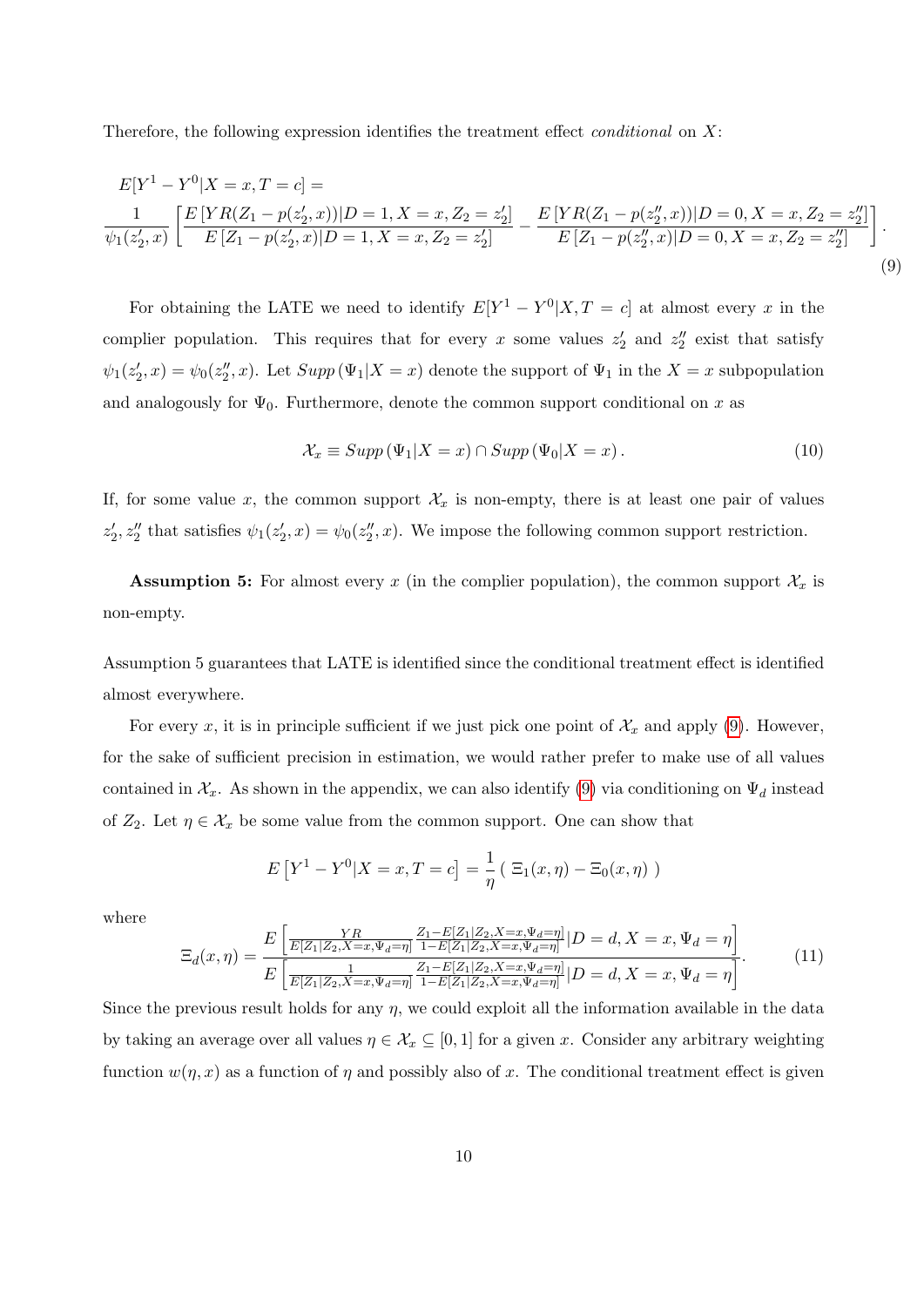by

$$
E[Y^1 - Y^0|X = x, T = c] = \frac{\int_0^1 \frac{1}{\eta} \left( \Xi_1(x, \eta) - \Xi_0(x, \eta) \right) w(\eta, x) d\eta}{\int_0^1 w(\eta, x) d\eta},
$$
(12)

provided that the weighting function  $w(\eta, x)$  does not integrate to zero. Therefore, integration over X gives the LATE. Since the additive separability of the outcome equation  $(1)$  implies that  $E[Y^1 - Y^0 | X = x, T = c] = E[Y^1 - Y^0 | X = x]$  (similarly as in Angrist and Fernández-Val (2010)), also the ATE is obtained in an analogous way. As can be seen from our main identification result presented in Theorem 1, the LATE and ATE only differ in terms of the weighting of the covariates  $X$ . To ease notation, we denote the integral of the weight function for a value of x as

$$
c(x) = \int w(\eta, x) d\eta,
$$
\n(13)

<span id="page-13-1"></span>and we suppose that  $c(x)$  is non-zero for almost every x.

#### Theorem 1: Under Assumptions 1 to 5 we obtain

$$
E\left[Y^{1}-Y^{0}|T=c\right] = \frac{1}{E\left[\frac{D}{P}\frac{Z_{1}-P}{1-P}\right]} \int_{0}^{1} \left(\Xi_{1}(X,\eta)-\Xi_{0}(X,\eta)\right) \frac{w(\eta,X)}{\eta \cdot c(X)} E\left[\frac{D}{P}\frac{Z_{1}-P}{1-P}|X\right] d\eta dF_{X}
$$
\nand\n
$$
(14)
$$

$$
E[Y^{1} - Y^{0}] = \int_{0}^{1} \left( \Xi_{1}(X,\eta) - \Xi_{0}(X,\eta) \right) \frac{w(\eta,X)}{\eta \cdot c(X)} d\eta dF_{X}.
$$
 (15)

#### 3.2 Identification results for independent instruments

In our application, the second instrument  $Z_2$  is randomized independently of  $Z_1$ . This has two implications, which lead to considerable simplifications of the previous formulae. First, the fraction of compliers is independent of  $Z_2$ , i.e.  $Pr(T = c | X, Z_2) = Pr(T = c | X) = Pr(T = c | X, \Psi_1)$ , where the last equality follows because  $\Psi_1 = \psi_1(Z_2, X)$  is only a function of  $Z_2$  and X. Second,  $Z_1$  and  $Z_2$  are independent such that  $Pr(Z_1 = 1 | Z_2, X, \Psi_1) = Pr(Z_1 = 1 | Z_2, X) = Pr(Z_1 = 1 | X)$  and therefore,  $P = \Pi$ . This also implies that D is independent of  $\Psi_d$  given  $X$ <sup>[4](#page-13-0)</sup>. The control function

<span id="page-13-0"></span><sup>&</sup>lt;sup>4</sup>Proof:  $E[D|\Psi_d, X] = E[D|\Psi_d, X, T = c]$  Pr  $(T = c|\Psi_d, X)$  $+E[D|\Psi_d, X, T = a] Pr(T = a|\Psi_d, X)$  =  $E[Z_1|\Psi_d, X, T = c] Pr(T = c|\Psi_d, X)$  +  $Pr(T = a|\Psi_d, X)$  $= E[Z_1|\Psi_d, X, T = c] Pr(T = c|X) + Pr(T = a|X).$  Using the independence of  $Z_1$  and  $Z_2$  we obtain  $= E[Z_1|X, T = c] Pr (T = c|X) + Pr (T = a|X)$ , which completes the proof.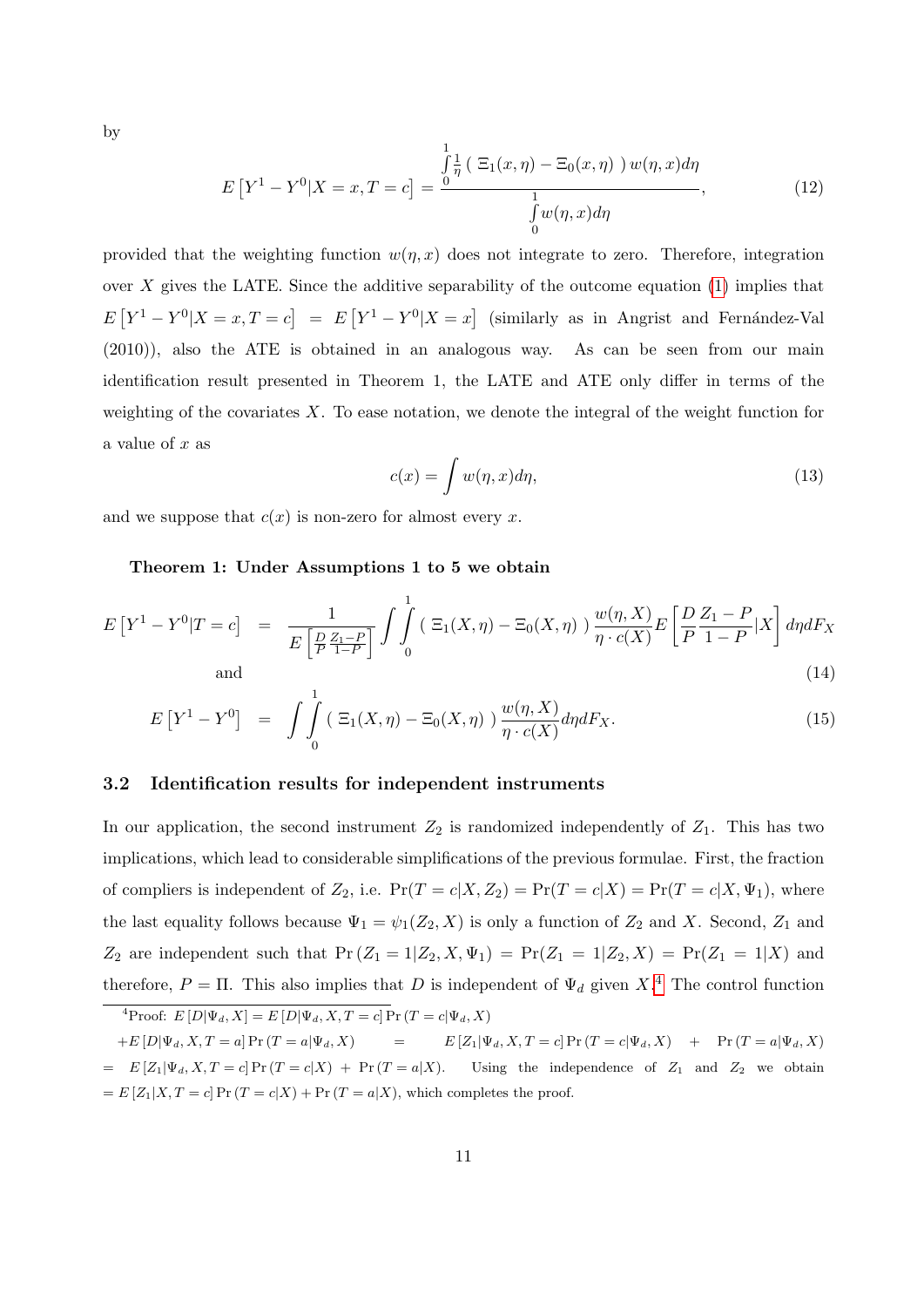thus simplifies to

<span id="page-14-1"></span>
$$
\psi_d(z_2, x) \equiv \frac{E\left[R\left(Z_1 - \pi(x)\right)|D = d, X = x, Z_2 = z_2\right]}{E\left[Z_1 - \pi(x)|D = d, X = x, Z_2 = z_2\right]}.
$$
\n(16)

We also note that  $E\left[\frac{D}{\Pi}\right]$  $\frac{D}{\Pi} \frac{Z_1 - \Pi}{1 - \Pi} |X = x, \Psi_d = \eta$  =  $E \left[ \frac{D}{\Pi} \right]$  $\frac{D}{\Pi} \frac{Z_1 - \Pi}{1 - \Pi} |X = x$  = Pr  $(T = c | X = x)$  and that the expressions of Theorem 1 simplify considerably, see Lemma 2. In addition, we can also express the treatment effects based on a weighting expression, which bears some similarities to inverse probability weighting (IPW, see the seminal work of Horvitz and Thompson (1952)), as one can show by using iterated expectations.

Lemma 2: Under Assumptions 1 to 5 and  $Z_2 \perp Z_1, T$  and  $Z_2 \perp Z_2, T$  are average treatment effects are identified as

<span id="page-14-0"></span>
$$
E\left[Y^{1} - Y^{0}|T=c\right]
$$
\n
$$
= \frac{1}{\Pr(T=c)} \int \int_{0}^{1} \left( E\left[\frac{YRD}{\Pi} \frac{Z_{1} - \Pi}{1 - \Pi}|X, \Psi_{1} = \eta\right] + E\left[\frac{YR(1 - D)}{\Pi} \frac{Z_{1} - \Pi}{1 - \Pi}|X, \Psi_{0} = \eta\right] \right) \frac{w(\eta, X)}{\eta \cdot c(X)} d\eta dF_{X}
$$
\n
$$
= \frac{1}{\Pr(T=c)} E\left[ YR \frac{Z_{1} - \Pi}{\Pi(1 - \Pi) \cdot c(X)} \cdot \left\{ D \frac{w(\Psi_{1}, X)}{\Psi_{1} \cdot f(\Psi_{1}|X)} + (1 - D) \frac{w(\Psi_{0}, X)}{\Psi_{0} \cdot f(\Psi_{0}|X)} \right\} \right].
$$
\n(17)

and

<span id="page-14-2"></span>
$$
E\left[Y^{1} - Y^{0}\right]
$$
\n
$$
= \int_{0}^{1} \int_{0}^{1} \left( \frac{E\left[\frac{YRD}{\Pi} \frac{Z_{1} - \Pi}{1 - \Pi}|X, \Psi_{1} = \eta\right] + E\left[\frac{YR(1 - D)}{\Pi} \frac{Z_{1} - \Pi}{1 - \Pi}|X, \Psi_{0} = \eta\right]}{\Pr(T = c|X = x)} \right) \frac{w(\eta, X)}{\eta \cdot c(X)} d\eta dF_{X}
$$
\n
$$
= E\left[\frac{YR}{\Pr(T = c|X)} \frac{Z_{1} - \Pi}{\Pi(1 - \Pi) \cdot c(X)} \cdot \left\{ D \frac{w(\Psi_{1}, X)}{\Psi_{1} \cdot f(\Psi_{1}|X)} + (1 - D) \frac{w(\Psi_{0}, X)}{\Psi_{0} \cdot f(\Psi_{0}|X)} \right\} \right] \tag{18}
$$

Natural estimators follow from replacing unconditional expectations in the latter equations by sample means and plugging in nonparametric estimators of the other components, see equations [\(23\)](#page-16-1), [\(24\)](#page-18-0), [\(25\)](#page-18-1), and [\(26\)](#page-18-2) in Section [4.](#page-16-0) Under standard regularity conditions, the estimators proposed further below are consistent for any non-zero weighting function w. Specifically, it is required that  $\pi$  is bounded away from zero and one and f is bounded away from zero for all values of  $\psi_d$  and x with a non-zero  $w(\psi_d, x)$ . As the treatment effect is identified for any (non-zero) weighting function, the latter should ideally be chosen such that it minimizes the variance of the nonparametric estimation analogue. To this end, we calculate the semiparametric efficiency bound of [\(17\)](#page-14-0) for a given weighting function  $w(\cdot)$ . (Note that the results with also apply for the ATE.) Since the estimate of  $Pr(T = c)$  is not affected by the weighting function, we subsequently ignore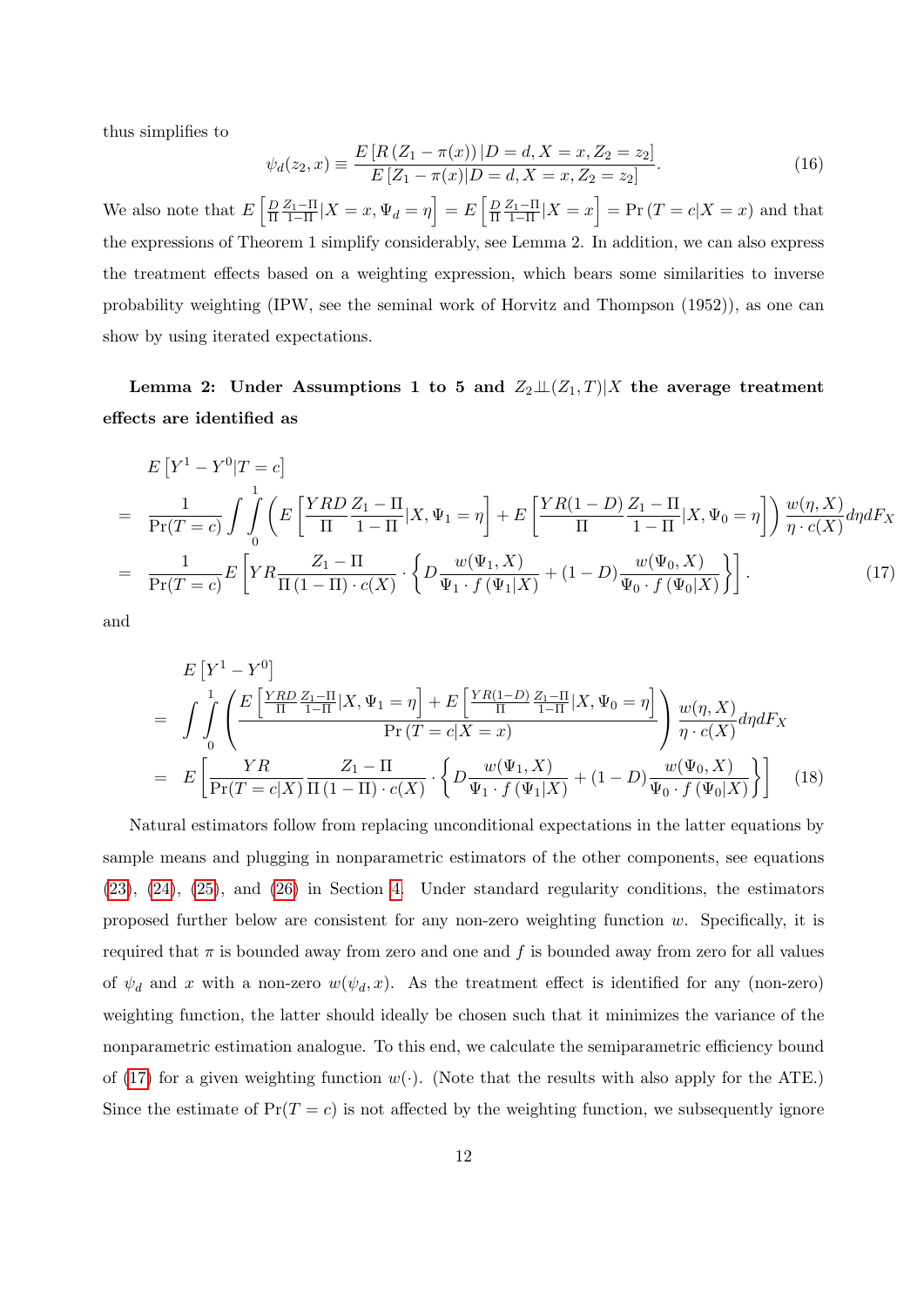this term. For ease of notation, we incorporate the scaling into the weighting function [\(13\)](#page-13-1) and suppose that  $c(x) = 1$ . This is immaterial for the result since, for each value of x, the weighting function is anyhow re-scaled to one.

Furthermore, we note that the semiparametric efficiency bound also depends on the estimators of  $\hat{\Psi}_{1i}$  and  $\hat{\Psi}_{0i}$ . On the other hand, for the sake of the practical feasibility of estimating  $w(\cdot)$ , the resulting formulae should not be too complex to prevent the need for nonparametric estimation of a large number of terms involved, which would further increase the variability of the estimated weight function. For this reason, we derive the semiparametric efficiency bound of

$$
\frac{1}{n}\sum_{i=1}^n Y_i R_i \frac{Z_{1i} - \hat{\pi}(X_i)}{\hat{\pi}(X_i) (1 - \hat{\pi}(X_i))} \cdot \left\{ D_i \frac{w(\Psi_{1i}, X_i)}{\Psi_{1i} \cdot \hat{f}(\Psi_{1i}|X_i)} + (1 - D_i) \frac{w(\Psi_{0i}, X_i)}{\Psi_{0i} \cdot \hat{f}(\Psi_{0i}|X_i)} \right\},
$$

in which  $\Psi_{1i}$  and  $\Psi_{0i}$  are treated as covariates rather than estimated regressors. This object converges to  $\tau = E[Y^1 - Y^0 | T = c] Pr(T = c)$ , which we define as

$$
\tau = E\left[ YR \frac{Z_1 - \pi(X)}{\pi(X) (1 - \pi(X))} \cdot \left\{ D \frac{w(\Psi_1, X)}{\Psi_1 \cdot f(\Psi_1 | X)} + (1 - D) \frac{w(\Psi_0, X)}{\Psi_0 \cdot f(\Psi_0 | X)} \right\} \right].
$$

In the appendix, we derive the (quite complex) influence function based on Newey (2004), which contains numerous conditional expectation terms and is therefore unlikely to be a reliable approach for estimating an appropriate weighting function in small samples (as observed in several explorative simulations). As our aim is to obtain a useful rule of thumb that works well in reasonably sized samples, we subsequently only examine the first term of the influence function, i.e. the influence function we would obtain if  $\pi$  and  $f(\Psi_d|X)$  were known. This approach captures the direct influence of each observation on  $\tau$  which does not operate via indirect estimates of nuisance parameters.

The first term of the influence function is given by

$$
IF^* = YR \cdot \frac{Z_1 - \pi(X)}{\pi(X) \left(1 - \pi(X)\right)} \cdot \left\{ D\frac{w(\Psi_1, X)}{\Psi_1 \cdot f(\Psi_1 | X)} + (1 - D)\frac{w(\Psi_0, X)}{\Psi_0 \cdot f(\Psi_0 | X)} \right\} - \tau.
$$

The semiparametric efficiency bound corresponds to the expected square of the influence function. Hence, pretending  $\pi$  and  $f(\Psi_d|X)$  were not estimated, we obtain

$$
E\left[\left(IF^*\right)^2\right] = E\left[\left(YR \cdot \frac{Z_1 - \pi(X)}{\pi(X)\left(1 - \pi(X)\right)} \cdot \left\{D\frac{w(\Psi_1, X)}{\Psi_1 \cdot f(\Psi_1 | X)} + (1 - D)\frac{w(\Psi_0, X)}{\Psi_0 \cdot f(\Psi_0 | X)}\right\} - \tau\right)^2\right],
$$

which we can re-write after a few calculations (see appendix) as

$$
= \int \frac{w^2(\eta, X)}{\eta^2} \left\{ \frac{\lambda_1(\eta, X)}{f_{\Psi_1|X}(\eta|X)} + \frac{\lambda_0(\eta, X)}{f_{\Psi_0|X}(\eta|X)} \right\} \cdot d\eta \cdot dF_X,
$$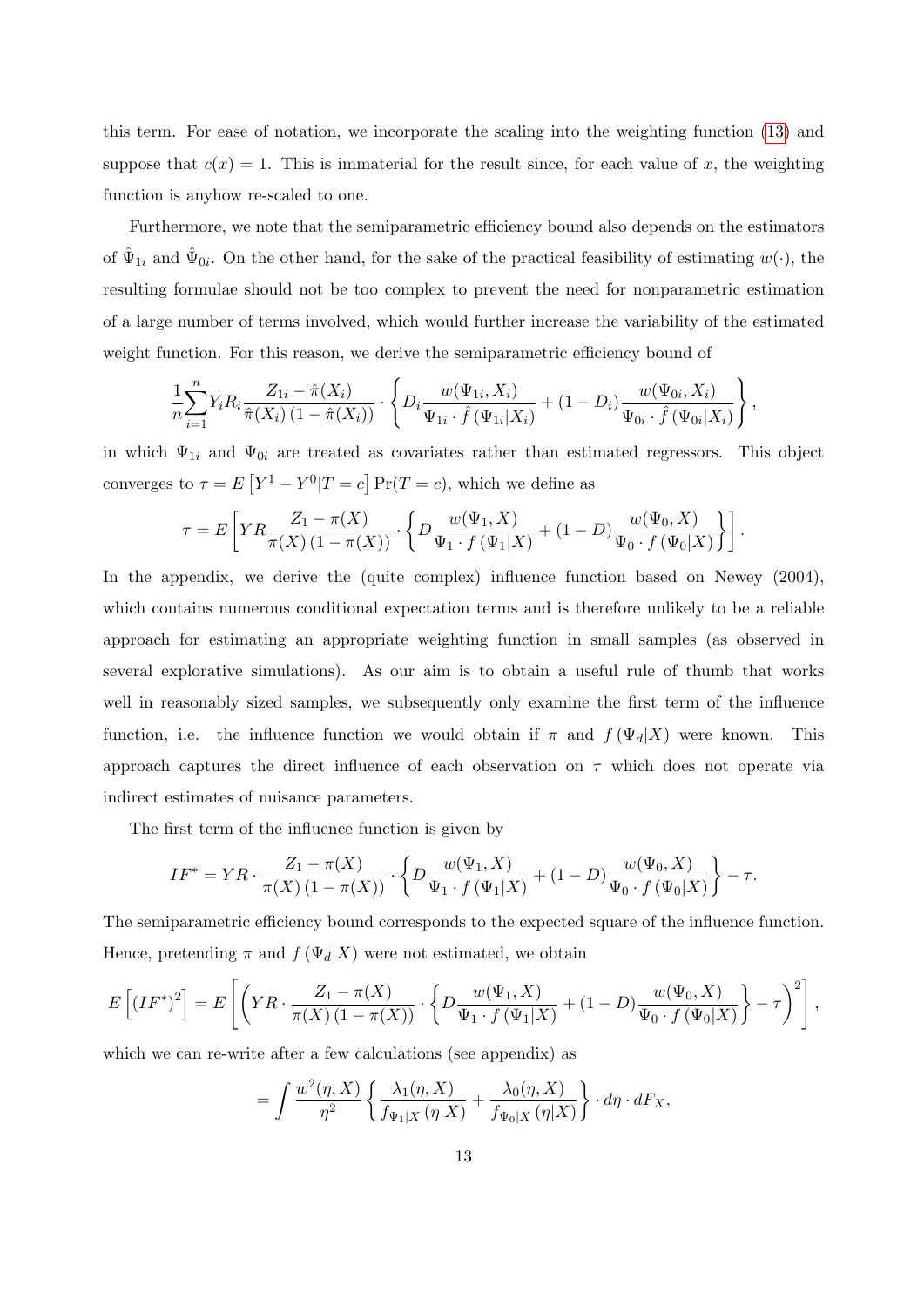where

<span id="page-16-4"></span>
$$
\lambda_1(\eta, X) = E[Y^2RD\left(\frac{Z_1}{\pi(X)^2} + \frac{1 - Z_1}{(1 - \pi(X))^2}\right) | \Psi_1 = \eta, X], \tag{19}
$$

$$
\lambda_0(\eta, X) = E[Y^2 R(1 - D) \left( \frac{Z_1}{\pi(X)^2} + \frac{1 - Z_1}{(1 - \pi(X))^2} \right) | \Psi_0 = \eta, X]. \tag{20}
$$

This suggests the use of the following weighting function (up to an arbitrary scaling coefficient):

#### Weighting function 1:

<span id="page-16-2"></span>
$$
w(\eta, x) \propto \frac{\eta}{\sqrt{\frac{\lambda_1(\eta, x)}{f_{\Psi_1|X=x}(\eta|x) + \frac{\lambda_0(\eta, x)}{f_{\Psi_0|X=x}(\eta|x)}}}. \tag{21}
$$

As an alternative and simpler rule of thumb, we consider a function that ignores estimating the conditional means  $\lambda_1(\eta, X)$  and  $\lambda_0(\eta, X)$ :

#### Weighting function 2:

<span id="page-16-3"></span>
$$
w(\eta, x) \propto \frac{\eta}{\sqrt{\frac{1}{f_{\Psi_1|X=x}(\eta|x)} + \frac{1}{f_{\Psi_0|X=x}(\eta|x)}}}.
$$
\n(22)

The latter approach only depends on estimates of  $f_{\Psi_1|X}$  and  $f_{\Psi_0|X}$ , which need to be computed anyhow in order to inspect the common support for  $\Psi_1$  and  $\Psi_0$ . This weighting function also has the advantage that its estimation does not make use of the data on the outcome  $Y$ , which implies that the true (and unknown) treatment effect does not affect the (estimation of the) weighting function.

# <span id="page-16-0"></span>4 Estimation

The identification results presented in Lemma 2 imply that the LATE may be estimated by the following expression, in which  $S$  denotes the set of support points of  $\eta$ . In principle, it may depend on x (and should then be denoted as  $S(x)$ ), but since points outside of the conditional support will anyhow receive a zero weight via the weighting function, for ease of notation we refer to  $S$ throughout.

<span id="page-16-1"></span>
$$
\widehat{LATE} = \frac{1}{\widehat{\Pr}(T = c)} \frac{1}{n} \sum_{i=1}^{n} \sum_{\eta \in \mathcal{S}} \frac{\hat{w}(\eta, X_i)}{\sum_{\eta \in \mathcal{S}} \hat{w}(\eta, X_i)} \frac{1}{\eta} \times \left( \frac{\hat{E}[YRD(Z_1 - \hat{\pi}(X)) | \hat{\Psi}_1 = \eta, X_i] + \hat{E}[YR(1 - D)(Z_1 - \hat{\pi}(X)) | \hat{\Psi}_0 = \eta, X_i]}{\hat{\pi}(X_i)(1 - \hat{\pi}(X_i))} \right) (23)
$$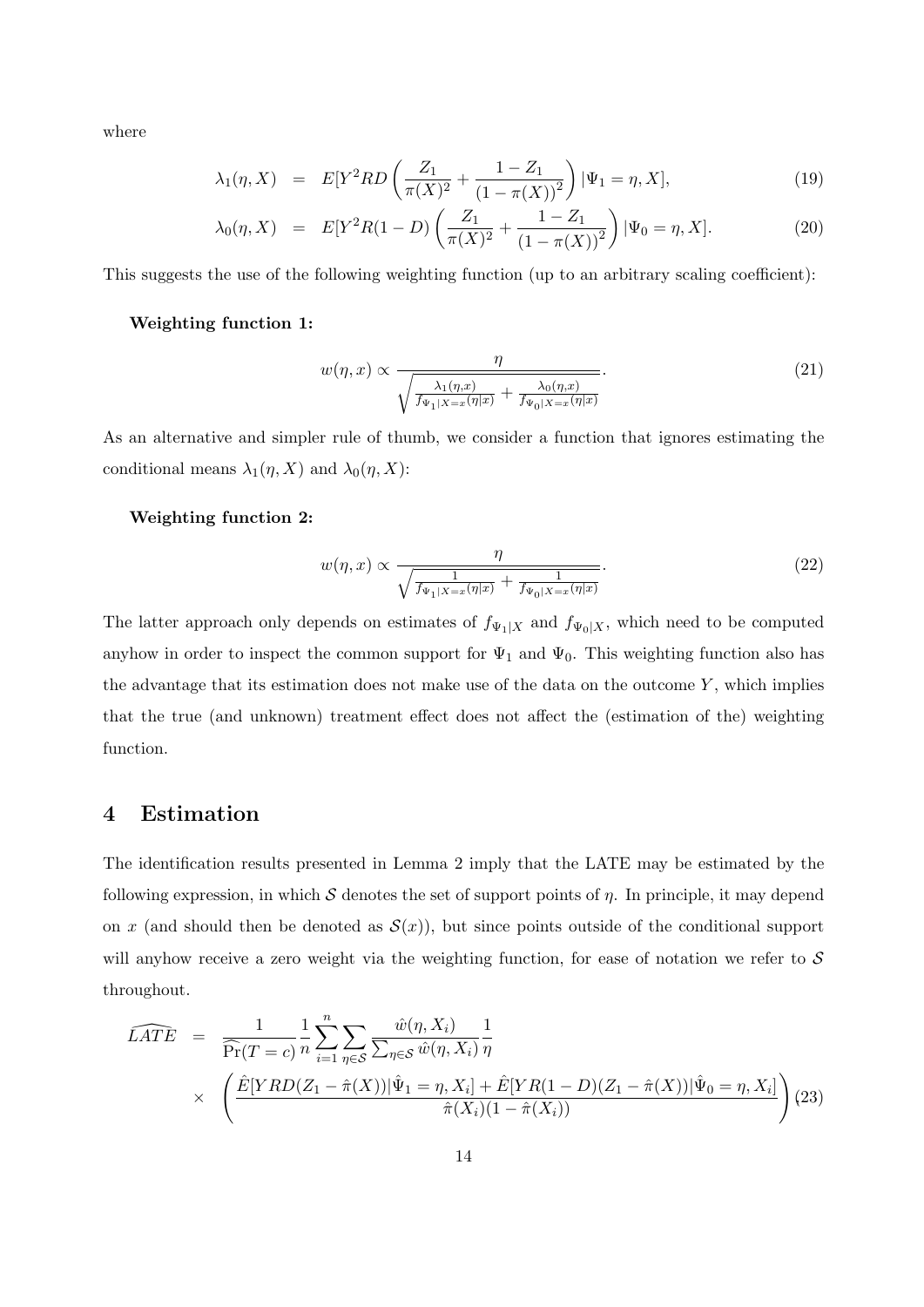where

$$
\widehat{\Pr}(T = c) = \frac{1}{n} \sum_{i=1}^{n} \frac{D_i}{\hat{\pi}(X_i)} \frac{Z_{1i} - \hat{\pi}(X_i)}{1 - \hat{\pi}(X_i)}.
$$

In the simulations and application outlined in Sections [5](#page-19-0) and [6,](#page-21-0) the estimate  $\hat{\pi}(X_i)$  of the propensity score  $Pr(Z_1 = 1 | X)$  is obtained by local constant kernel regression.  $\hat{\Psi}_1$  and  $\hat{\Psi}_0$  are estimated based on equation [\(16\)](#page-14-1), by a local linear regression of  $R_i(Z_{1i} - \hat{\pi}(X_i))$  and  $Z_{1i} - \hat{\pi}(X_i)$  on  $(1, X_i, Z_{2i})$ , separately among treated and non-treated observations.  $\hat{E}[Y_i R_i D_i (Z_{1i} - \hat{\pi}(X_i)) | \eta, X_i]$ and  $\hat{E}[Y_i R_i(1-D_i)(Z_{1i}-\hat{\pi}(X_i)) | \eta, X_i]$  in [\(23\)](#page-16-1) are obtained by a local linear regression of  $Y_i R_i D_i (Z_{1i} - \hat{\pi}(X_i))$  and  $Y_i R_i (1 - D_i) (Z_{1i} - \hat{\pi}(X_i))$  on  $(1, \hat{\Psi}_{i1}, X_i)$  and  $(1, \hat{\Psi}_{i0}, X_i)$ , respectively.

Furthermore,  $\hat{f}(\hat{\Psi}_1|X)$  and  $\hat{f}(\hat{\Psi}_0|X)$ , the conditional densities of  $\hat{\Psi}_1$  and  $\hat{\Psi}_0$  given X, are estimated by kernel-based density estimation, and are used as plug-in estimators for the weighting function  $\hat{w}(\eta, X_i)$ , which is either based on [\(21\)](#page-16-2) or [\(22\)](#page-16-3). For the first weighting approach, see [\(21\)](#page-16-2), we also require estimates of  $\lambda_1$  and  $\lambda_0$ , which we obtain by local linear regression as  $Y_i^2 R_i D_i [Z_{1i}/\pi(X_i)^2 + (1 - Z_{1i})/(1 - \pi(X_i))^2]$  on  $(1, \hat{\Psi}_{i1}, X_i)$  and  $Y_i^2 R_i (1 - D_i) [Z_{1i}/\hat{\pi}(X_i)^2 + (1 - Z_{1i})/(1 - \hat{\pi}(X_i))^2]$  on  $(1, \hat{\Psi}_{i0}, X_i)$  to estimate equations [\(19\)](#page-16-4) and [\(20\)](#page-16-4). Finally, S denotes the set of support points of  $\eta$  considered in our LATE estimator [\(23\)](#page-16-1) which approximates the intergral over  $\eta$  in Lemma 2. In our simulations and applications, it consists of an equidistant 100-points grid of values starting at the maximum of (i) the minimum of  $\hat{\Psi}_{i1}$ , (ii) the minimum of  $\hat{\Psi}_{i0}$ , and (iii) 0.01 and ending at the minimum of (i) the maximum of  $\hat{\Psi}_{i1}$ , (ii) the maximum of  $\hat{\Psi}_{i0}$ , and (iii)  $1.^5$  $1.^5$ 

All kernel estimates (local constant/local linear regression and conditional density estimation) are based on the 'np' package of Hayfield and Racine (2008) for the statistical software R, which provides appropriate kernel functions for both continuous and discrete regressors. To be specific, we use the Gaussian kernel and the kernel function of Aitchison and Aitken (1976) for the continuous and binary regressors, respectively, in the simulations and application. The bandwidths are selected by the rule of thumb, see Silverman (1986).[6](#page-17-1)

We also consider a semiparametric version of our estimator, in which local constant estimation is replaced by probit regression (for the propensity score) and the various local linear estimators by OLS. That is, we apply parametric first step estimators for any regression function, while the conditional densities are again estimated by (nonparametric) kernel methods.

<span id="page-17-1"></span><span id="page-17-0"></span><sup>&</sup>lt;sup>5</sup>Note that in finite samples,  $\hat{\Psi}_{i1}$  and  $\hat{\Psi}_{i0}$  may be outside the theoretical bounds of [0,1].

<sup>&</sup>lt;sup>6</sup>Using cross-validated bandwidths did not affect the results of the application much.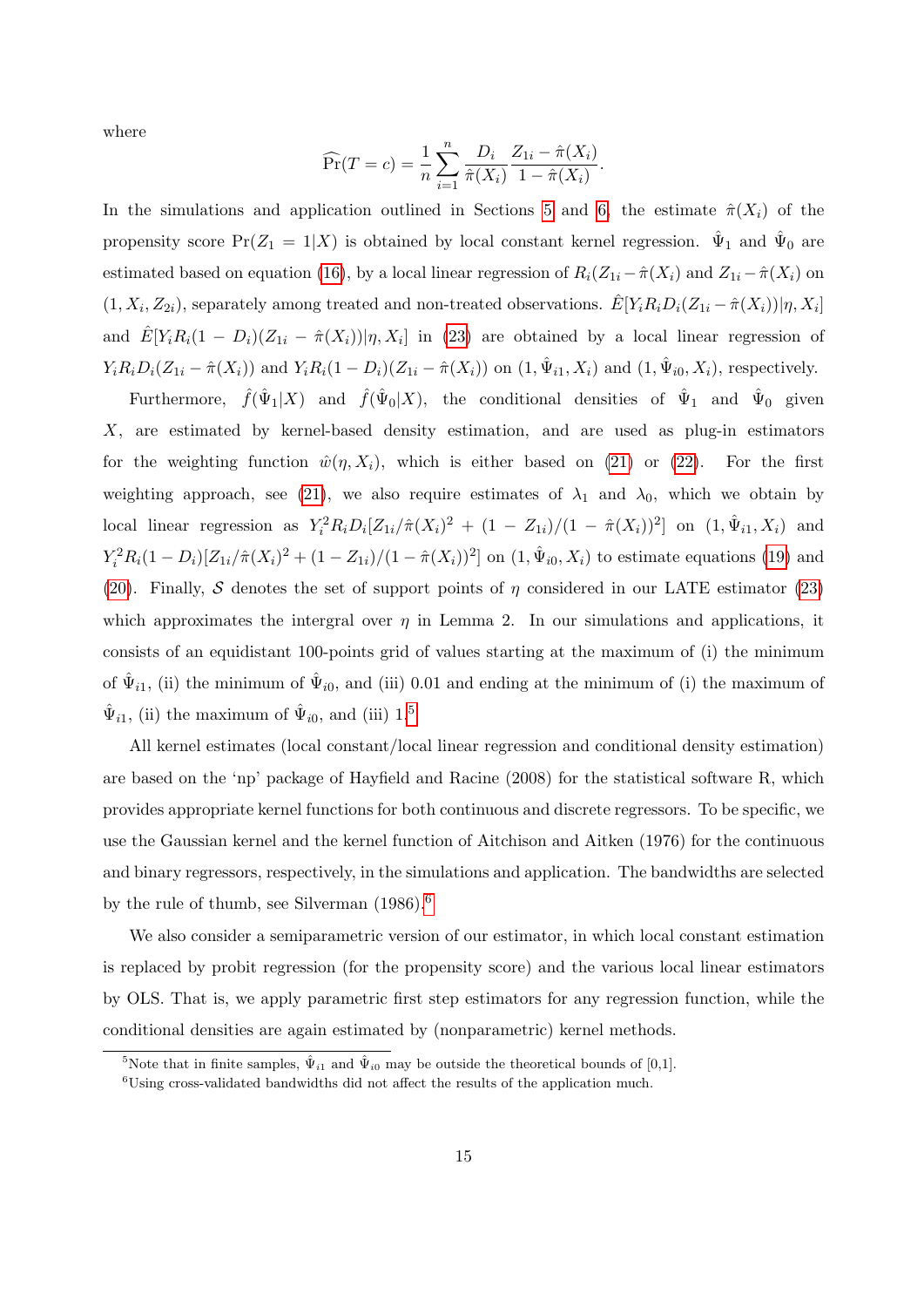The ATE can be estimated in analogy to the LATE, as the former differs from the latter only in terms of weighting of the covariates:

<span id="page-18-0"></span>
$$
\widehat{ATE} = \frac{1}{n} \sum_{i=1}^{n} \sum_{\eta \in \mathcal{S}} \frac{\hat{w}(\eta, X_i)}{\sum_{\eta \in \mathcal{S}} \hat{w}(\eta, X_i)} \frac{1}{\eta}
$$
\n
$$
\times \left( \frac{\hat{E}[YRD(Z_1 - \hat{\pi}(X)) | \hat{\Psi}_1 = \eta, X_i] + \hat{E}[YR(1 - D)(Z_1 - \hat{\pi}(X)) | \hat{\Psi}_0 = \eta, X_i]}{\hat{E}[DZ_1 | X_i] - \hat{E}[D|X_i] \hat{\pi}(X_i)} \right), (24)
$$

with  $\hat{E}[DZ_1|X_i]$  and  $\hat{E}[D|X_i]$  denoting estimates of  $E[DZ_1|X_i]$  and  $E[D|X_i]$ . In addition to the regression-based estimators proposed in [\(23\)](#page-16-1) and [\(24\)](#page-18-0), a natural estimator using a type of IPW approach follows from equation [\(17\)](#page-14-0):

<span id="page-18-1"></span>
$$
\widehat{LATE} = \frac{1}{\widehat{\Pr}(T = c)} \frac{1}{n} \sum_{i=1}^{n} Y_i R_i \frac{Z_{1i} - \hat{\pi}(X_i)}{\hat{\pi}(X_i) (1 - \hat{\pi}(X_i)) \cdot c(X_i)} \\
\times \left\{ D_i \frac{w(\hat{\Psi}_{1i}, X_i)}{\hat{\Psi}_{1i} \cdot \hat{f}(\hat{\Psi}_{1i}|X_i)} + (1 - D_i) \frac{w(\hat{\Psi}_{0i}, X_i)}{\hat{\Psi}_{0i} \cdot \hat{f}(\hat{\Psi}_{0i}|X_i)} \right\},
$$
\n(25)

where  $c(X_i)$  captures the scaling of the weighting function given by [\(13\)](#page-13-1). Analogously, a natural estimator for the ATE is obtained from [\(18\)](#page-14-2), where we also use  $Pr(T = c|X)$  $E\left[D\frac{Z_1-\pi(X)}{\pi(X)(1-\pi(X))}|X\right]$ 

<span id="page-18-2"></span>
$$
\widehat{ATE} = \frac{1}{n} \sum_{i=1}^{n} Y_i R_i \frac{Z_{1i} - \hat{\pi}(X_i)}{\hat{E} \left[ DZ_1 | X_i \right] - \hat{E} \left[ D | X_i \right] \hat{\pi}(X_i)} \times \left\{ D_i \frac{w(\hat{\Psi}_{1i}, X_i)}{\hat{\Psi}_{1i} \cdot \hat{f} \left( \hat{\Psi}_{1i} | X_i \right)} + (1 - D_i) \frac{w(\hat{\Psi}_{0i}, X_i)}{\hat{\Psi}_{0i} \cdot \hat{f} \left( \hat{\Psi}_{0i} | X_i \right)} \right\},
$$
\n(26)

with  $\hat{E}[DZ_1|X_i]$  and  $\hat{E}[D|X_i]$  denoting estimates of  $E[DZ_1|X_i]$  and  $E[D|X_i]$ . In our simulations, IPW performed considerably worse than regression-based estimation such that its performance is not reported in Section [5.](#page-19-0)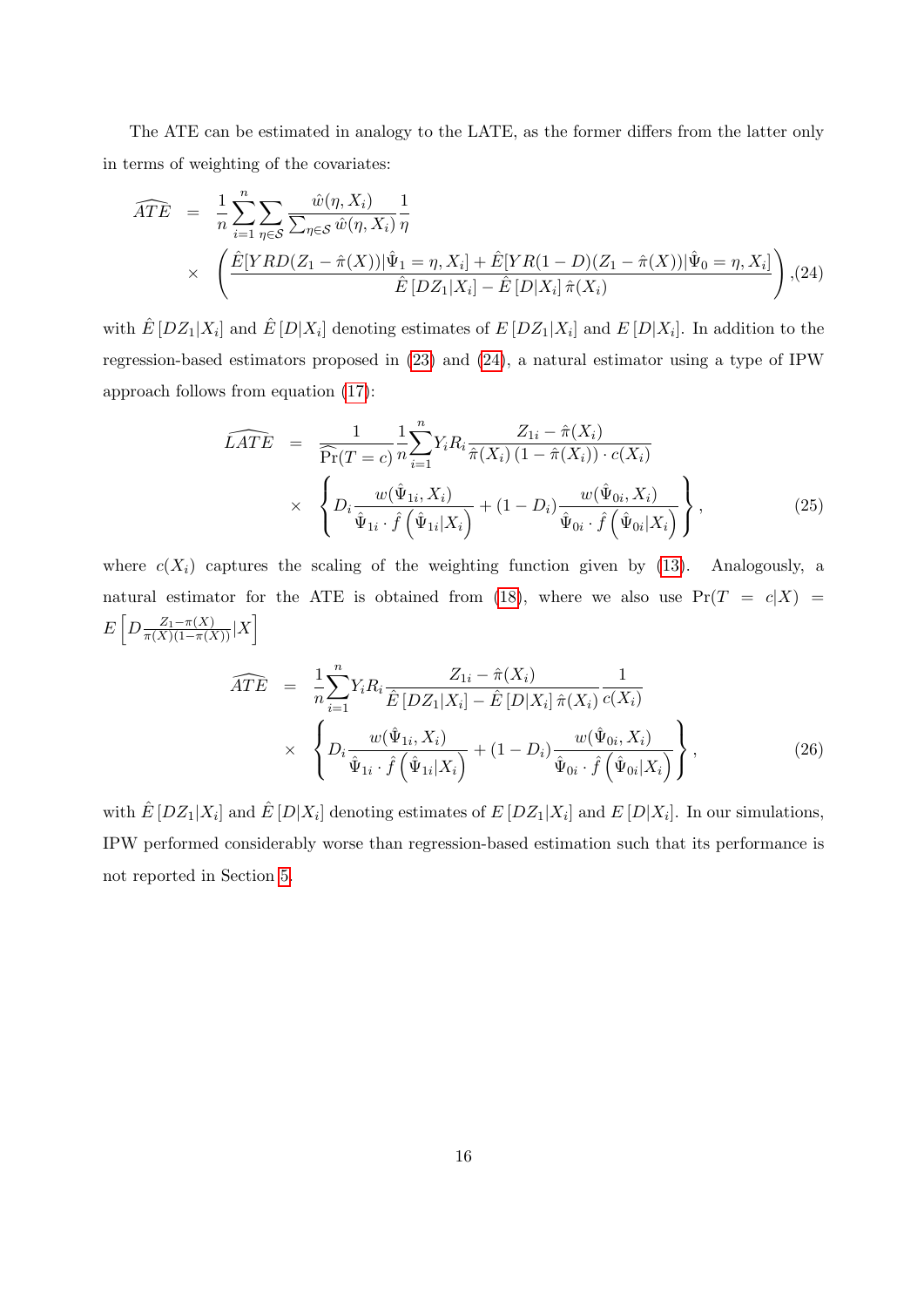### <span id="page-19-0"></span>5 Simulation study

To investigate the finite sample behavior of the estimator outlined in [\(23\)](#page-16-1), we conduct a simulation study based on the following data generating process (DGP):

$$
Y_i = D_i - 0.5X_i + U_i,
$$
  
\n
$$
Y_i
$$
 is observed if  $R_i = 1$ ,  
\n
$$
R_i = I{D_i + \alpha X_i + Z_{2i} + V_i > 0},
$$
  
\n
$$
D_i = I{Z_{1i} + \alpha X_i + W_i > 0},
$$
  
\n
$$
Z_{1i} = I{\alpha X_i + P_i > 0},
$$
  
\n
$$
Z_{2i} = \alpha X_i + Q_i,
$$
  
\n
$$
P_i, Q_i \sim N(0, 1),
$$
 independently of each other and of  $(X_i, U_i, V_i, W_i),$   
\n
$$
\begin{pmatrix} U_i \\ V_i \\ V_i \end{pmatrix} \sim N(\mu, \Sigma),
$$
 where  $\mu = \begin{pmatrix} 0 \\ 0 \\ 0 \\ 0 \end{pmatrix}$  and  $\Sigma = \begin{pmatrix} 1 & 0.5 & 0.5 \\ 0.5 & 1 & 0.5 \\ 0.5 & 0.5 & 1 \end{pmatrix}$ 

The outcome variable  $Y_i$  is determined by a linear model and only observed if the binary response indicator  $R_i$  is equal to 1. The observed covariate  $X_i$  (whose distribution is specified below) is a confounder of the instruments  $Z_{1i}$  and  $Z_{2i}$ , the binary treatment  $D_i$ , the outcome, and response. Treatment endogeneity and attrition bias arise due to the nonzero covariances of  $U_i, V_i, W_i$  (given in  $\Sigma$ ), which denote the unobserved terms in the outcome, response, and treatment equations. In contrast,  $P_i$  and  $Q_i$ , the unobservables in the instrument equations, are independent of each other and the remaining unobservables  $U_i$ ,  $V_i$ ,  $W_i$ , as well as  $X_i$ . Therefore, both instruments are randomly assigned given  $X_i$ .

Both [\(21\)](#page-16-2) and [\(22\)](#page-16-3) are considered as weighting functions in estimation based on [\(23\)](#page-16-1). In the tables below, we refer to these as Weighting 1 (w1) and Weighting 2 (w2), respectively. As we use both nonparametric and parametric first step estimators for the various regression and density functions, this all in all entails four different estimators, denoted by 'LATE nonparametric' and 'LATE semiparametric', respectively. As a comparison, we also include the (naive) LATE estimator without attrition bias correction ('LATE naive' in the tables) based on weighting by the inverse of the nonparametric estimate of  $Pr(Z_1 = 1 | X)$ , see Frölich (2007). We consider two sample sizes  $(n = 1000, 4000)$  and two simulation designs in which  $X_i$  is either binary or continuously uniformly distributed.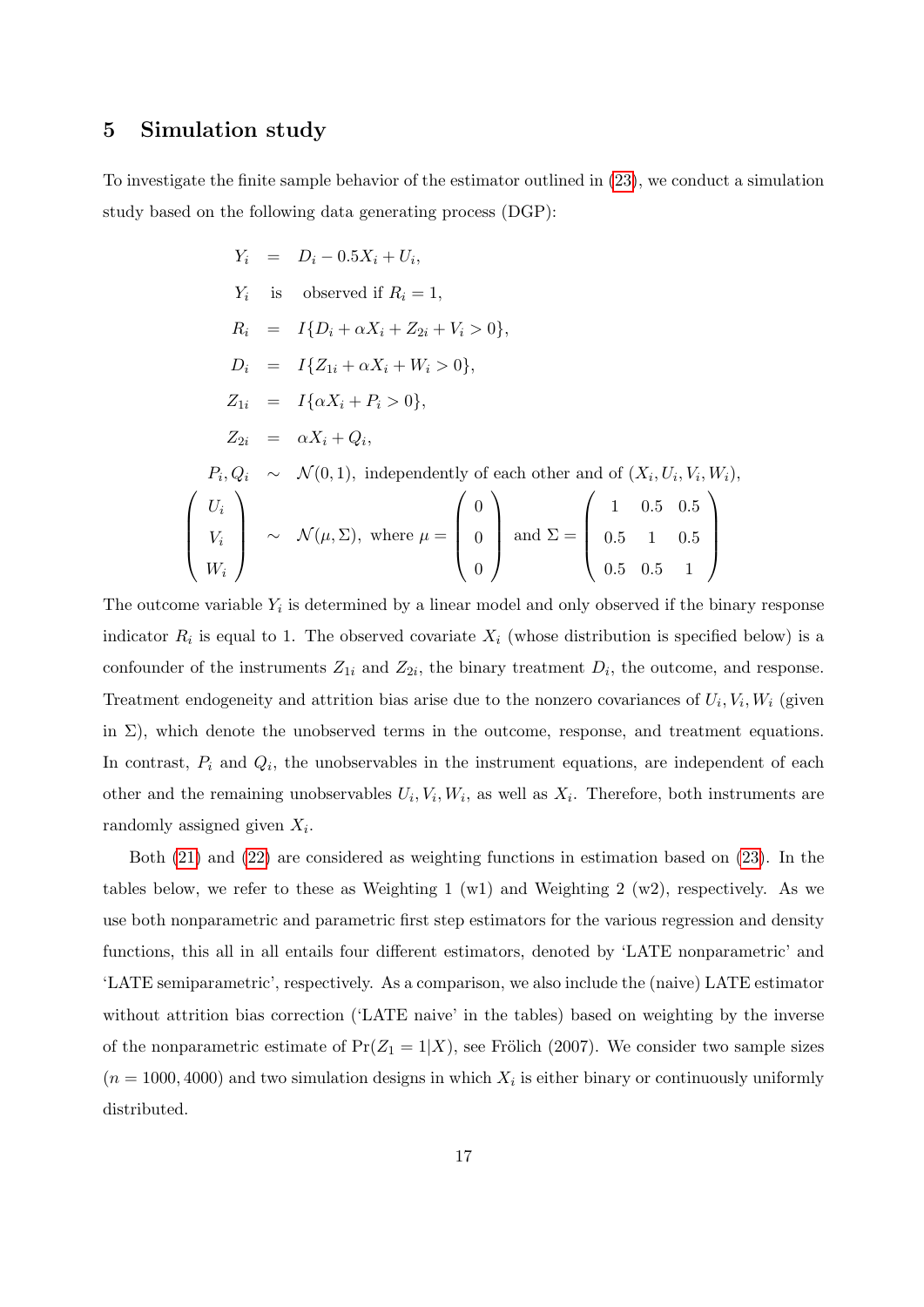|                          |         | $n = 1000$ |      | $n = 4000$ |         |      |  |
|--------------------------|---------|------------|------|------------|---------|------|--|
|                          | bias    | st.dev.    | RMSE | bias       | st.dev. | RMSE |  |
| LATE nonparametric w1    | $-0.06$ | 1.78       | 1.78 | $-0.01$    | 0.52    | 0.52 |  |
| LATE nonparametric $w2$  | 0.01    | 0.68       | 0.68 | 0.00       | 0.21    | 0.21 |  |
| LATE semiparametric w1   | $-0.01$ | 0.31       | 0.31 | $-0.01$    | 0.15    | 0.15 |  |
| LATE semiparametric $w2$ | 0.00    | 0.32       | 0.32 | $-0.00$    | 0.16    | 0.16 |  |
| LATE naive               | $-0.36$ | 0.36       | 0.51 | $-0.35$    | 0.17    | 0.39 |  |

<span id="page-20-0"></span>Table 1: Simulations with binary covariate

Note: 'st.dev.' denotes the standard deviation, 'RMSE' the root mean squared error of the respective estimator. 'LATE nonparametric', 'LATE semiparametric', and 'LATE naive' refers to nonparametric estimation based on [\(23\)](#page-16-1), semiparametric estimation based on [\(23\)](#page-16-1) with parametric first step estimators, and LATE estimation without bias correction using IPW as outlined in Frölich (2007), respectively. 'w1' and 'w2' stands for weighting based on  $(21)$ and [\(22\)](#page-16-3), respectively.

Table [1](#page-20-0) presents the bias, standard deviation (st.dev.), and root mean squared error (RMSE) of the estimators for  $X_i \sim \text{binom}(0.5)$ . The complier and response rates are 36% and 51%, respectively, under this covariate distribution. Nonparametric estimation with non-response correction is nearly unbiased, but has a relatively large RMSE under the smaller sample size. This points to numerical instabilities of the estimator in moderate samples due to nonparametric first step estimation. Generally we find that the simpler weighting function [\(22\)](#page-16-3), where fewer components need to be estimated, performs better. Precision and RMSE improve under the larger sample size and when using weighting function [\(22\)](#page-16-3), the nonparametric estimator now outperforms the naive LATE, which is severely biased due to omitting non-response. However, semiparametric estimation (with non-response correction) performs considerably better w.r.t. precision and RMSE than the nonparametric method under either sample size. It even dominates naive LATE under  $n =$ 1000, depends little on the chosen weighting function, and appears to be the preferred choice in smaller samples.

Finally, Table [2](#page-21-1) reports the results when the covariate follows a uniform distribution between -0.5 and 0.5 ( $X_i \sim \mathcal{U}[-0.5, 0.5]$ ). The complier and response rates are 34% and 66%, respectively. Again, fully nonparametric estimation is relatively imprecise for  $n = 1000$  (albeit less so than in the case of the binary covariate) and entails the largest RMSE. It improves as the sample size increases, but is in our DGP always outperformed by semiparametric estimation. The latter method entails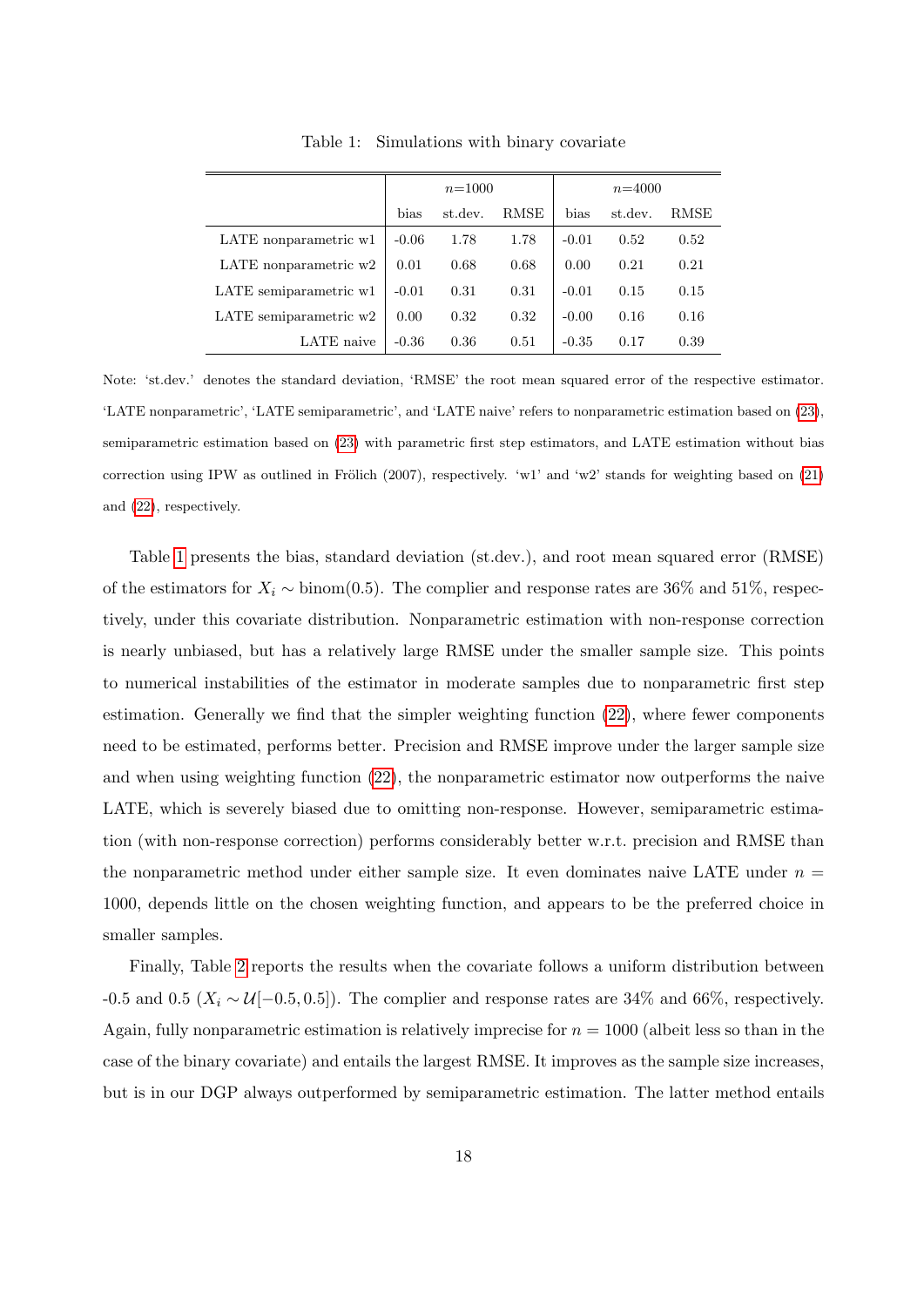|                         | $n = 1000$ |         |      | $n = 4000$ |         |      |  |
|-------------------------|------------|---------|------|------------|---------|------|--|
|                         | bias       | st.dev. | RMSE | bias       | st.dev. | RMSE |  |
| LATE nonparametric w1   | $-0.00$    | 0.76    | 0.76 | $-0.03$    | 0.23    | 0.23 |  |
| LATE nonparametric $w2$ | $-0.06$    | 0.54    | 0.55 | $-0.03$    | 0.22    | 0.22 |  |
| LATE semiparametric w1  | 0.02       | 0.32    | 0.32 | 0.00       | 0.16    | 0.16 |  |
| LATE semiparametric w2  | 0.04       | 0.35    | 0.35 | 0.02       | 0.17    | 0.17 |  |
| LATE naive              | $-0.33$    | 0.32    | 0.46 | $-0.32$    | 0.16    | 0.36 |  |

<span id="page-21-1"></span>Table 2: Simulations with continuous covariate

Note: 'st.dev.' denotes the standard deviation, 'RMSE' the root mean squared error of the respective estimator. 'LATE nonparametric', 'LATE semiparametric', and 'LATE naive' refers to nonparametric estimation based on [\(23\)](#page-16-1), semiparametric estimation based on [\(23\)](#page-16-1) with parametric first step estimators, and LATE estimation without bias correction using IPW as outlined in Frölich (2007), respectively. 'w1' and 'w2' stands for weighting based on [\(21\)](#page-16-2) and [\(22\)](#page-16-3), respectively.

RMSEs that are similar to those in Table [1](#page-20-0) and is again stable across weighting schemes. Naive LATE estimation is once more severely biased and increasingly dominated (in terms of having a small RMSE) by the methods suggested in this paper as the sample size grows. For the sample sizes examined here semiparametric estimation works best.

# <span id="page-21-0"></span>6 Application: The effects of sports on self-reported health

#### 6.1 The experiment

The estimator outlined in [\(23\)](#page-16-1) is applied in a field experiment to analyze the short-term effect of recreational sport and exercise in university on self-assessed health. Campus sports and exercise are an integral part of university life. Universities usually offer these programs and facilities to promote a healthy and balanced lifestyle of their students. While in general health benefits of sports and physical exercise are well established,<sup>[7](#page-21-2)</sup> little is known about the health effects of recreational campus sports and exercise. A fundamental problem of this literature is the self-selection into sports. Students who practice sports potentially differ in observable and unobservable char-

<span id="page-21-2"></span><sup>7</sup>See Timmons, Leblanc, Carson, Connor Gorber, Dillman, Janssen, Kho, Spence, Stearns, and Tremblay (2012) for small children, Janssen and Leblanc (2010) for adolescents, and Reiner, Niermann, Jekauc, and Woll (2013) for adults.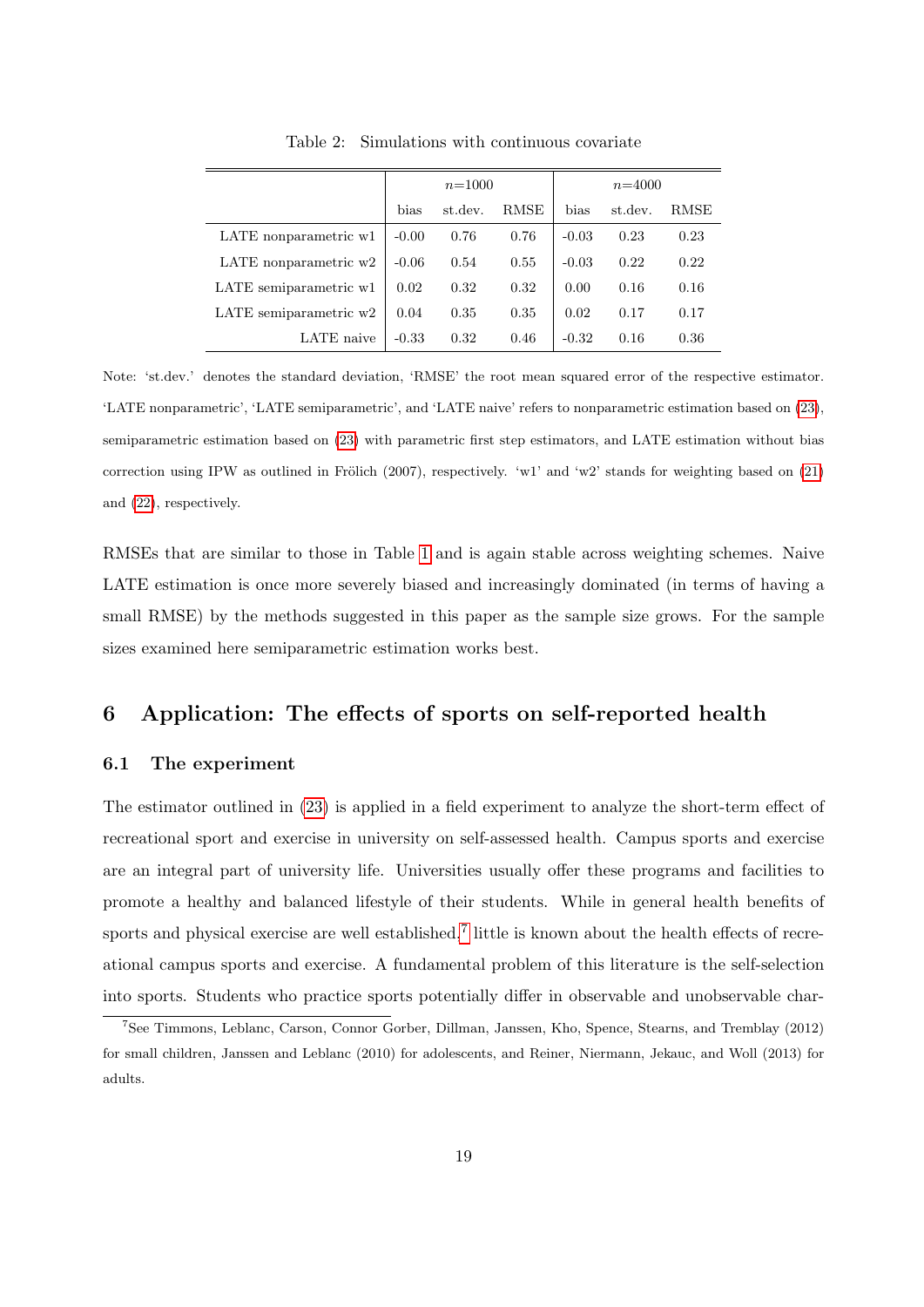acteristics from those students that do not.<sup>[8](#page-22-0)</sup> To solve this endogeneity problem, Fricke, Lechner, and Steinmayr  $(2015)$  carried out an experiment at the University of St.Gallen,<sup>[9](#page-22-1)</sup> in which they randomly assigned incentives to exercise among students. Specifically, they provided first year students in the cohort 2013 who participated in a baseline survey (sample size  $n = 472$ ) randomly with cash incentives to participate in campus sports and exercise.<sup>[10](#page-22-2)</sup> Half of the students received a cash incentive of 100 CHF, while the other half did not. (At the time of the experiment, this amount was approximately worth USD  $110.^{11}$  $110.^{11}$ 

Using this experiment, we randomly invited students to enter a lottery in order to incentivize participation in a follow-up survey which measures self-reported health.[12](#page-22-4) Students could win a cash price with a chance of 25% conditional on survey participation. The cash prices varied in steps of CHF 10 from 10 to CHF 200 and each of them was offered to approximately 20 students. The survey was sent to the students at the end of the second semester. Additionally, students received up to four reminders to participate in the survey. We sent an email offering a lottery conditional on survey participation to some students after the first survey email and after the fourth reminder.<sup>[13](#page-22-5)</sup> Note that the lottery was randomized among students who were still enrolled at the university.

The research design makes use of three different data sources. First, the treatment is based on data from the university ID scanner at the entrance of the university gym. This gym covers most of the university's sports and exercise activities.[14](#page-22-6) Second, the administrative student records of the university provide us with socio-demographic information such as gender, age, nationality, and mother tongue. Third, the outcome, self-reported health which ranges from (1) very good to (5)

<span id="page-22-1"></span><span id="page-22-0"></span><sup>8</sup>See for example Schneider and Becker (2005), and Farrell and Shields (2002).

<sup>&</sup>lt;sup>9</sup>The University of St.Gallen is one of 12 public universities in Switzerland. Its covers the fields of Business Administration, Economics, International Affairs, and Law. In 2013, it accommodates approximately 7700 students.  $10$ Charness and Gneezy (2009) document the the effectiveness of cash incentives to increase physical activity.

<span id="page-22-3"></span><span id="page-22-2"></span><sup>&</sup>lt;sup>11</sup>The exact implementation was as follows: The students were split into 13 blocks conditional on individual characteristics. In all blocks, approximately half of the students were assigned to the treatment group and to the control group. If students use the campus sports and exercise facilities twice per week over ten weeks, they receive the entire amount. Each week the endowment is reduced by CHF 5 if they participate only once a week, or by CHF 10 if they do not participate at all.

<span id="page-22-5"></span><span id="page-22-4"></span> $12$ Again, we randomized within three blocks conditional on individual characteristics.

<sup>&</sup>lt;sup>13</sup>The lottery email was sent directly after the survey email in order avoid an additional reminder effect of the lottery.

<span id="page-22-6"></span> $14$ Activities include besides the regular gym, a multitude of courses, as well as team sports.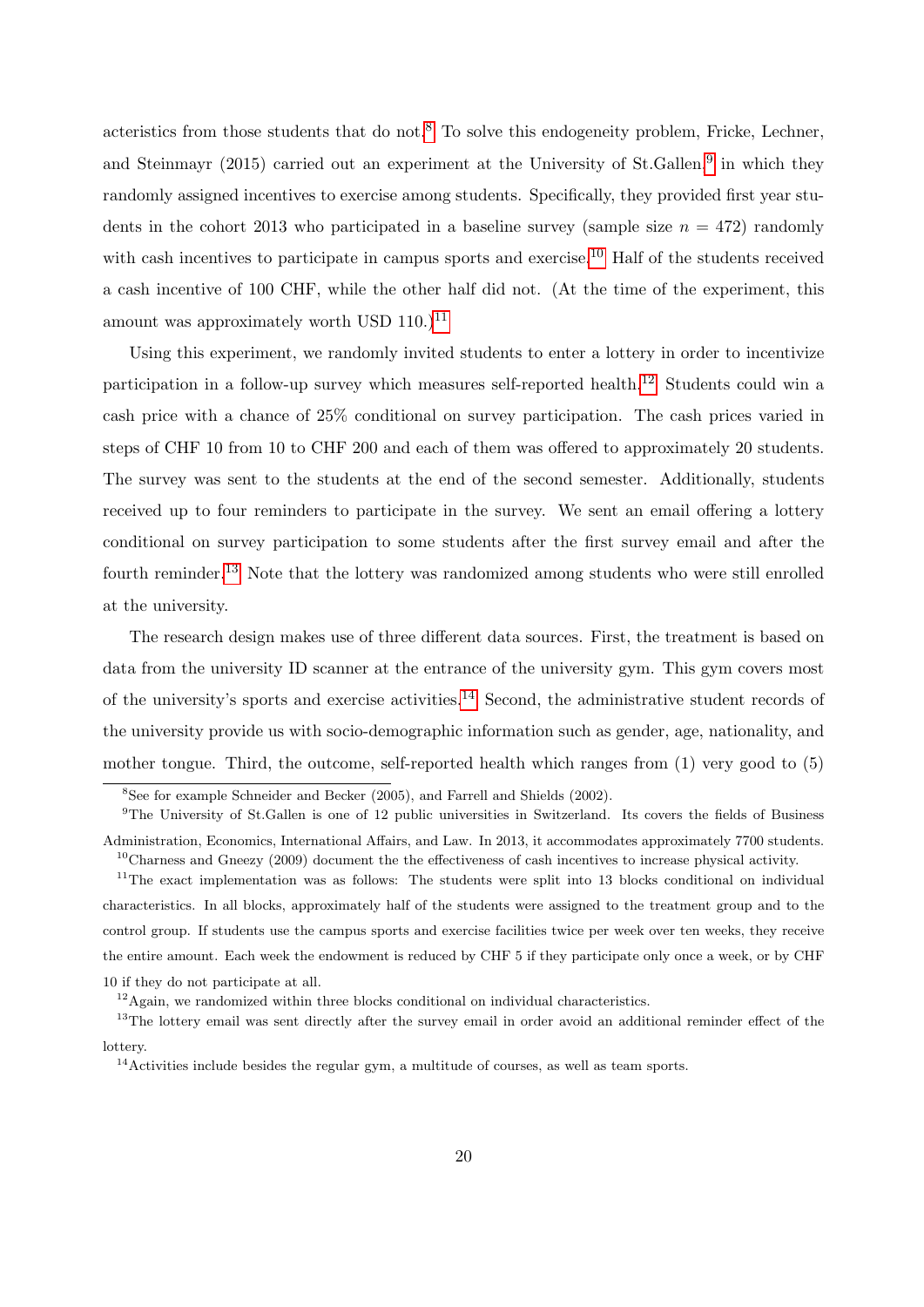poor, is taken from the follow-up survey at the end of the second semester.[15](#page-23-0)

#### 6.2 Descriptive statistics

Table [3](#page-24-0) shows descriptive statistics in the total sample as well as conditional on (not) receiving a cash incentive and lottery offer. The sample consists of mostly Swiss (81%), German speaking (90%) students. Thirty-seven percent of the students are female and the average age at enrollment is approximately 20 years. Moreover, Table [3](#page-24-0) allows assessing the quality of the randomization of both instruments. Column (4) provides the mean differences of student characteristics, the health outcome, the treatment 'one or more gym visits', and follow-up response across the groups with and without cash incentive. The respective p-values suggest that the student characteristics are well balanced. Column (7) gives the mean differences of the previous variables as well as the cash incentive instrument across students receiving no lottery offer and some offer larger than zero. Column (8) provides an F-test for joint significance of the amount of the cash lottery and its square in an OLS or probit regression of the respective non-binary or binary variable. The results suggest that both the student characteristics and the cash incentives are comparable across cash lottery recipients and non-recipients.

We now consider the effectiveness of either instrument. The probability of students who receive the cash incentives to visit the gym at least once is 82.2%, which 7.9 percentage points higher than among students not receiving the incentives (74.3%). The difference is significant at the 5% level (using heteroskedasticity robust standard errors). As for the cash lottery for response, the offer of a positive value increases the follow-up survey response rate by 23 percentage points, i.e. from 48% to 72%. Furthermore, Figure [1](#page-25-0) suggests that the response rate increases nonlinearly with the value of the lottery, with the strongest marginal effects between CHF 80 and 140. The response rates reach around 80% for high lottery values of CHF 140 to 200.

#### 6.3 Results

The (binary) treatment is defined as visiting the university gym at least once during the first study year. In our estimations, we condition on the (binary) covariates gender ('female') and Swiss nationality ('Swiss'). The first stage effect is 0.084, implying that the cash incentive instrument

<span id="page-23-0"></span> $15$ For only two out of all respondents of the follow-up survey, self-reported health is missing (item non-response). The two missing values were set to the mean of self-assessed health among the 470 survey respondents without item non-response. Alternatively, deleting these two observations led to qualitatively similar conclusions.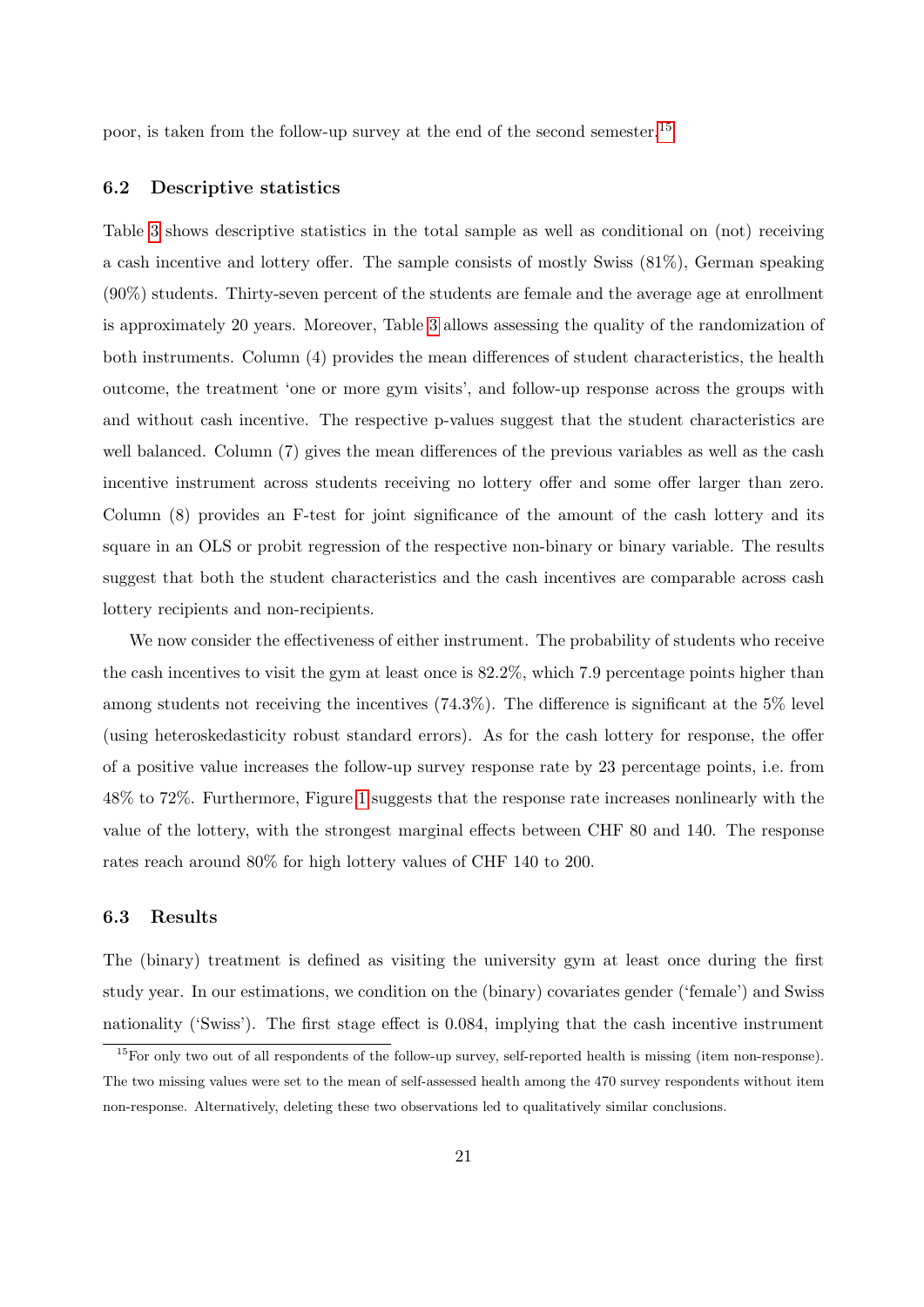|                        |         | Cash Incentive to visit gym |                 |                          | Lottery incentive for response |                         |             |             |
|------------------------|---------|-----------------------------|-----------------|--------------------------|--------------------------------|-------------------------|-------------|-------------|
|                        | Overall | Control                     | Cash incentives | Difference               |                                | Lottery = 0 Lottery > 0 | Difference  | F-Statistic |
|                        |         |                             |                 | $(p-value)$              |                                |                         | $(p-value)$ | $(p-value)$ |
|                        | (1)     | (2)                         | (3)             | (4)                      | (5)                            | (6)                     | (7)         | (8)         |
| <b>Swiss</b>           | 0.81    | 0.81                        | 0.81            | $-0.01$                  | 0.80                           | 0.81                    | 0.01        | 0.32        |
|                        |         |                             |                 | (0.84)                   |                                |                         | (0.88)      | (0.73)      |
| German mother tongue   | 0.90    | 0.92                        | 0.89            | $-0.03$                  | 0.92                           | 0.90                    | $-0.02$     | 0.28        |
|                        |         |                             |                 | (0.29)                   |                                |                         | (0.58)      | (0.75)      |
| Female                 | 0.37    | 0.37                        | 0.37            | 0.00                     | 0.39                           | 0.36                    | $-0.03$     | 0.66        |
|                        |         |                             |                 | (0.97)                   |                                |                         | (0.6)       | (0.52)      |
| Age                    | 19.87   | 19.88                       | 19.85           | $-0.03$                  | 19.86                          | 19.87                   | 0.01        | 0.20        |
|                        |         |                             |                 | (0.81)                   |                                |                         | (0.93)      | (0.82)      |
| Self-reported health   | 1.92    | 1.90                        | 1.95            | 0.05                     | 1.93                           | 1.92                    | $-0.00$     | 0.12        |
|                        |         |                             |                 | (0.38)                   |                                |                         | (0.95)      | (0.89)      |
| Response incentives    |         |                             |                 |                          | 0.46                           | 0.53                    | 0.06        | 0.17        |
|                        |         |                             |                 | $\overline{\phantom{a}}$ |                                |                         | (0.28)      | (0.84)      |
| One or more gym visits | 0.78    | 0.74                        | 0.82            | 0.08                     | 0.72                           | 0.80                    | 0.08        | 0.34        |
|                        |         |                             |                 | (0.04)                   |                                |                         | (0.12)      | (0.71)      |
| Follow-up response     | 0.67    | 0.66                        | 0.68            | 0.02                     | 0.48                           | 0.72                    | 0.23        | 13.95       |
|                        |         |                             |                 | (0.70)                   |                                |                         | (0.00)      | (0.00)      |
| N                      |         | 230                         | 242             |                          | 97                             | 375                     |             |             |

<span id="page-24-0"></span>Table 3: Descriptive Statistics

Note: Column (1) shows the overall sample mean. Columns (2), (3), (5), and (6) give the respective group means. The F-statistic corresponds to an F-test for joint significance of the amount of the cash lottery and its square in an OLS or probit regression of the respective non-binary or binary attribute. 'Swiss' is a binary indicator for Swiss nationality. 'German mother tongue' is a binary indicator for native language of the student. 'Age' refers to the age at enrollment. 'Self-reported health' ranges from 1: very good to 5: poor. The corresponding statistics are only reported for students who answer the follow up survey. 'Cash incentives to visit gym' is a binary indicator for the receipt of the incentives to exercise. 'One or more gym visits' is a binary indicator for visiting the gym at least once over the two semesters. 'Follow-up response' is a binary indicator for participation in the follow-up survey.

increases the probability to visit the gym at least once by 8.4 percentage points (which corresponds to the complier share),<sup>[16](#page-24-1)</sup> with a bootstrap p-value of 0.056. Table [4](#page-25-1) reports the LATE estimates based on [\(23\)](#page-16-1) using the semiparametric approach, which performed much better in the previous

<span id="page-24-1"></span><sup>&</sup>lt;sup>16</sup>This number differs slightly from that in Table [3](#page-24-0) since we control for covariates  $X$ .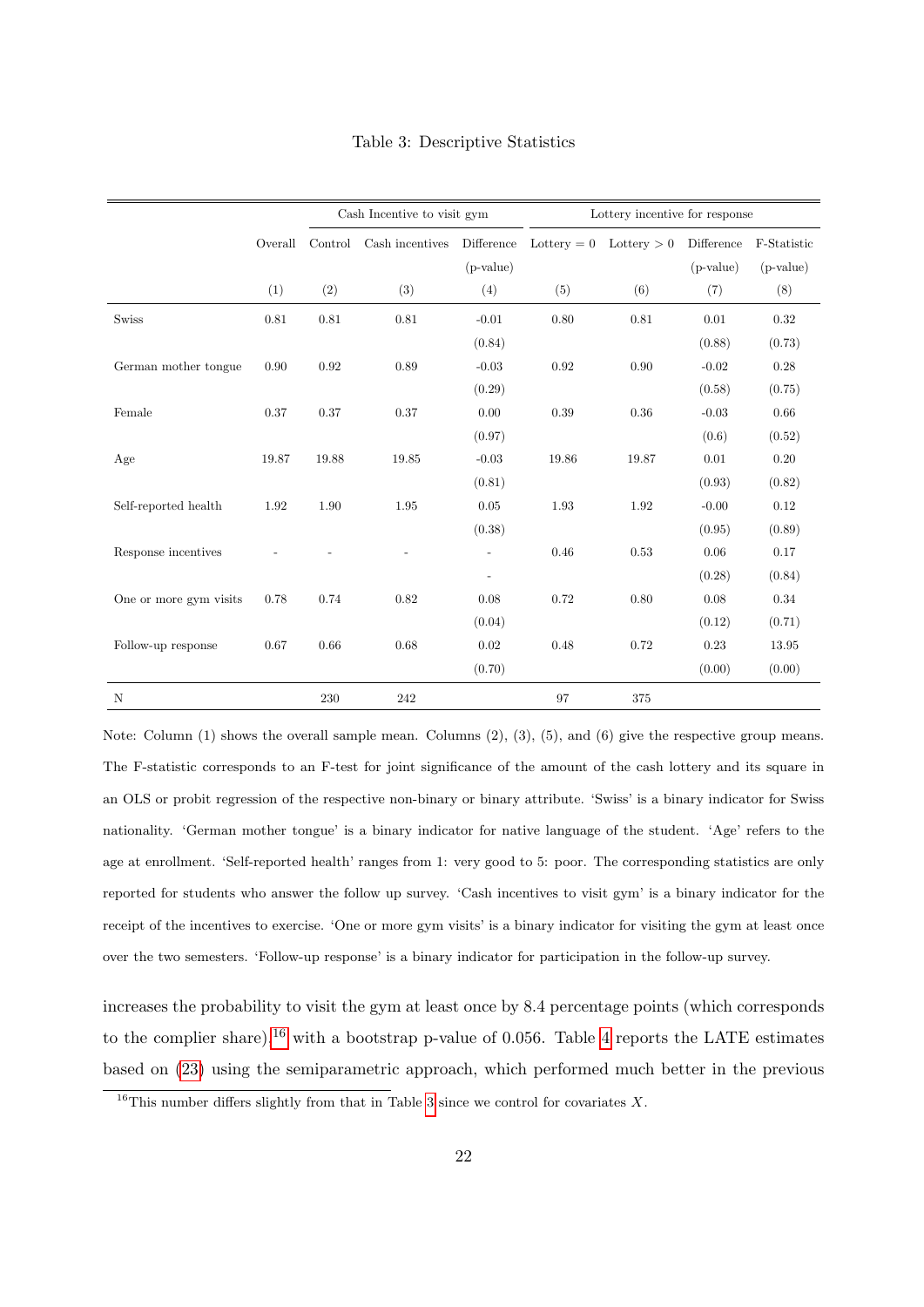<span id="page-25-0"></span>



<span id="page-25-1"></span>Table 4: Application

| $_{\rm{effects}}$                    | estimate | p-value | differences in effects      | estimate | p-value |
|--------------------------------------|----------|---------|-----------------------------|----------|---------|
| LATE semiparametric w1               | 0.91     | 0.87    | semiparametric $w1$ – naive | 0.08     | 0.93    |
| LATE semiparametric w2               | 1.00     | 0.91    | semiparametric $w2$ – naive | 0.18     | 0.84    |
| LATE naive (no attrition correction) | 0.83     | 0.47    |                             |          |         |

Note: P-values are based on the quantiles of the bootstrapped effects using 1999 bootstrap replications. 'LATE semiparametric' and 'LATE naive' refers to semiparametric estimation based on [\(23\)](#page-16-1) with parametric first step estimators and LATE estimation without bias correction using IPW as outlined in Frölich (2007), respectively. 'w1' and 'w2', stands for weighting based on [\(21\)](#page-16-2) and [\(22\)](#page-16-3), respectively. The outcome 'self-reported health' ranges from 1: very good to 5: poor.

Monte Carlo simulation than fully nonparametric estimation (which appeared to be very noisy in small samples). The table reports 'LATE semiparametric', both with weighting functions [\(21\)](#page-16-2) and [\(22\)](#page-16-3), see 'w1' and 'w2'. Also included is the nonparametric LATE estimator without attrition correction based on IPW ('LATE naive') as outlined in Frölich  $(2007)$ , as well as the differences between the latter and the former approaches ('semiparametric w1 − naive ...'). This estimator is inconsistent unless attrition was a non-selective random event, i.e. only depending on observables. Besides the LATEs, the table gives the bootstrap p-values based on the quantiles of the resampled distribution of the effect estimates (1999 replications), see eq. (6) in MacKinnon (2006). We provide the quantile-based p-values (rather than those based on the t-statistic) to account for the problem that in finite samples the moments of instrumental variable estimators may not exist such that t-statistics may be misleading.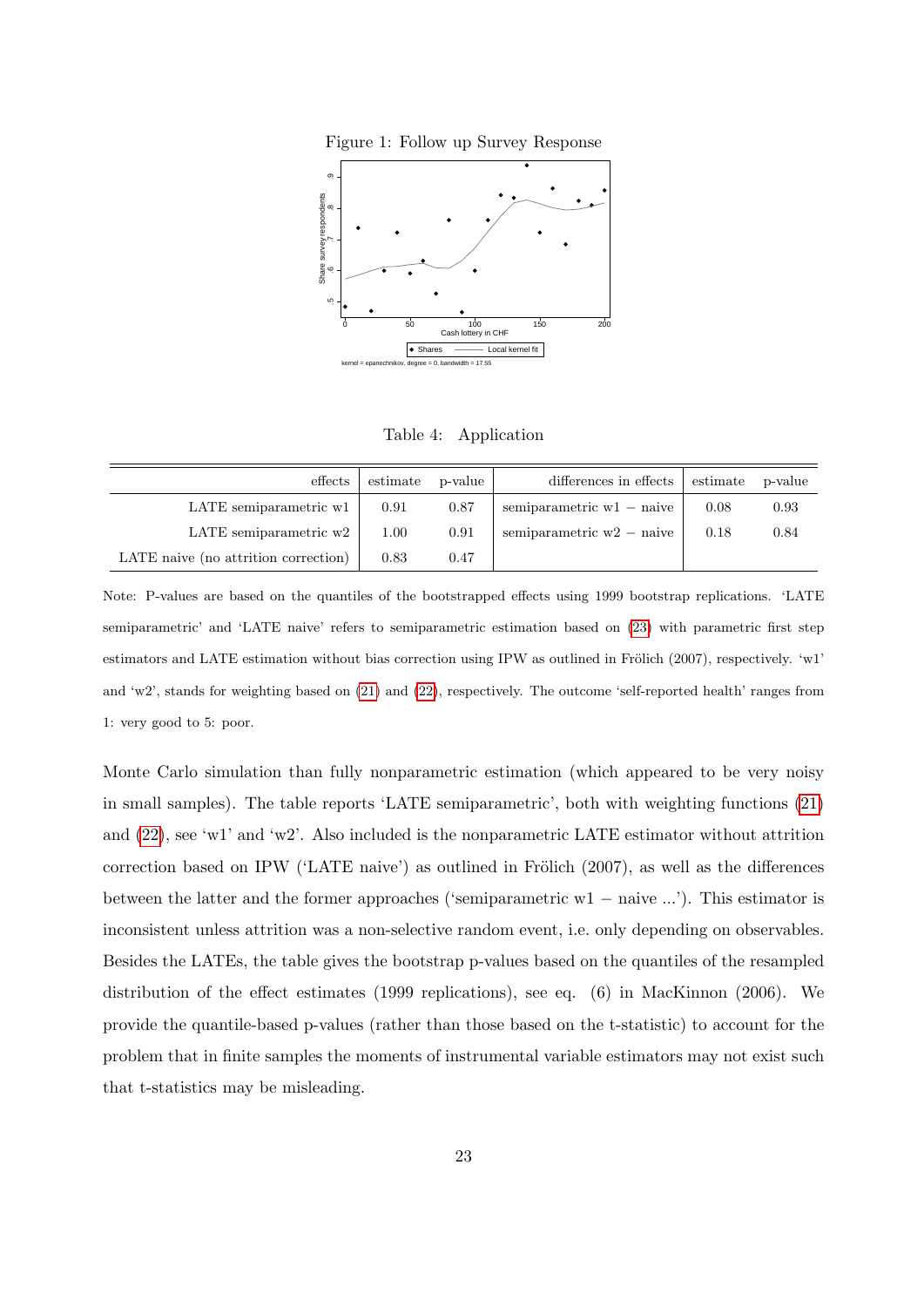The naive LATE estimator is positive (0.83 points), implying a decrease in self-assessed health if taken at face value, but at the same time far from being significant at any conventional level. With point estimates 0.91 and 1.00, the attrition-corrected estimates are similar and insignificant, too. So are the differences between the bias corrected and naive LATE estimators. We conclude that in our application, we find neither evidence for an effect of gym training on (short term) self-assessed health nor for selective attrition (with respect to the unobserved potential outcomes). We acknowledge that this may be due to the low precision of our estimates rooted in the small sample size and complier share.

# <span id="page-26-0"></span>7 Conclusion

This paper developed a nonparametric identification approach of average treatment effects in the presence of both treatment endogeneity and attrition/non-response, using a discrete instrument for the binary treatment and a continuous instrument for attrition. Furthermore, we proposed nonparametric and semiparametric estimators based on the sample analogs of our identification results and investigated their performance in a small simulation study. As an empirical illustration, we considered a randomized experiment at a Swiss University in order to estimate the effect of gym training on students' self-assessed health, where the treatment (gym training) and attrition were instrumented by randomized cash incentives (paid out conditional on gym visits) and by a cash lottery for participating in the follow-up survey, respectively. We did not find evidence for selective attrition. In future research we will also examine settings for non-binary treatments, which presumably will require more demanding identification approaches in requiring several continuous instrumental variables (which may be harder to find in applied research).

# References

- Abadie, A. (2003): "Semiparametric instrumental Variable estimation of treatment response models," Journal of Econometrics, 113, 231–263.
- Abowd, J., B. Crepon, and F. Kramarz (2001): "Moment Estimation With Attrition: An Application to Economic Models," Journal of the American Statistical Association, 96, 1223– 1230.
- Aitchison, J., and C. Aitken (1976): "Multivariate binary discrimination by the kernel method," Biometrika, 63, 413–420.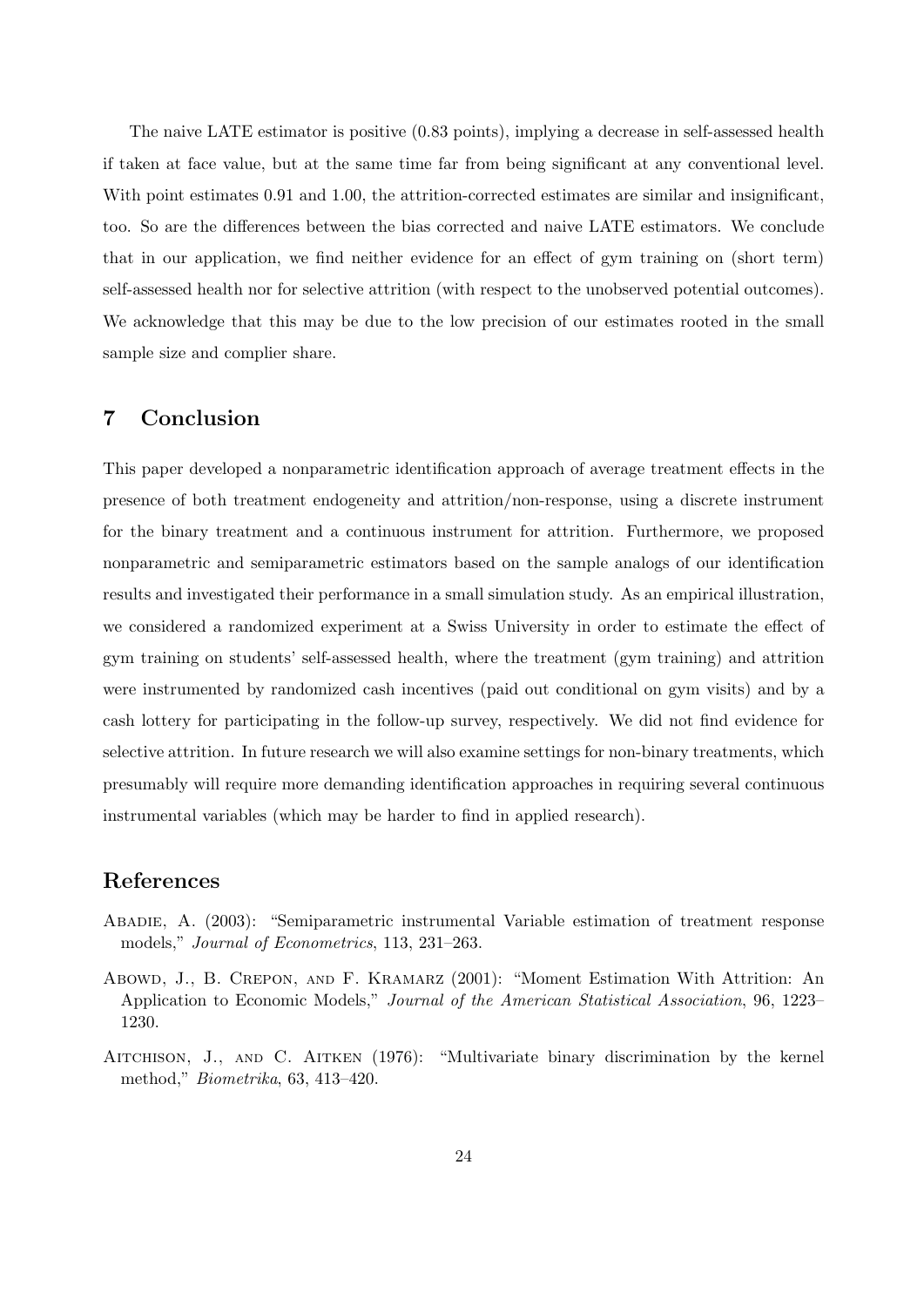- ANGRIST, J., AND I. FERNÁNDEZ-VAL  $(2010)$ : "Extrapolate-ing: External validity and overidentification in the late framework," NBER working paper 16566.
- Angrist, J., G. Imbens, and D. Rubin (1996): "Identification of Causal Effects using Instrumental Variables," Journal of American Statistical Association, 91, 444–472 (with discussion).
- BEHAGHEL, L., B. CRÉPON, M. GURGAND, AND T. LE BARBANCHON (2012): "Please call again: Correcting non-response bias in treatment effect models," IZA Discussion Paper No. 6751.
- Castiglioni, L., K. Pforr, and U. Krieger (2008): "The Effect of Incentives on Response Rates and Panel Attrition: Results of a Controlled Experiment," Survey Research Methods, 2, 151–158.
- CHARNESS, G., AND U. GNEEZY (2009): "Incentives to Exercise," Econometrica, 77(3), 909-931.
- DINARDO, J., J. MCCRARY, AND L. SANBONMATSU (2006): "Constructive Proposals for Dealing with Attrition: An Empirical Example," Working paper, University of Michigan.
- FARRELL, L., AND M. A. SHIELDS (2002): "Investigating the economic and demographic determinants of sporting participation in England," Journal of the Royal Statistical Society: Series A (Statistics in Society), 165(2), 335–348.
- FITZGERALD, J., P. GOTTSCHALK, AND R. MOFFITT (1998): "An Analysis of Sample Attrition in Panel Data: The Michigan Panel Study of Income Dynamics," Journal of Human Resources, 33, 251–299.
- FRANGAKIS, C., AND D. RUBIN (1999): "Addressing complications of intention-to-treat analysis in the combined presence of all-or-none treatment-noncompliance and subsequent missing outcomes," Biometrika, 86, 365–379.
- FRICKE, H., M. LECHNER, AND A. STEINMAYR (2015): "Effects of university sports and excercise on health and eductional outcomes: Evidence from a randomized experiment," mimeo, University of St. Gallen.
- FRÖLICH, M. (2007): "Nonparametric IV Estimation of Local Average Treatment Effects with Covariates," Journal of Econometrics, 139, 35–75.
- FRÖLICH, M., AND M. HUBER (2014): "Treatment evaluation with multiple outcome periods under endogeneity and attrition," Journal of the American Statistical Association, 109, 1697–1711.
- Frumento, P., F. Mealli, B. Pacini, and D. B. Rubin (2012): "Evaluating the Effect of Training on Wages in the Presence of Noncompliance, Nonemployment, and Missing Outcome Data," Journal of the American Statistical Association, 107, 450–466.
- Hausman, J., and D. Wise (1979): "Attrition Bias In Experimental and Panel Data: The Gary Income Maintenance Experiment," Econometrica, 47(2), 455–473.
- HAYFIELD, T., AND J. RACINE (2008): "Nonparametric Econometrics: The np Package," Journal of Statistical Software, 27, 1–32.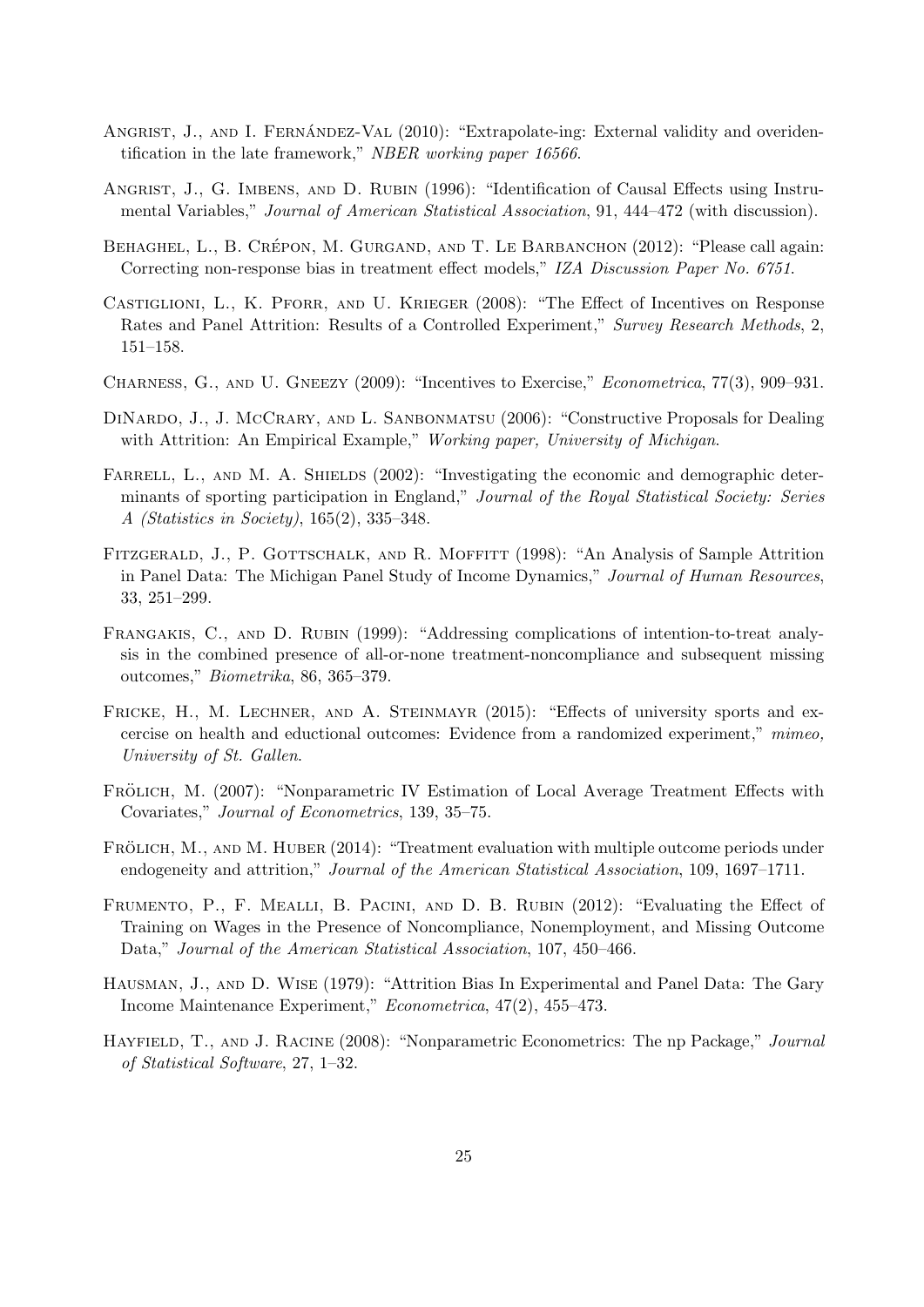- Heckman, J. (1976): "The Common Structure of Statistical Models of Truncation, Sample Selection, and Limited Dependent Variables, and a Simple Estimator for such Models," Annals of Economic and Social Measurement, 5, 475–492.
- Heckman, J. (1979): "Sample Selection Bias as a Specification Error," Econometrica, 47, 153– 161.
- HORVITZ, D. G., AND D. J. THOMPSON (1952): "A Generalization of Sampling without Replacement from a Finite Universe," Journal of the American Statistical Association, 47, 663–685.
- HUBER, M. (2012): "Identification of average treatment effects in social experiments under alternative forms of attrition," Journal of Educational and Behavioral Statistics, 37, 443–474.
- HUBER, M. (2014): "Treatment evaluation in the presence of sample selection," *Econometric* Reviews, 33, 869–905.
- Huber, M., and G. Mellace (2015): "Testing Instrument Validity for LATE Identification Based on Inequality Moment Constraints," Review of Economics and Statistics, 97, 398–411.
- IMBENS, G., AND J. ANGRIST (1994): "Identification and Estimation of Local Average Treatment Effects," Econometrica, 62, 467–475.
- Janssen, I., and A. G. Leblanc (2010): "Systematic review of the health benefits of physical activity and fitness in school-aged children and youth," The International Journal of Behavioral Nutrition and Physical Activity, 7, 40.
- Kitagawa, T. (2015): "A Test for Instrument Validity," Econometrica, 83, 2043–2063.
- LITTLE, R., AND D. RUBIN (1987): Statistical Analysis with Missing Data. Wiley, New York.
- MacKinnon, J. G. (2006): "Bootstrap Methods in Econometrics," The Economic Record, 82, S2–S18.
- MEALLI, F., G. IMBENS, S. FERRO, AND A. BIGGERI (2004): "Analyzing a randomized trial on breast self-examination with noncompliance and missing outcomes," Biostatistics, 5, 207–222.
- Newey, W. (2004): "Efficient semiparametric estimation via moment restrictions," Econometrica, 72, 1877–1897.
- Reiner, M., C. Niermann, D. Jekauc, and A. Woll (2013): "Long-term health benefits of physical activity–a systematic review of longitudinal studies," BMC public health, 13, 813.
- ROBINS, J. M., A. ROTNITZKY, AND L. ZHAO (1994): "Estimation of Regression Coefficients When Some Regressors Are not Always Observed," Journal of the American Statistical Association, 90, 846–866.
- Rubin, D. (1974): "Estimating Causal Effects of Treatments in Randomized and Nonrandomized Studies," Journal of Educational Psychology, 66, 688–701.

 $-$  (1976): "Inference and Missing Data," *Biometrika*, 63, 581–592.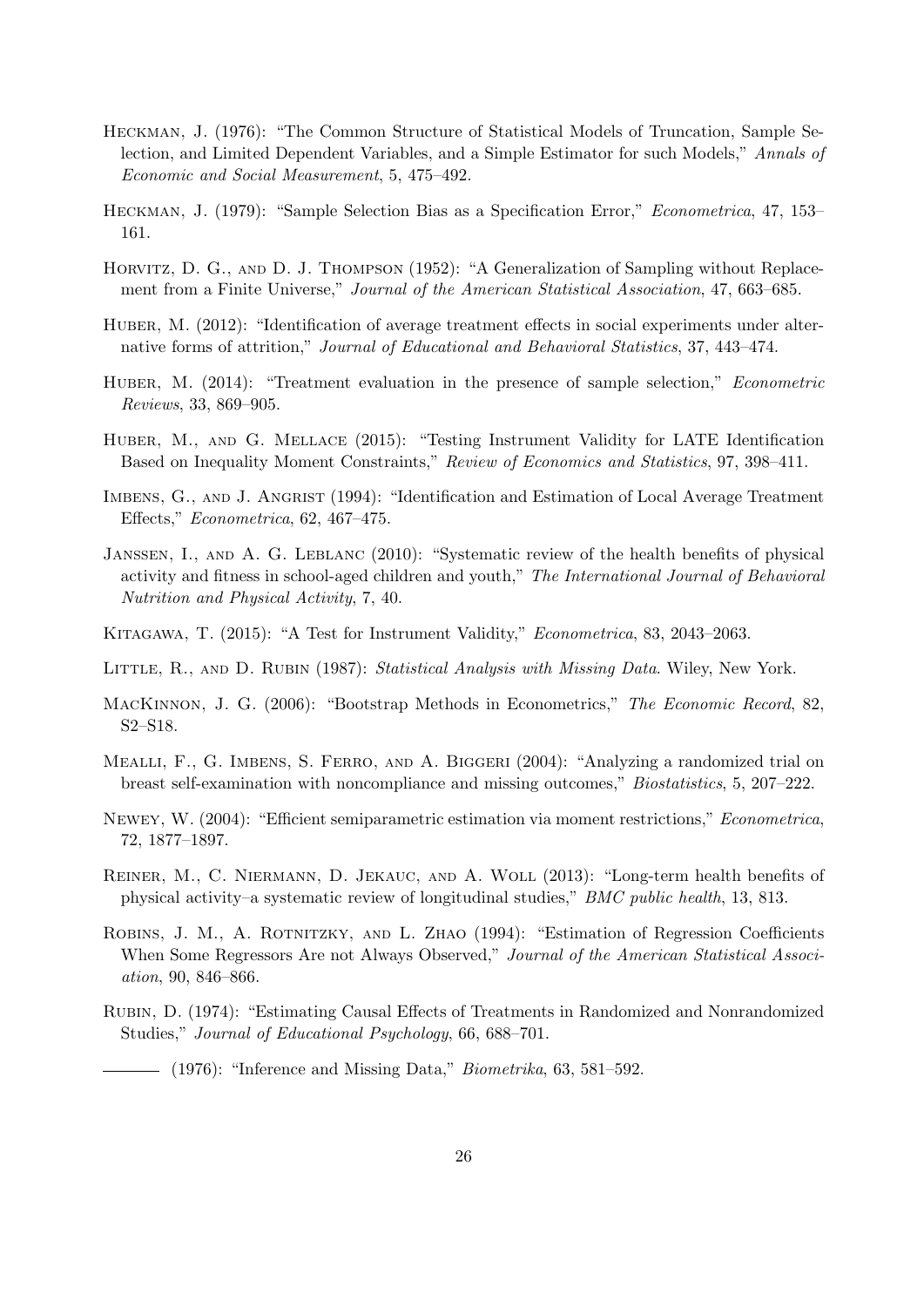- SCHNEIDER, S., AND S. BECKER (2005): "Prevalence of Physical Activity among the Working Population and Correlation with Work-Related Factors: Results from the First German National Health Survey," Journal of Occupational Health, 47(5), 414–423.
- SCHWIEBERT, J. (2012): "Semiparametric Estimation of a Sample Selection Model in the Presence of Endogeneity," unpublished manuscript.
- SEMYKINA, A., AND J. WOOLDRIDGE (2010): "Estimating Panel Data Models in the Presence of Endogeneity and Selection: Theory and Application," Journal of Econometrics, 157, 375–380.
- Silverman, B. (1986): Density estimation for statistics and data analysis. Chapman and Hall, London.
- Tan, Z. (2006): "Regression and Weighting Methods for Causal Inference Using Instrumental Variables," Journal of the American Statistical Association, 101, 1607–1618.
- Timmons, B. W., A. G. Leblanc, V. Carson, S. Connor Gorber, C. Dillman, I. Janssen, M. E. Kho, J. C. Spence, J. A. Stearns, and M. S. Tremblay (2012): "Systematic review of physical activity and health in the early years (aged 0-4 years),"  $Ap$ plied Physiology, Nutrition, and Metabolism = Physiologie Appliquée, Nutrition Et Métabolisme, 37(4), 773–792.
- Zhang, J., D. Rubin, and F. Mealli (2009): "Likelihood-Based Analysis of Causal Effects of Job-Training Programs Using Principal Stratification," Journal of the American Statistical Association, 104, 166–176.

### A Appendix: Proofs of Theorems

### A.1 Preliminaries

We will repeatedly make use of

<span id="page-29-0"></span>
$$
E\left[\frac{D}{p(Z_2, X)}\frac{Z_1 - p(Z_2, X)}{1 - p(Z_2, X)} | X, Z_2\right]
$$
  
=  $E[D|X, Z_2, Z_1 = 1] - E[D|X, Z_2, Z_1 = 0]$   
=  $Pr(T = c|X, Z_2).$  (A.1)

The proof is immediate via partitioning by types, as

$$
E[D|X, Z_2, Z_1 = 1]
$$
  
=  $E[D|X, Z_2, Z_1 = 1, T = a] Pr(T = a|X, Z_2, Z_1 = 1)$   
+ $E[D|X, Z_2, Z_1 = 1, T = c] Pr(T = c|X, Z_2, Z_1 = 1)$   
+ $E[D|X, Z_2, Z_1 = 1, T = n] Pr(T = n|X, Z_2, Z_1 = 1)$   
=  $Pr(T = a|X, Z_2, Z_1 = 1) + Pr(T = c|X, Z_2, Z_1 = 1)$   
=  $Pr(T = a|X, Z_2) + Pr(T = c|X, Z_2)$ ,

because of  $T\perp\!\!\!\perp Z_1|X,Z_2$ . With analogous derivations for  $E[D|X,Z_2,Z_1=0]$ , the result follows immediately.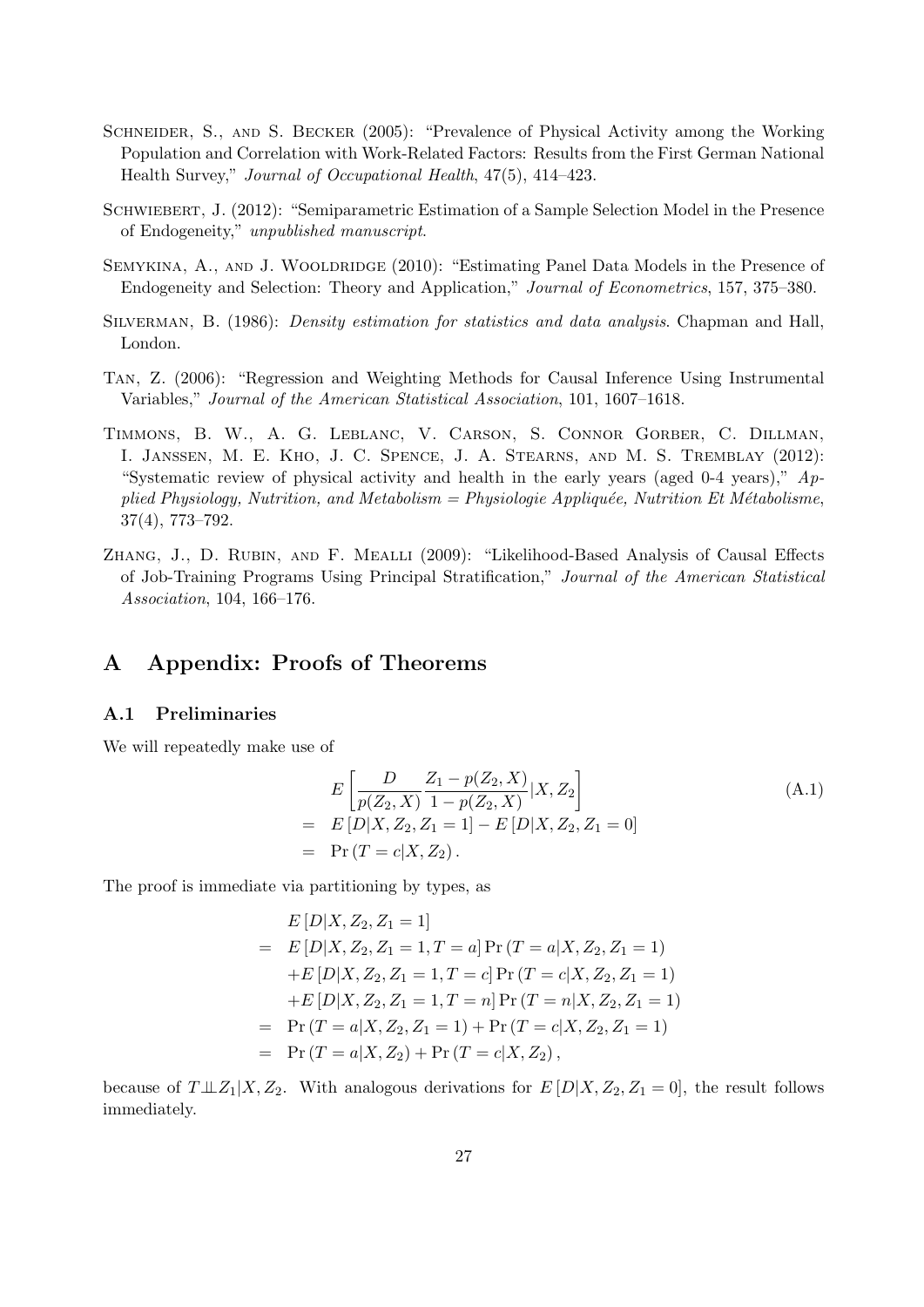### A.2 Proof of Lemma 1

We show the result for  $\psi_1(z_2, x)$  and note that the derivations for  $\psi_0(z_2, x)$  are analogous. Note that

$$
E[RD|X = x, Z_2 = z_2, Z_1 = 1]
$$
  
= 
$$
E[RD|X = x, Z_2 = z_2, Z_1 = 1, T = c] Pr(T = c|X = x, Z_2 = z_2, Z_1 = 1)
$$
  
+
$$
E[RD|X = x, Z_2 = z_2, Z_1 = 1, T = a] Pr(T = a|X = x, Z_2 = z_2, Z_1 = 1)
$$
  
+
$$
E[RD|X = x, Z_2 = z_2, Z_1 = 1, T = n] Pr(T = n|X = x, Z_2 = z_2, Z_1 = 1).
$$
  
= 
$$
Pr(\zeta(1, z_2, x) \ge V | X = x, Z_2 = z_2, Z_1 = 1, T = c) Pr(T = c|X = x, Z_2 = z_2)
$$
  
+ 
$$
Pr(\zeta(1, z_2, x) \ge V | X = x, Z_2 = z_2, Z_1 = 1, T = a) Pr(T = a|X = x, Z_2 = z_2)
$$
  
= 
$$
F_{V|X=x, Z_2=z_2, Z_1=1, T=a}(\zeta(1, z_2, x)) Pr(T = c|X = x, Z_2 = z_2)
$$
  
+ 
$$
F_{V|X=x, Z_2=z_2, Z_1=1, T=a}(\zeta(1, z_2, x)) Pr(T = a|X = x, Z_2 = z_2)
$$
  
= 
$$
F_{V|X=x, T=c}(\zeta(1, z_2, x)) \cdot Pr(T = c|X = x, Z_2 = z_2),
$$
  
+ 
$$
F_{V|X=x, T=a}(\zeta(1, z_2, x)) \cdot Pr(T = a|X = x, Z_2 = z_2),
$$

where the second equality follows from inserting the definition of the types and using  $T\bot\!\!\!\bot Z_1|X,Z_2$ and the fourth equality follows from  $V \bot\!\!\bot (Z_1,Z_2)|X,T$ 

With this intermediary result and with analogous derivations for  $E [RD|X, Z_2, Z_1 = 0]$  we obtain

$$
E[RD|X = x, Z_2 = z_2, Z_1 = 1] - E[RD|X = x, Z_2 = z_2, Z_1 = 0]
$$
  
=  $F_{V|X=x,T=c}(\zeta(1, z_2, x)) \cdot Pr(T = c|X = x, Z_2 = z_2)$   
=  $E\left[\frac{RD}{E[Z_1|X=x, Z_2 = z_2]} \frac{Z_1 - E[Z_1|X=x, Z_2 = z_2]}{1 - E[Z_1|X=x, Z_2 = z_2]}|X = x, Z_2 = z_2\right].$ 

Now inserting the result of [\(A.1\)](#page-29-0) for  $Pr(T = c | X = x, Z_2 = z_2)$  we obtain

$$
\frac{E\left[\frac{RD}{p(z_2,x)}\frac{Z_1-p(z_2,x)}{1-p(z_2,x)}|X=x,Z_2=z_2\right]}{E\left[\frac{D}{p(z_2,x)}\frac{Z_1-p(z_2,x)}{1-p(z_2,x)}|X=x,Z_2=z_2\right]} = F_{V|X=x,T=c}\left(\zeta(1,z_2,x)\right),
$$

which simplifies to

$$
= \frac{E[RD \cdot (Z_1 - p(z_2, x)) | X = x, Z_2 = z_2]}{E[D \cdot (Z_1 - p(z_2, x)) | X = x, Z_2 = z_2]}
$$
  
= 
$$
\frac{E[R \cdot (Z_1 - p(z_2, x)) | D = 1, X = x, Z_2 = z_2]}{E[Z_1 - p(z_2, x) | D = 1, X = x, Z_2 = z_2]}.
$$

### A.3 Proof of Theorem 1

Consider some value x and suppose that  $\mathcal{X}_x$  is non-empty. Let  $\bar{\eta} \in \mathcal{X}_x$  be a value from the common support. Now consider the expression

<span id="page-30-0"></span>
$$
E\left[ YRD \frac{\Pr(Z_1 = 1 | X = x, \Psi_1 = \bar{\eta})}{\Pr(Z_1 = 1 | Z_2, X = x, \Psi_1 = \bar{\eta})} | X = x, \Psi_1 = \bar{\eta}, Z_1 = 1 \right]
$$
(A.2)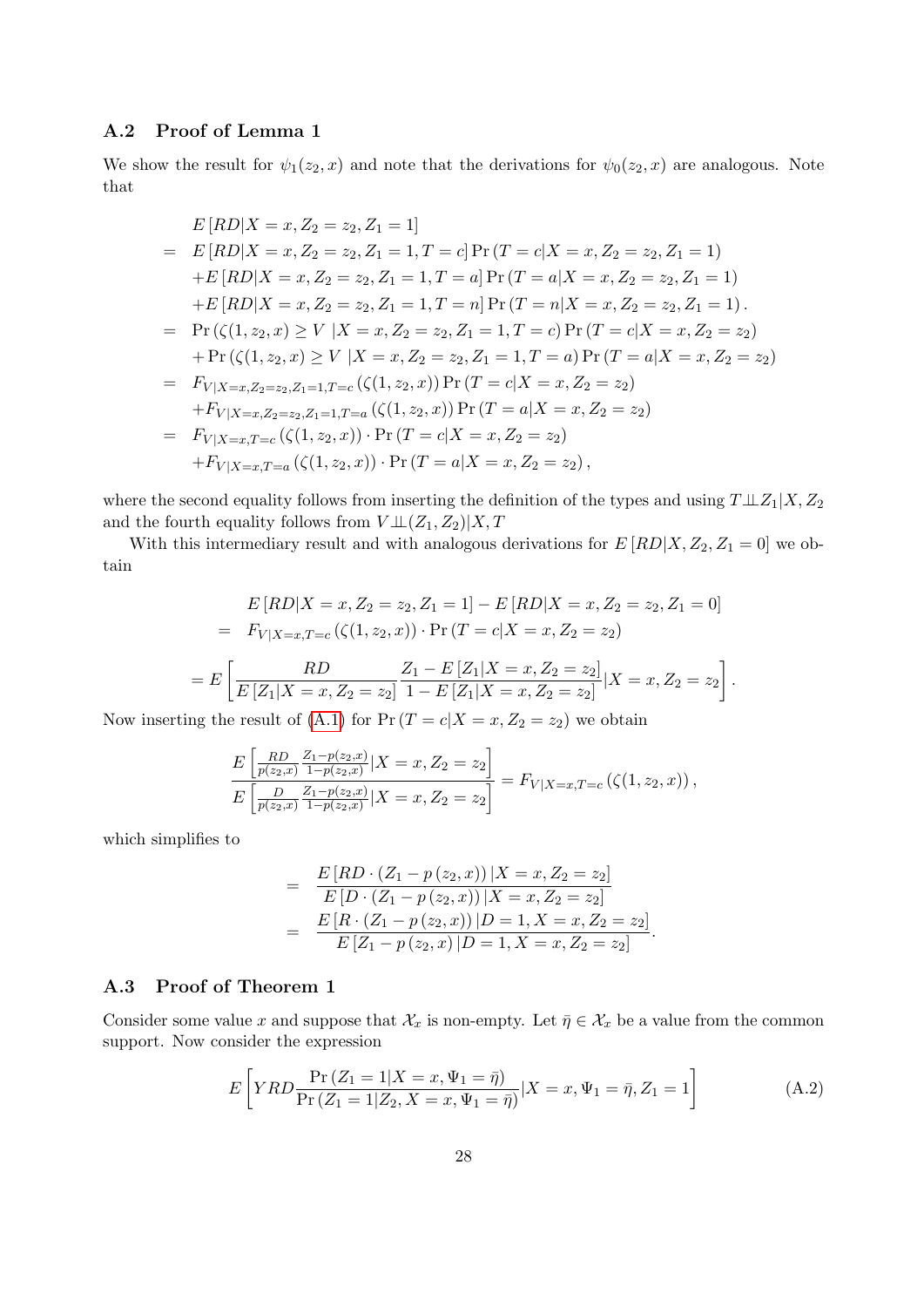$$
= \int E\left[ YRD \frac{\Pr(Z_1 = 1 | X = x, \Psi_1 = \bar{\eta})}{\Pr(Z_1 = 1 | Z_2, X = x, \Psi_1 = \bar{\eta})} | Z_2, X = x, \Psi_1 = \bar{\eta}, Z_1 = 1 \right] dF_{Z_2|X=x, \Psi_1 = \bar{\eta}, Z_1 = 1}
$$
  
\n
$$
= \int E\left[ YRD | Z_2, X = x, \Psi_1 = \bar{\eta}, Z_1 = 1 \right] dF_{Z_2|X=x, \Psi_1 = \bar{\eta}}
$$
  
\n
$$
= \int E\left[ YRD | Z_2, X = x, Z_1 = 1 \right] dF_{Z_2|X=x, \Psi_1 = \bar{\eta}},
$$

which follows from Bayes theorem and because  $\Psi_1 = \psi_1(Z_2, X)$  is a function of  $Z_2$  and X only. Now partitioning by type, inserting the model, and using  $T \perp\!\!\!\perp Z_1 | X, Z_2$  and  $(U, V) \perp\!\!\!\perp (Z_1, Z_2) | X, T_1 \perp \!\!\!\!\perp (Z_1, Z_2)$ implies:

$$
\int E\left[YRD|Z_2, X = x, Z_1 = 1\right] dF_{Z_2|X=x, \Psi_1=\bar{\eta}}
$$
\n
$$
= \int E\left[\{\varphi(1, x) + U\} \cdot 1\right] \left(\zeta(1, z_2, x) \ge V\right) |Z_2 = z_2, X = x, Z_1 = 1, T = a\right] \Pr\left(T = a | Z_2 = z_2, X = x\right) dF_{Z_2|X=x, \Psi_1=\bar{\eta}}
$$
\n
$$
+ \int E\left[\{\varphi(1, x) + U\} \cdot 1\right] \left(\zeta(1, z_2, x) \ge V\right) |Z_2 = z_2, X = x, Z_1 = 1, T = c\right] \Pr\left(T = c | Z_2 = z_2, X = x\right) dF_{Z_2|X=x, \Psi_1=\bar{\eta}}
$$
\n
$$
= \int E\left[\{\varphi(1, x) + U\} \cdot 1\right] \left(\zeta(1, z_2, x) \ge V\right) |X = x, T = a\right] \Pr\left(T = a | Z_2 = z_2, X = x\right) dF_{Z_2|X=x, \Psi_1=\bar{\eta}}
$$
\n
$$
+ \int E\left[\{\varphi(1, x) + U\} \cdot 1\right] \left(\zeta(1, z_2, x) \ge V\right) |X = x, T = c\right] \Pr\left(T = c | Z_2 = z_2, X = x\right) dF_{Z_2|X=x, \Psi_1=\bar{\eta}}.
$$

Analogously, we can derive a similar expression as  $(A.2)$  for the  $Z_1 = 0$  subpopulation. Combining the two results we obtain:

<span id="page-31-0"></span>
$$
E\left[YRD\frac{\Pr(Z_1=1|X=x,\Psi_1=\bar{\eta})}{\Pr(Z_1=1|Z_2,X=x,\Psi_1=\bar{\eta})}|X=x,\Psi_1=\bar{\eta},Z_1=1\right]
$$

$$
-E\left[YRD\frac{\Pr(Z_1=0|X=x,\Psi_1=\bar{\eta})}{\Pr(Z_1=0|Z_2,X=x,\Psi_1=\bar{\eta})}|X=x,\Psi_1=\bar{\eta},Z_1=0\right]
$$
(A.3)

$$
= \int E\left[\{\varphi(1,x) + U\} \cdot 1\left(\zeta(1,z_2,x) \ge V\right) | X = x, T = c\right] \Pr(T = c | Z_2 = z_2, X = x) dF_{Z_2|X=x, \Psi_1 = \bar{\eta}}
$$

$$
= \int E\left[\{\varphi(1,x) + U\} \cdot 1\left(V \le F_{V|X=x,T=c}^{-1}(\bar{\eta})\right) | X = x, T = c\right] \Pr(T = c | Z_2 = z_2, X = x) dF_{Z_2|X=x, \Psi_1 = \bar{\eta}}
$$

which follows from Lemma 1, with  $F_{V|X=x,T=c}^{-1}$  being the inverse function of  $F_{V|X=x,T=c}$ . Again using that  $\Psi_1 = \psi_1(Z_2, X)$  is a function of  $Z_2$  and X only we can also see that the last terms in the previous expression simplify to  $Pr(T = c | X = x, \Psi_1 = \overline{\eta})$ , such that we obtain

$$
E\left[\{\varphi(1,x)+U\}\cdot\mathbf{1}\left(V\leq F_{V|X=x,T=c}^{-1}(\bar{\eta})\right)|X=x,T=c\right]\Pr\left(T=c|X=x,\Psi_1=\bar{\eta}\right)
$$
\n
$$
=\left\{\varphi(1,x)\cdot\bar{\eta}+\int E\left[U\cdot\mathbf{1}\left(V\leq F_{V|X=x,T=c}^{-1}(\bar{\eta})\right)|X=x,T=c\right]\right\}\Pr\left(T=c|X=x,\Psi_1=\bar{\eta}\right)(A.4)
$$

Note that we can also re-write expression [\(A.3\)](#page-31-0) as

$$
= E\left[ YRD \frac{Z_1}{\Pr(Z_1 = 1 | Z_2, X = x, \Psi_1 = \bar{\eta})} | X = x, \Psi_1 = \bar{\eta} \right]
$$

$$
- E\left[ YRD \frac{1 - Z_1}{\Pr(Z_1 = 0 | Z_2, X = x, \Psi_1 = \bar{\eta})} | X = x, \Psi_1 = \bar{\eta} \right]
$$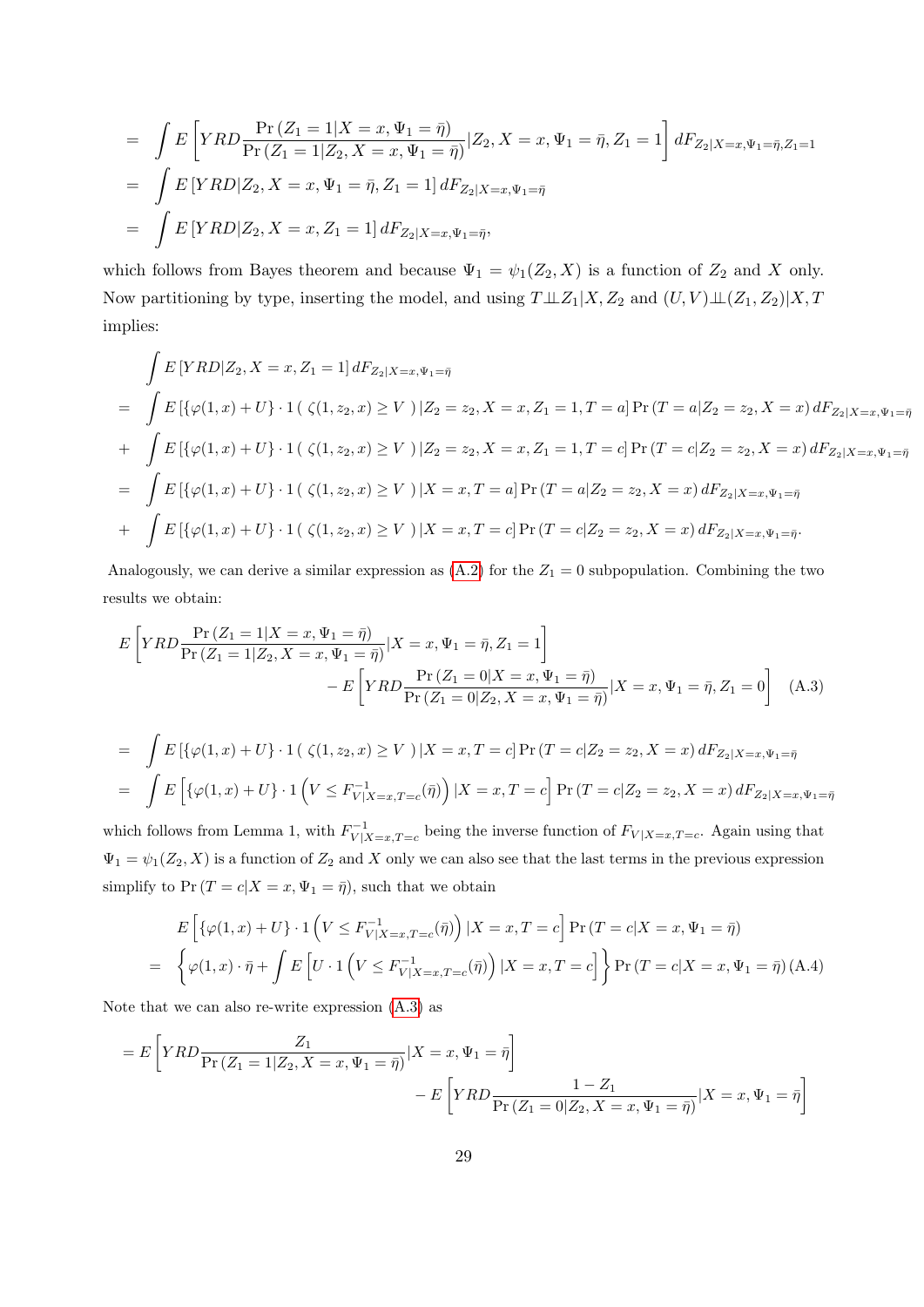$$
=E\left[\frac{YRD}{E\left[Z_1|Z_2,X=x,\Psi_1=\bar{\eta}\right]}\frac{Z_1-E\left[Z_1|Z_2,X=x,\Psi_1=\bar{\eta}\right]}{1-E\left[Z_1|Z_2,X=x,\Psi_1=\bar{\eta}\right]}\right].\tag{A.5}
$$

By analogous derivations,

$$
E\left[\frac{D}{E\left[Z_1|Z_2, X=x, \Psi_1=\bar{\eta}\right]} \frac{Z_1 - E\left[Z_1|Z_2, X=x, \Psi_1=\bar{\eta}\right]}{1 - E\left[Z_1|Z_2, X=x, \Psi_1=\bar{\eta}\right]} | X=x, \Psi_1=\bar{\eta}\right] = \Pr\left(T = c | X=x, \Psi_1=\bar{\eta}\right). \tag{A.6}
$$

Analogously, we can derive

$$
E\left[\frac{YR(1-D)}{E\left[Z_1|Z_2, X, \Psi_0 = \bar{\eta}\right]} \frac{Z_1 - E\left[Z_1|Z_2, X, \Psi_0 = \bar{\eta}\right]}{1 - E\left[Z_1|Z_2, X, \Psi_0 = \bar{\eta}\right]}\Big|X = x, \Psi_0 = \bar{\eta}\right]
$$
\n(A.7)

$$
= E\left[ YR(1-D) \frac{\Pr(Z_1 = 1 | X = x, \Psi_0 = \bar{\eta})}{\Pr(Z_1 = 1 | Z_2, X = x, \Psi_0 = \bar{\eta})} | X = x, \Psi_0 = \bar{\eta}, Z_1 = 1 \right]
$$

$$
- E\left[ YR(1-D) \frac{\Pr(Z_1 = 0 | X = x, \Psi_0 = \bar{\eta})}{\Pr(Z_1 = 0 | Z_2, X = x, \Psi_0 = \bar{\eta})} | X = x, \Psi_0 = \bar{\eta}, Z_1 = 0 \right]
$$

$$
= -\left\{ \varphi(0,x) \cdot \bar{\eta} + \int E\left[ U \cdot 1\left( V \le F_{V|X=x,T=c}^{-1}(\bar{\eta}) \right) | X=x,T=c \right] \right\} \Pr(T=c|X=x,\Psi_0=\bar{\eta}). \tag{A.8}
$$

Similarly, we can derive

$$
E\left[\frac{1-D}{E\left[Z_1|Z_2, X, \Psi_0 = \bar{\eta}\right]} \frac{Z_1 - E\left[Z_1|Z_2, X, \Psi_0 = \bar{\eta}\right]}{1 - E\left[Z_1|Z_2, X, \Psi_0 = \bar{\eta}\right]} | X = x, \Psi_0 = \bar{\eta}\right] = -\Pr(T = c | X = x, \Psi_0 = \bar{\eta}). \tag{A.9}
$$

Now putting all results together, we obtain

$$
\frac{1}{\eta} \frac{E\left[\frac{YRD}{E[Z_1|Z_2, X=x, \Psi_1=\bar{\eta}}\right] \frac{Z_1 - E[Z_1|Z_2, X=x, \Psi_1=\bar{\eta}}{1 - E[Z_1|Z_2, X=x, \Psi_1=\bar{\eta}}|X=x, \Psi_1=\bar{\eta}\right]}{\frac{Z_1 - E[Z_1|Z_2, X=x, \Psi_1=\bar{\eta}]}{1 - E[Z_1|Z_2, X=x, \Psi_1=\bar{\eta}}|X=x, \Psi_1=\bar{\eta}\right]} - \frac{1}{\eta} \frac{E\left[\frac{YR(1-D)}{E[Z_1|Z_2, X=x, \Psi_0=\bar{\eta}}\right] \frac{Z_1 - E[Z_1|Z_2, X=x, \Psi_0=\bar{\eta}]}{1 - E[Z_1|Z_2, X=x, \Psi_0=\bar{\eta}]}|X=x, \Psi_0=\bar{\eta}\right]}{-\frac{1}{\eta} \frac{E\left[\frac{YR(1-D)}{E[Z_1|Z_2, X=x, \Psi_0=\bar{\eta}}\right] \frac{Z_1 - E[Z_1|Z_2, X=x, \Psi_0=\bar{\eta}]}{1 - E[Z_1|Z_2, X=x, \Psi_0=\bar{\eta}]}|X=x, \Psi_0=\bar{\eta}\right]}{-\frac{1}{\eta} \left\{\varphi(1, x) \cdot \bar{\eta} + \int E\left[U \cdot 1\left(V \leq F^{-1}_{V|X=x, T=c}(\bar{\eta})\right)|X=x, T=c\right]\right\} - \frac{1}{\eta} \left\{\varphi(0, x) \cdot \bar{\eta} + \int E\left[U \cdot 1\left(V \leq F^{-1}_{V|X=x, T=c}(\bar{\eta})\right)|X=x, T=c\right]\right\}
$$
  
=  $\varphi(1, x) - \varphi(0, x) = E\left[Y^1 - Y^0|X=x, T=c\right] = E\left[Y^1 - Y^0|X=x\right].$ 

Define

$$
\Xi_d(x,\eta) = \frac{E\left[\frac{YR}{E[Z_1|Z_2,X=x,\Psi_d=\eta]} \frac{Z_1 - E[Z_1|Z_2,X=x,\Psi_d=\eta]}{1 - E[Z_1|Z_2,X=x,\Psi_d=\eta]}\right|D = d, X = x, \Psi_d = \eta\right]}{E\left[\frac{1}{E[Z_1|Z_2,X=x,\Psi_d=\eta]} \frac{Z_1 - E[Z_1|Z_2,X=x,\Psi_d=\eta]}{1 - E[Z_1|Z_2,X=x,\Psi_d=\eta]}\right|D = d, X = x, \Psi_d = \eta\right]}.
$$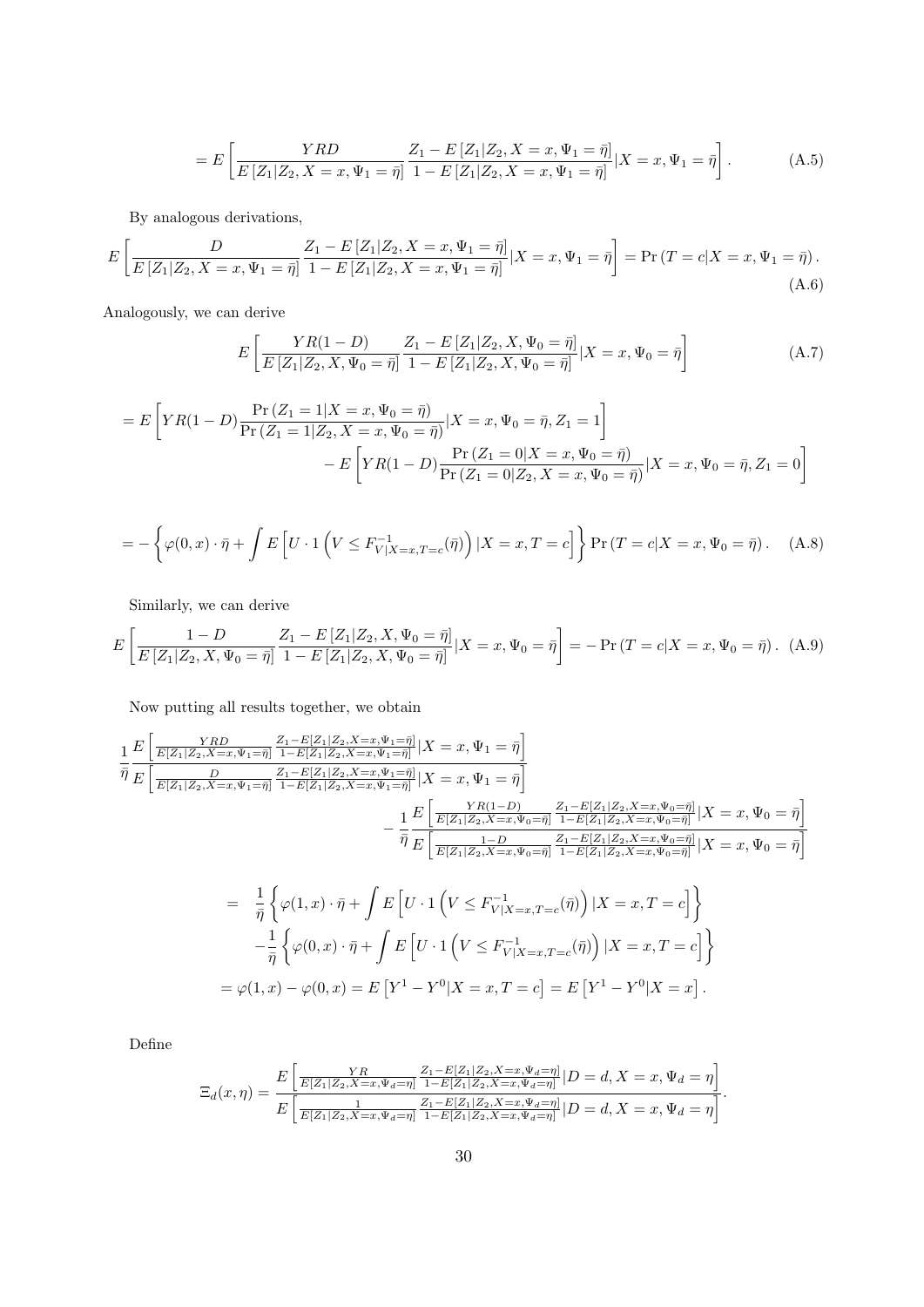Now we obtain

.

$$
\frac{1}{\eta} \left( \ \Xi_1(x,\eta) - \Xi_0(x,\eta) \ \right) = E \left[ Y^1 - Y^0 | X = x \right] = E \left[ Y^1 - Y^0 | X = x, T = c \right]
$$

In principle, a single value  $\eta \in \mathcal{X}_x$  suffices for identification of the treatment effect conditional on X. For estimation, this would, however, imply that only a rather limited amount of the information in the data was used. Instead, we might consider all values  $\eta \in \mathcal{X}_x \subseteq [0,1]$  and choose some weighting scheme  $w(\eta, x)$ as a function of  $\eta$  and possibly also of x. One may therefore identify the conditional treatment effect as

$$
= \frac{\int_{0}^{1} \frac{1}{\eta} \left( \Xi_1(x, \eta) - \Xi_0(x, \eta) \right) w(\eta, x) d\eta}{\int_{0}^{1} w(\eta, x) d\eta},
$$

provided that the weighting function  $w(\eta, x)$  does not integrate to zero. With this result we obtain the average treatment effect as

$$
E[Y^1 - Y^0] = \int \left( \int_0^1 \frac{1}{\eta} \left( \Xi_1(X, \eta) - \Xi_0(X, \eta) \right) \frac{w(\eta, X)}{\int w(\eta, X) d\eta} \right) d\eta dF_X
$$

and the local average treatment effect on the compliers as

$$
E[Y^{1} - Y^{0}|T = c] = \int E[Y^{1} - Y^{0}|X, T = c] dF_{X|T=c}
$$
  
= 
$$
\int E[Y^{1} - Y^{0}|X, T = c] \frac{\Pr(T = c|X) dF_{X}}{\Pr(T = c)}
$$
  
= 
$$
\frac{1}{E\left[\frac{D}{P}\frac{Z_{1} - P}{1 - P}\right]} \int E[Y^{1} - Y^{0}|X, T = c] E\left[\frac{D}{P}\frac{Z_{1} - P}{1 - P}|X\right] dF_{X}
$$

, where we made use of  $(5)$  and a similar result for the fraction of compliers conditional on X. Now combining all results we obtain

$$
E[Y^1 - Y^0|T = c]
$$
  
= 
$$
\frac{1}{E\left[\frac{D}{P}\frac{Z_1 - P}{1 - P}\right]} \int \left(\int_0^1 \frac{1}{\eta} \left(\Xi_1(X, \eta) - \Xi_0(X, \eta)\right) \frac{w(\eta, X)}{\int w(\eta, X)d\eta}\right) E\left[\frac{D}{P}\frac{Z_1 - P}{1 - P}|X\right] d\eta dF_X.
$$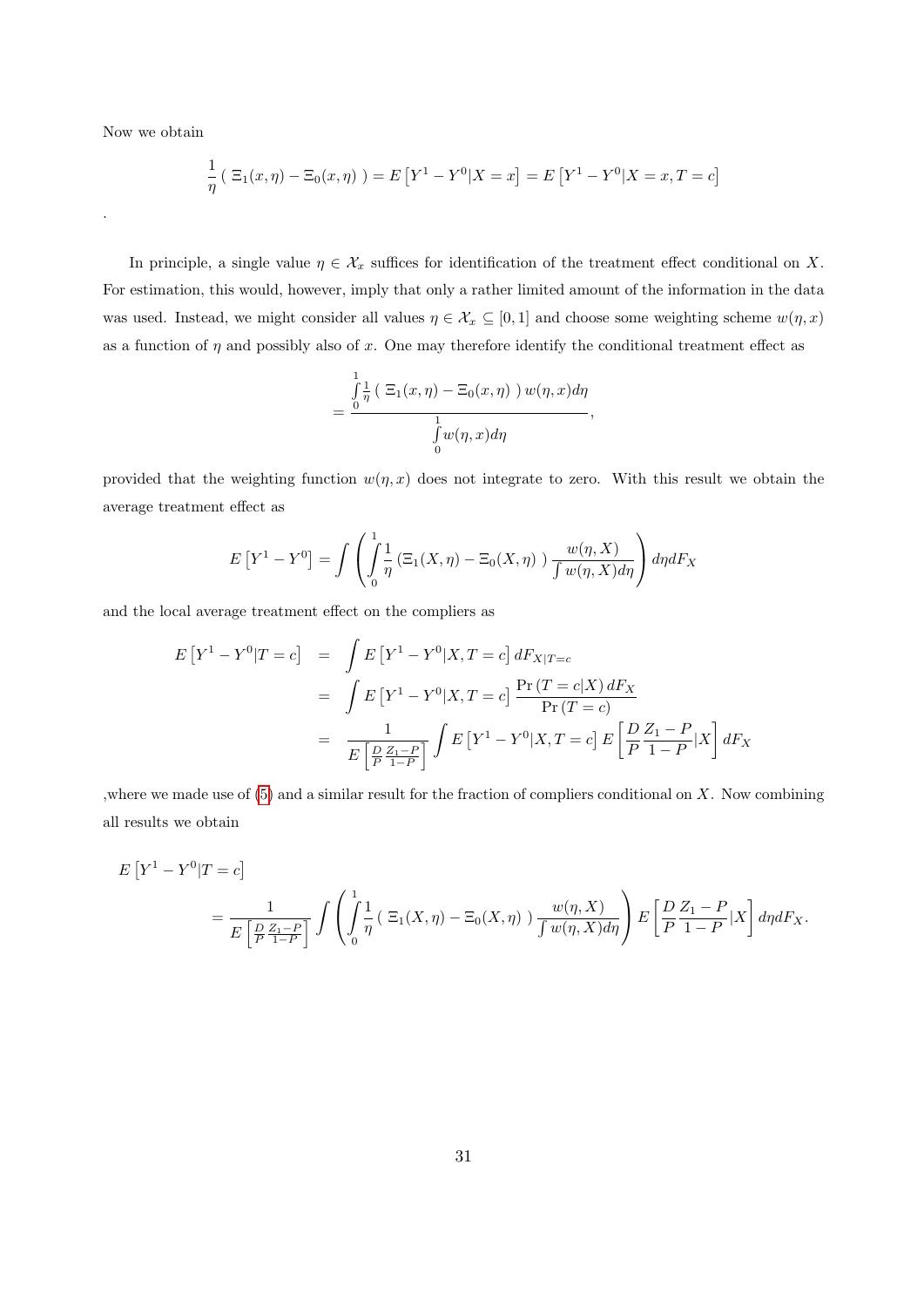#### A.4 Influence function

Using the approach of Newey (2004), we obtain the influence function

$$
IF = YR \cdot \frac{Z_1 - \pi(X)}{\pi(X) (1 - \pi(X))} \cdot \left\{ D \frac{w(\Psi_1, X)}{\Psi_1 \cdot f(\Psi_1 | X)} + (1 - D) \frac{w(\Psi_0, X)}{\Psi_0 \cdot f(\Psi_0 | X)} \right\} - \tau
$$
  
+ 
$$
E \left[ YR \left\{ D \frac{w(\Psi_1, X)}{\Psi_1 \cdot f(\Psi_1 | X)} + (1 - D) \frac{w(\Psi_0, X)}{\Psi_0 \cdot f(\Psi_0 | X)} \right\} \cdot (-1) \left\{ \frac{Z_1 - \pi(X)}{\pi(X) (1 - \pi(X))} \right\}^2 | X \right] \cdot (Z_1 - \pi(X))
$$
  
+ 
$$
E \left[ YR \frac{Z_1 - \pi(X)}{\pi(X) (1 - \pi(X))} D \frac{w(\Psi_1, X)}{\Psi_1 \cdot f(\Psi_1 | X)} | X \right] - E \left[ YR \frac{Z_1 - \pi(X)}{\pi(X) (1 - \pi(X))} D \frac{w(\Psi_1, X)}{\Psi_1 \cdot f(\Psi_1 | X)} | \Psi_1, X \right]
$$
  
+ 
$$
E \left[ YR \frac{Z_1 - \pi(X)}{\pi(X) (1 - \pi(X))} (1 - D) \frac{w(\Psi_0, X)}{\Psi_0 \cdot f(\Psi_0 | X)} | X \right] - E \left[ YR \frac{Z_1 - \pi(X)}{\pi(X) (1 - \pi(X))} (1 - D) \frac{w(\Psi_0, X)}{\Psi_0 \cdot f(\Psi_0 | X)} | \Psi_0, X \right],
$$

where the second line represents the correction term for the nonparametric estimation of  $\pi(X)$  $Pr(Z_1 = 1|X)$ , the third line that for the estimation of  $f(\Psi_1|X)$ , and the fourth line that for the estimation of  $f(\Psi_0|X)$ .

Calculating the expected square of this influence function led to a very lengthy expression containing many terms that include the weighting function  $w$  in non-linear ways. Minimizing this variance with respect to the choice of w in the class of non-zero functions integrating to one is non-trivial. Yet, even if one had obtained the optimal weighting function that minimizes the efficiency bound, it would contain many unknown conditional expectations involving Y, R, D, Z<sub>1</sub> and  $\Psi_d$ . Although all these conditional expectations can be estimated consistently nonparametrically, such estimates would be noisy in small samples and thus could lead to a noisy estimate of the weighting function, which could imply that some weights become arbitrarily large. Hence, the analytically optimal weighting function might behave poorly in finite samples and to guard against such poor behavior we would have to introduce a further trimming function on the estimated weighting function. We therefore seek a simpler (but yet intuitive) rule-of-thumb, which we develop in the following by only examining the first term of the influence function. In addition, the second rule-of-thumb we develop has the advantage that it does not involve the outcome data. This is a valuable property as it implies that the true (and unknown) treatment effects do not enter the calculation of the weighting function.[17](#page-34-0)

#### Calculations with first term only

The first term of the influence function is

$$
IF^* = YR \cdot \frac{Z_1 - \pi(X)}{\pi(X) (1 - \pi(X))} \cdot \left\{ D \frac{w(\Psi_1, X)}{\Psi_1 \cdot f(\Psi_1 | X)} + (1 - D) \frac{w(\Psi_0, X)}{\Psi_0 \cdot f(\Psi_0 | X)} \right\} - \tau.
$$

The semiparametric efficiency bound is given by the expected square of the influence function. Hence, pretending  $\pi$  and  $f(\Psi_d|X)$  were not estimated, we obtain

$$
E\left[ (IF^*)^2 \right] = E\left[ \left( YR \cdot \frac{Z_1 - \pi(X)}{\pi(X) \left(1 - \pi(X)\right)} \cdot \left\{ D \frac{w(\Psi_1, X)}{\Psi_1 \cdot f(\Psi_1 | X)} + (1 - D) \frac{w(\Psi_0, X)}{\Psi_0 \cdot f(\Psi_0 | X)} \right\} - \tau \right)^2 \right],
$$

<span id="page-34-0"></span><sup>&</sup>lt;sup>17</sup>This is somewhat akin to the approach in propensity score matching, where one can re-specify the propensity score for better balance, while being ensured that this specification process of the propensity score is not driven by the true treatment effects, thereby avoiding any (un)conscious data mining with respect to the outcome variable.